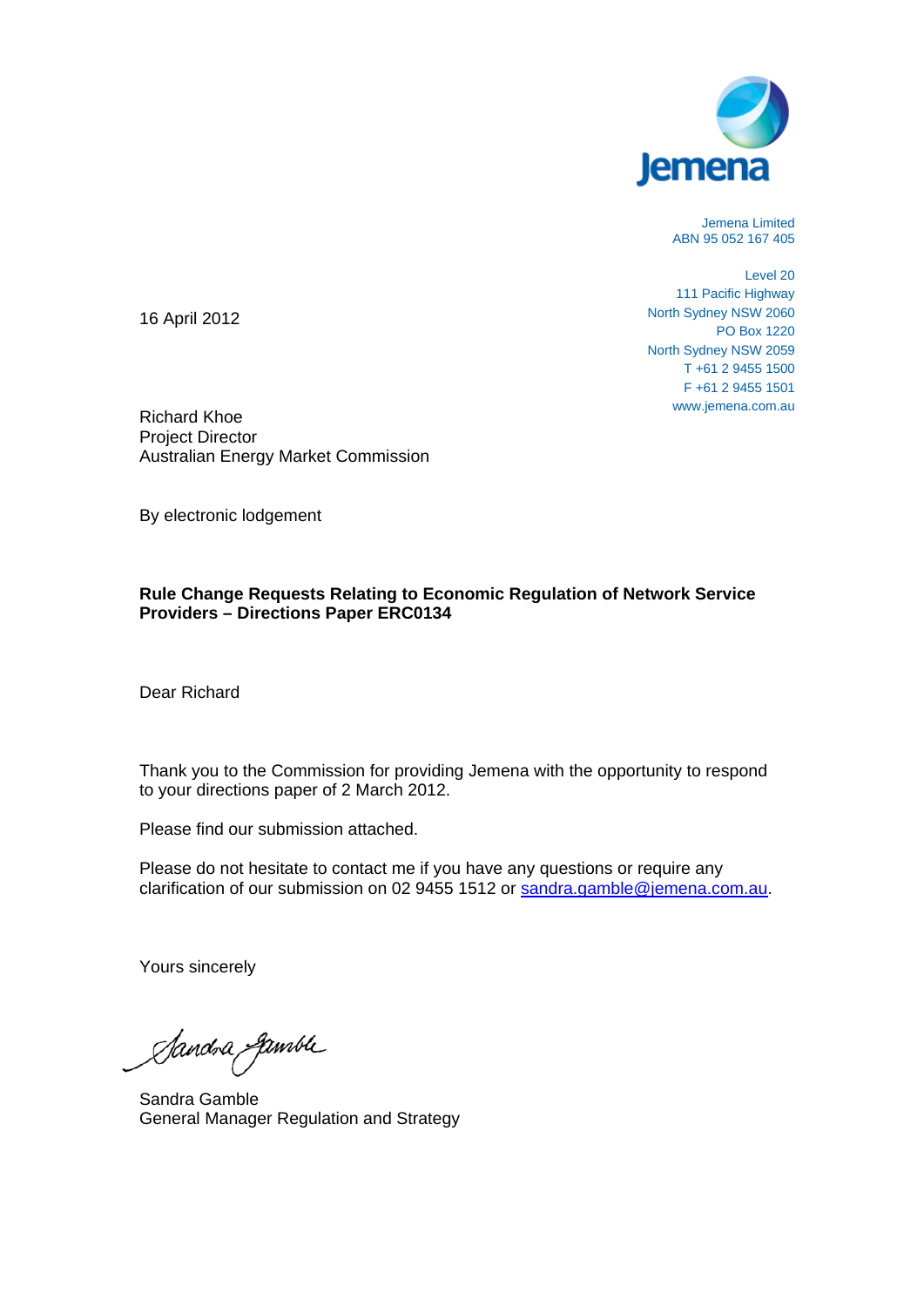

# **Rule Change Requests Relating to Economic Regulation of Network Service Providers – Directions Paper ERC0134**

**Submission from Jemena Limited to the Australian Energy Market Commission** 

16 April 2012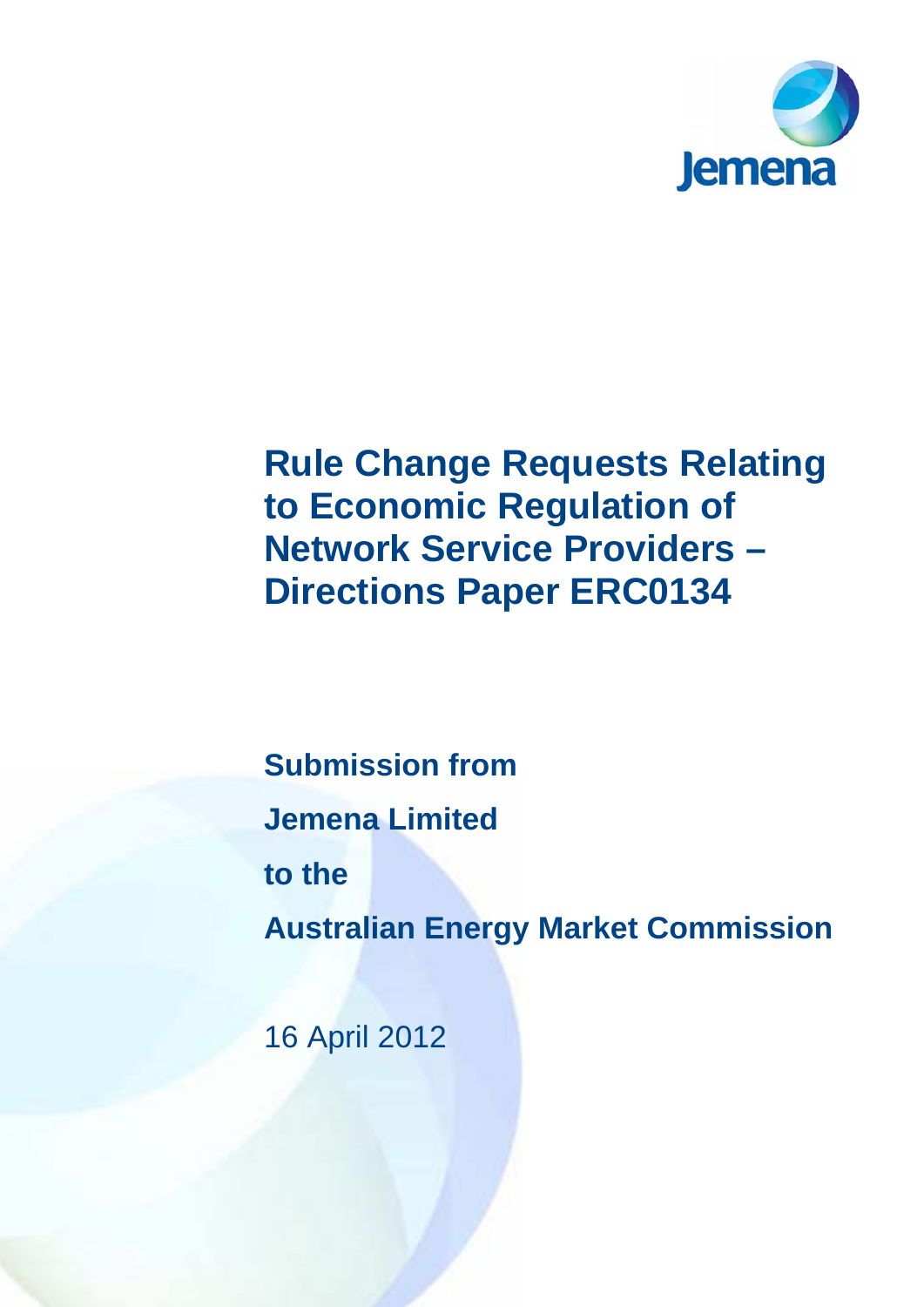

#### **Contact Person**

Sandra Gamble

General Manager Regulation and Strategy

Ph: (02) 9455 1512

sandra.gamble@jemena.com.au

#### **Jemena Limited**

ABN 95 052 167 405

321 Ferntree Gully Road Mt Waverley VIC 3149

#### **Postal Address:**

Locked Bag 7000 Mt Waverley VIC 3149

Ph: (03) 8544 9000

Fax: (03) 8544 9888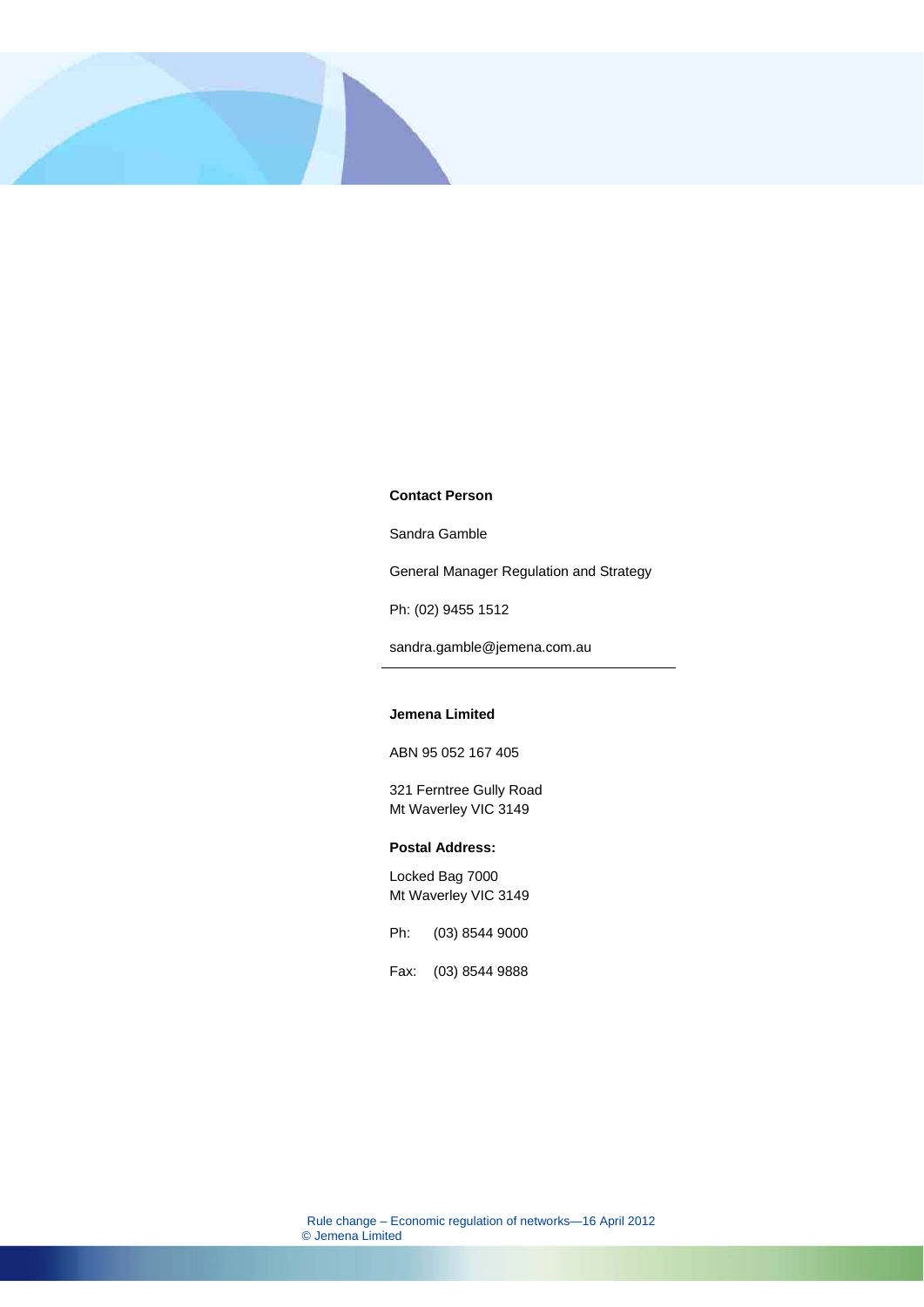# Table of contents

| 1 |                                                                 |       |                                                          |  |  |  |  |  |  |
|---|-----------------------------------------------------------------|-------|----------------------------------------------------------|--|--|--|--|--|--|
| 2 |                                                                 |       |                                                          |  |  |  |  |  |  |
|   | 2.1                                                             |       |                                                          |  |  |  |  |  |  |
|   | 2.2                                                             |       |                                                          |  |  |  |  |  |  |
|   | 2.3                                                             |       |                                                          |  |  |  |  |  |  |
| 3 | The capital and operating expenditure framework in electricity8 |       |                                                          |  |  |  |  |  |  |
|   | 3.1                                                             |       |                                                          |  |  |  |  |  |  |
|   |                                                                 | 3.1.1 | Incentive to provide accurate forecasts, innovate and    |  |  |  |  |  |  |
|   |                                                                 | 3.1.2 |                                                          |  |  |  |  |  |  |
|   |                                                                 | 3.1.3 | Three process-related capex and opex factors9            |  |  |  |  |  |  |
|   | 3.2                                                             |       |                                                          |  |  |  |  |  |  |
|   |                                                                 | 3.2.1 |                                                          |  |  |  |  |  |  |
|   |                                                                 | 3.2.2 | Incentive to provide accurate forecasts, innovate and    |  |  |  |  |  |  |
|   |                                                                 | 3.2.3 |                                                          |  |  |  |  |  |  |
|   |                                                                 | 3.2.4 | Three process-related capex and opex factors 12          |  |  |  |  |  |  |
|   | 3.3                                                             |       | Jemena's answers to the Commission's questions 1 to 6 12 |  |  |  |  |  |  |
| 4 |                                                                 |       |                                                          |  |  |  |  |  |  |
|   | 4.1                                                             |       |                                                          |  |  |  |  |  |  |
|   |                                                                 | 4.1.1 |                                                          |  |  |  |  |  |  |
|   |                                                                 | 4.1.2 | Options for a new capex incentive scheme 16              |  |  |  |  |  |  |
|   |                                                                 | 4.1.3 | Forecast capex allowance and actual capex 16             |  |  |  |  |  |  |
|   |                                                                 | 4.1.4 |                                                          |  |  |  |  |  |  |
|   |                                                                 | 4.1.5 |                                                          |  |  |  |  |  |  |
|   |                                                                 | 4.1.6 | Related party margins and capitalisation policy  17      |  |  |  |  |  |  |
|   |                                                                 | 4.1.7 |                                                          |  |  |  |  |  |  |
|   |                                                                 | 4.1.8 |                                                          |  |  |  |  |  |  |
|   | 4.2                                                             |       | Jemena's response to the Commission's initial view 18    |  |  |  |  |  |  |
|   |                                                                 | 4.2.1 |                                                          |  |  |  |  |  |  |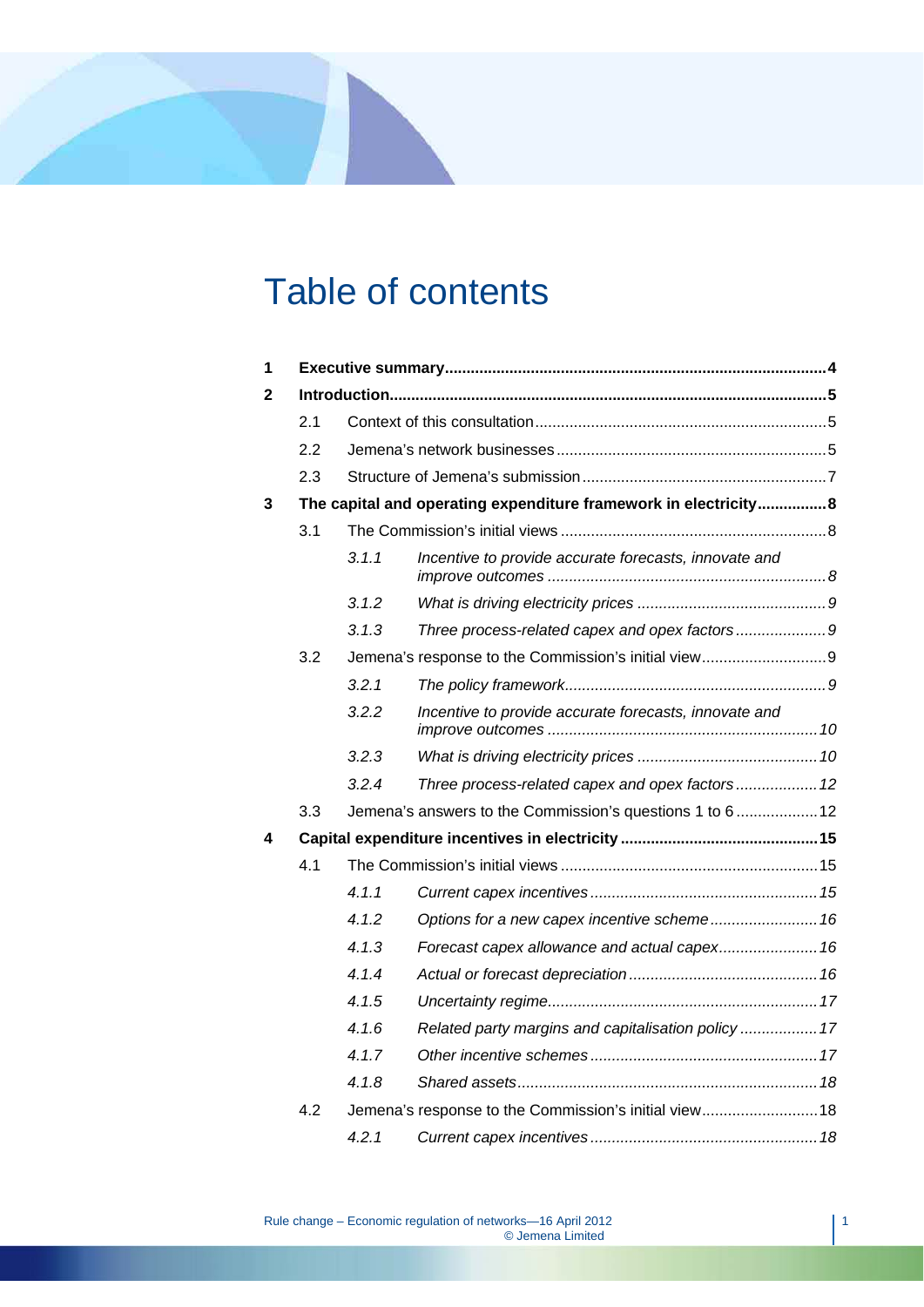|   |     | 4.2.2 | Options for a new capex incentive scheme 18                |  |
|---|-----|-------|------------------------------------------------------------|--|
|   |     | 4.2.3 | Forecast capex allowance and actual capex 19               |  |
|   |     | 4.2.4 |                                                            |  |
|   |     | 4.2.5 |                                                            |  |
|   |     | 4.2.6 | Related party margins and capitalisation policy 24         |  |
|   |     | 4.2.7 |                                                            |  |
|   |     | 4.2.8 |                                                            |  |
|   | 4.3 |       | Jemena's answers to the Commission's questions 7 to 1928   |  |
| 5 |     |       | Rate of return frameworks for both electricity and gas 33  |  |
|   | 5.1 |       |                                                            |  |
|   |     | 5.1.1 |                                                            |  |
|   |     | 5.1.2 |                                                            |  |
|   |     | 5.1.3 |                                                            |  |
|   |     | 5.1.4 |                                                            |  |
|   |     | 5.1.5 |                                                            |  |
|   |     | 5.1.6 |                                                            |  |
|   | 5.2 |       | Jemena's response to the Commission's initial view35       |  |
|   |     | 5.2.1 |                                                            |  |
|   |     | 5.2.2 |                                                            |  |
|   |     | 5.2.3 |                                                            |  |
|   |     | 5.2.4 |                                                            |  |
|   |     | 5.2.5 |                                                            |  |
|   |     | 5.2.6 |                                                            |  |
|   | 5.3 |       | Jemena's answers to the Commission's questions 20 to 29 38 |  |
| 6 |     |       |                                                            |  |
|   | 6.1 |       |                                                            |  |
|   |     | 6.1.1 |                                                            |  |
|   |     | 6.1.2 |                                                            |  |
|   |     | 6.1.3 |                                                            |  |
|   |     | 6.1.4 |                                                            |  |
|   | 6.2 |       | Jemena's response to the Commission's initial view43       |  |
|   |     | 6.2.1 |                                                            |  |
|   |     | 6.2.2 |                                                            |  |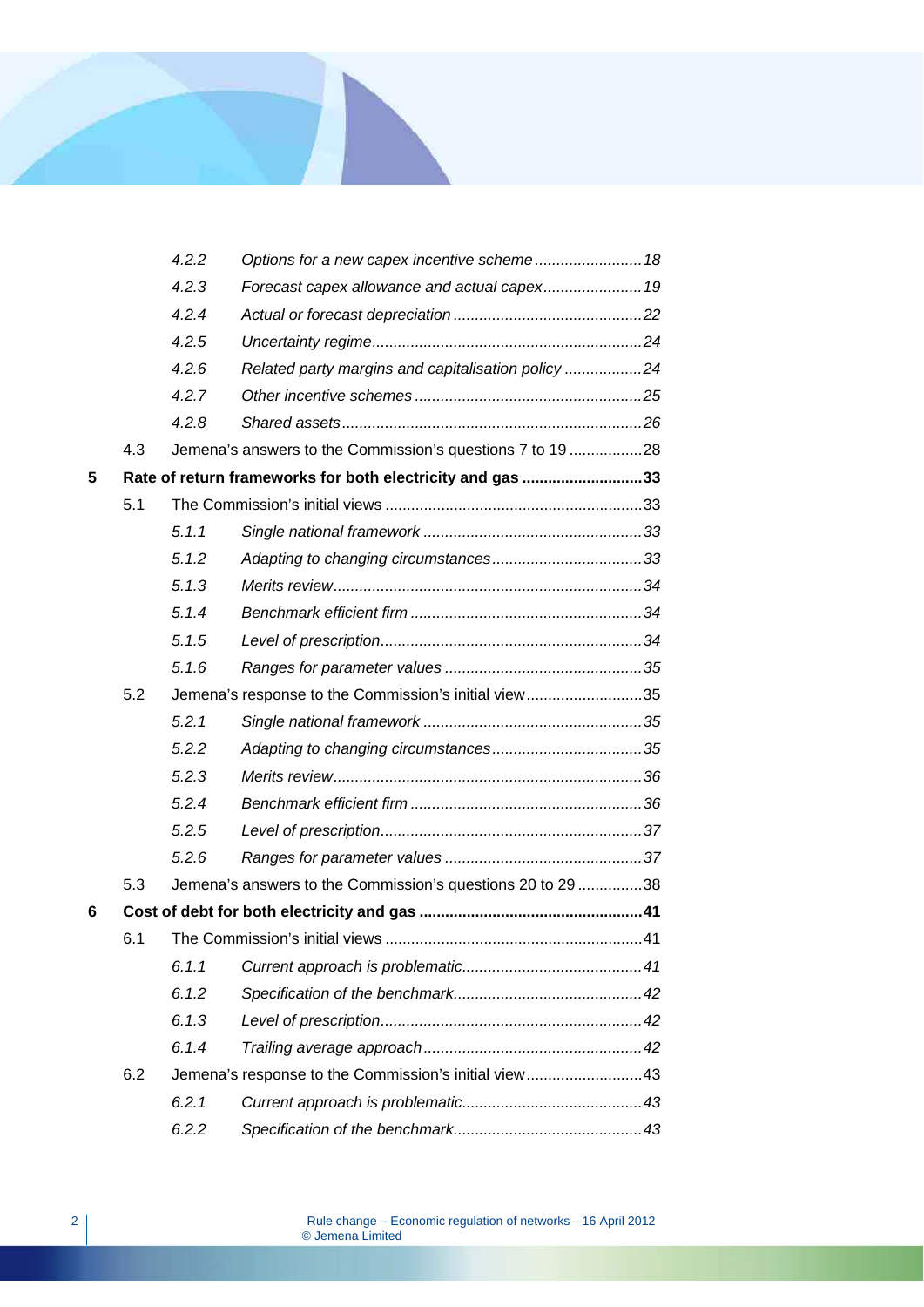

|   |     | 6.2.3 |                                                             |  |
|---|-----|-------|-------------------------------------------------------------|--|
|   |     | 6.2.4 |                                                             |  |
|   | 6.3 |       | Jemena's answers to the Commission's questions 30 to 34  44 |  |
| 7 |     |       |                                                             |  |
|   | 7.1 |       |                                                             |  |
|   |     | 7.1.1 |                                                             |  |
|   |     | 7.1.2 | Three process-related capex and opex factors  48            |  |
|   |     | 7.1.3 | NSP submissions during the regulatory process 48            |  |
|   |     | 7.1.4 |                                                             |  |
|   |     | 7.1.5 |                                                             |  |
|   |     | 7.1.6 | Material errors in regulatory determinations49              |  |
|   |     | 7.1.7 | Timeframes for cost pass through, contingent projects and   |  |
|   | 7.2 |       | Jemena's response to the Commission's initial view50        |  |
|   |     | 7.2.1 |                                                             |  |
|   |     | 7.2.2 | Three process-related capex and opex factors52              |  |
|   |     | 7.2.3 | NSP submissions during the regulatory process52             |  |
|   |     | 7.2.4 |                                                             |  |
|   |     | 7.2.5 |                                                             |  |
|   |     | 7.2.6 | Material errors in regulatory determinations57              |  |
|   |     | 7.2.7 | Timeframes for cost pass through, contingent projects and   |  |
|   | 7.3 |       | Jemena's answers to the Commission's questions 35 to 4059   |  |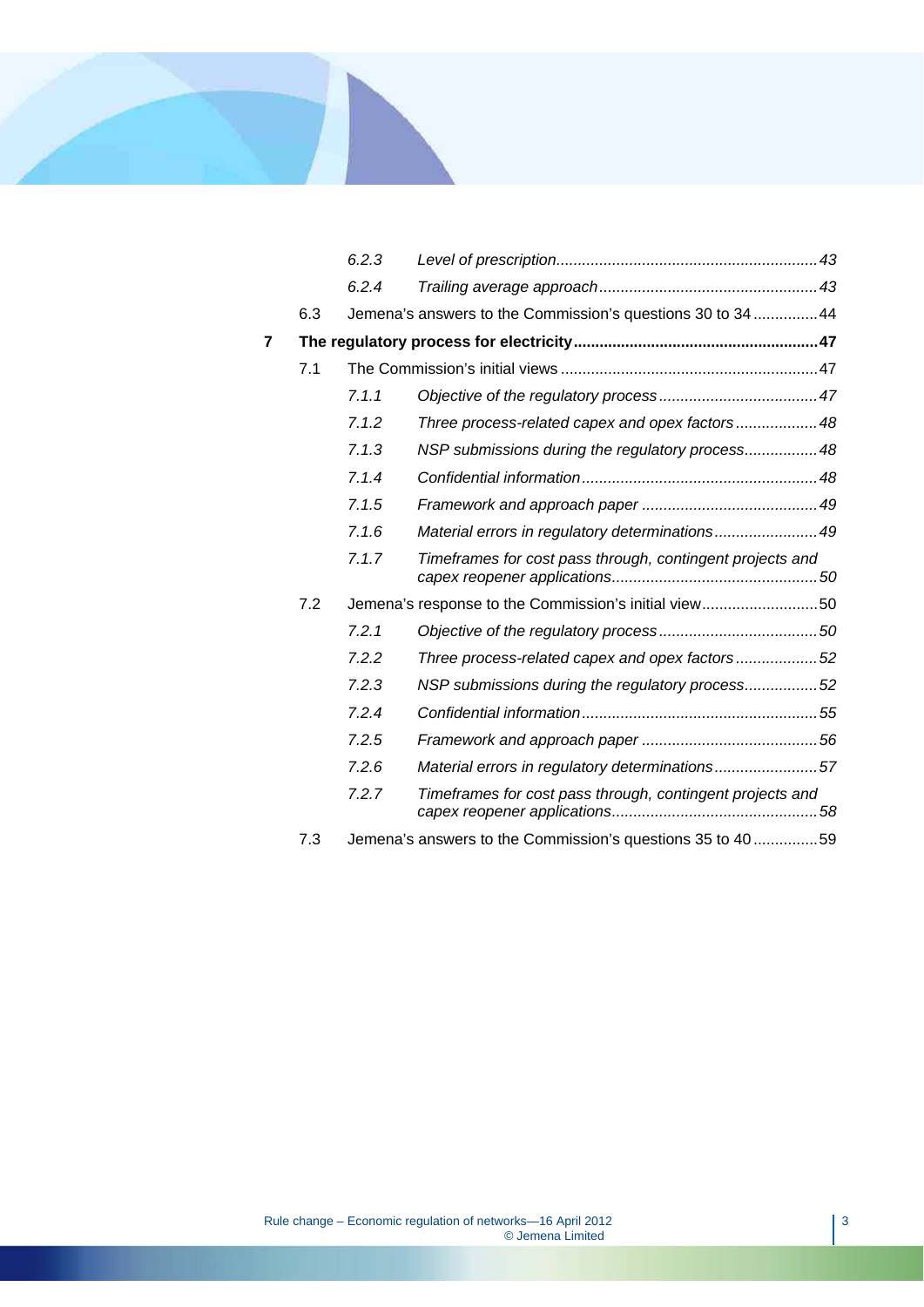## **1 Executive summary**

Jemena supports many of the Commission's initial views set out in its directions paper, most of which identify areas in which the Commission requires additional evidence or analysis to enable it to develop a deeper understanding of:

- what is driving electricity prices and whether those drivers include any deficiency in the National Electricity Rules
- what influences actual capital expenditure and the options for creating the best incentives for the most efficient expenditure
- the desirability and nature of a single national framework for the Australian Energy Regulator to decide the cost of capital, particularly the cost of debt
- the best way to amend the regulatory process to ensure it enhances the Australian Energy Regulator's ability to produce decisions in which network service providers and all stakeholders have confidence.

In this submission, and through the Energy Networks Association, Jemena seeks to assist the Commission as much as possible with its evidence, insights and suggestions. Like many stakeholders, Jemena continues to support enhancements to the debt risk premium rules; to capital expenditure incentives; and to the rules that define the regulatory process. We also support initiatives beyond the rules to increase stakeholders' confidence in rules outcomes: better resourcing of consumer groups and better interaction between the Australian Energy Regulator, network service providers and stakeholders.

In the interests of the stability of the rules and the investment certainty they create, Jemena continues to encourage the Commission to apply a very high threshold before adopting changes to the rules—that threshold being whether the Commission itself is satisfied in each case there is a major problem that impedes the rules' ability to promote the national electricity or gas objective.

The diversity and complexity of the issues raised by the Australian Energy Regulator in its rule change proposal certainly creates challenges for the Commission to gain the required depth of understanding of the real problems and the best solutions, to test that understanding, and to develop draft rule changes by July 2012. As we prepared this submission, we became increasingly conscious of the magnitude of the Commission's challenge and offer to the Commission any assistance we can to achieve the best result.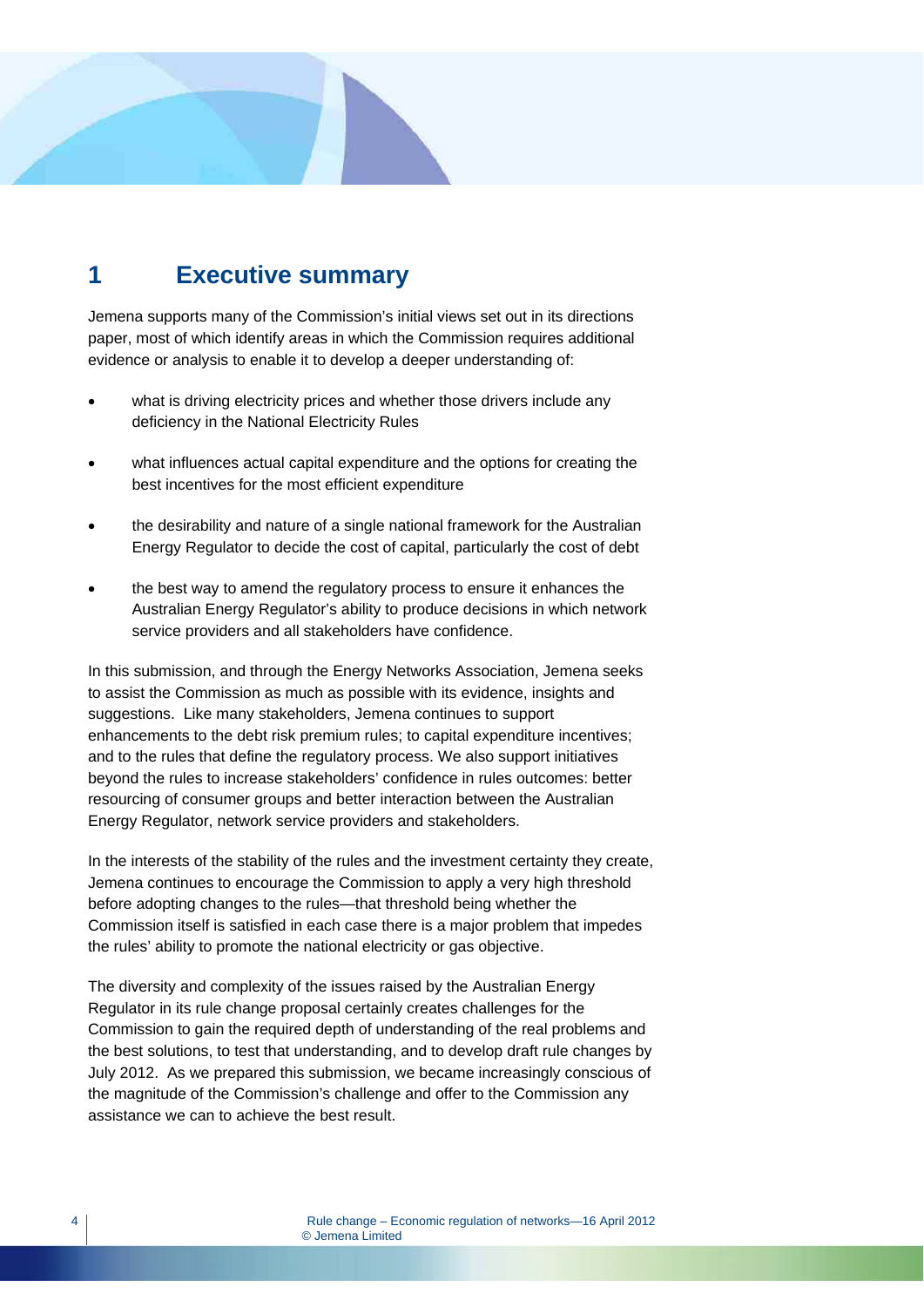## **2 Introduction**

## **2.1 Context of this consultation**

On 29 September 2011, the Australian Energy Regulator (**AER**) submitted two rule change requests (**AER rule change proposal**) to the Australian Energy Market Commission (**Commission**) in relation to the economic regulation of:

- electricity transmission and distribution network services providers (**NSPs**)
- covered pipeline service providers for gas transmission and distribution pipelines.

These requests were:

- National Electricity Amendment (Economic regulation of network service providers) Rule 2011, relating to the economic regulation of electricity transmission and distribution businesses, and
- National Gas Amendment (Price and revenue regulation of gas services) Rule 2011, relating to the determination of the rate of return for gas network businesses.

On 17 October 2011, the Commission received a rule change request from the Energy Users Rule Change Committee (**EURCC**) (representing a group of large energy users) relating to the calculation of return on debt for electricity network businesses under chapters 6 and 6A of the National Electricity Rules (**NER**).

Given that AER and EURCC have raised issues in the rate of return rules on the same subject matter, the Commission has decided the two rule change requests should be dealt with as a consolidated request.

The Commission issued its directions paper on 2 March 2012 (**Commission's directions paper**) in which it set out its initial views.

## **2.2 Jemena's network businesses**

Jemena owns two network businesses. The AER's and the EURCC's proposed changes to chapter 6 of the NER and to part 9 of the National Gas Rules (**NGR**) would have a material effect on both of those businesses.

This submission sets out Jemena's response to those proposed changes and reflects our experience during our recent price reviews and merits reviews.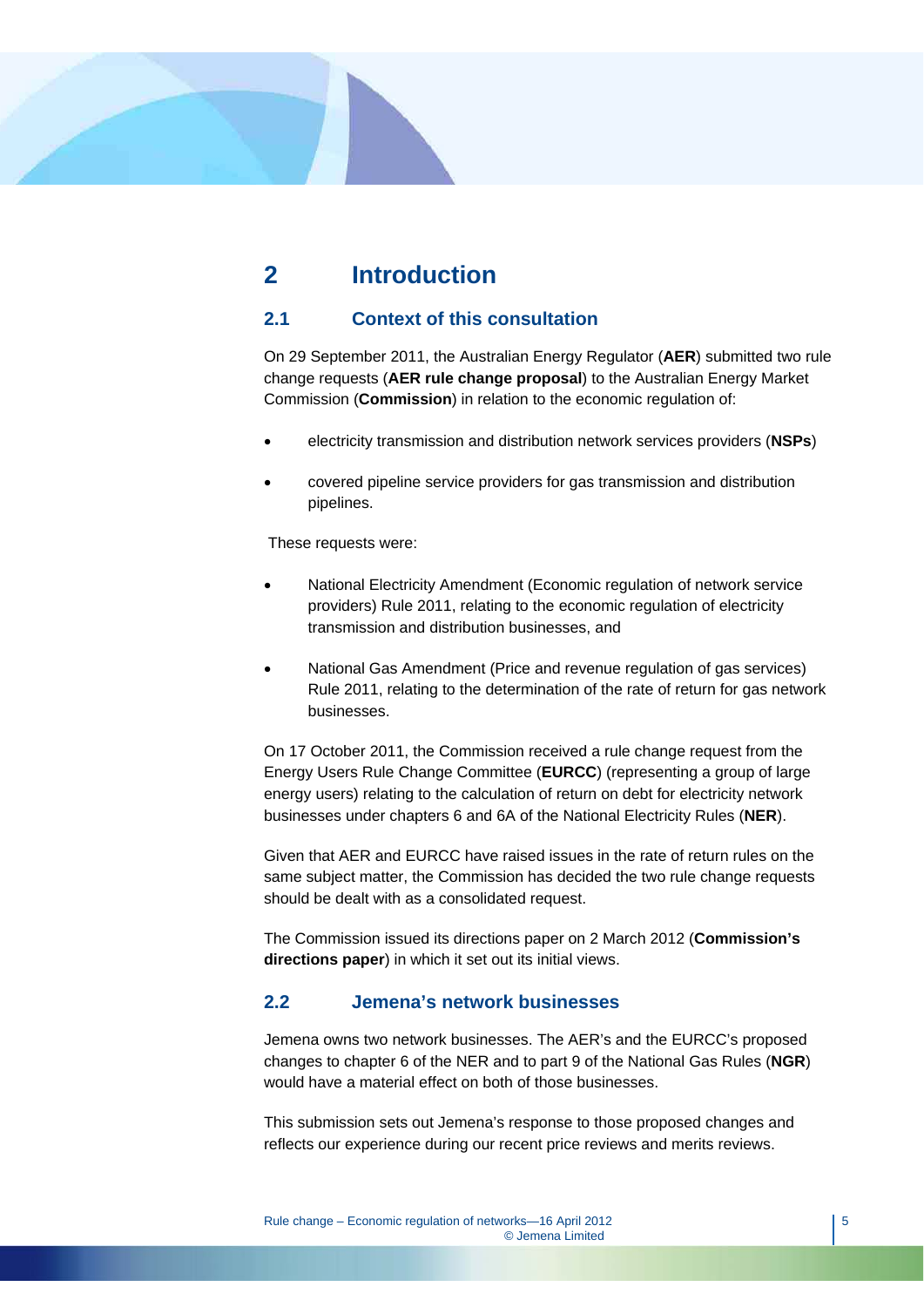## *Jemena Electricity Networks (Vic) Limited*

Jemena Electricity Networks (Vic) Limited (**JEN**) is a distribution network service provider (**DNSP**) that serves 320,000 consumers in north western Melbourne.

The AER regulates JEN's revenues and prices under chapter 6 of the NER. On 29 October 2010, the AER released its final revenue determination<sup>1</sup> for JEN's current regulatory control period—1 January 2011 to 30 December 2015. JEN sought merits review of aspects of the AER's determination and the Australian Competition Tribunal (**Tribunal**) handed down its determination in respect of this review on 5 April 2012 $^2$ .

## *Jemena Gas Networks (NSW) Limited*

Jemena Gas Networks (NSW) Limited (JGN) JGN is a covered pipeline service provider, within the meaning of the NGR, that serves 1,100,000 consumers in Sydney, Newcastle, Central Coast and Wollongong and over 20 regional centres across NSW.

The AER regulates JGN's access arrangement, which incorporates JGN's revenue, pricing and services, under parts 8, 9 and 10 of the NGR. On 11 June 2010, the AER released its final access arrangement determination<sup>3</sup> for JGN's current regulatory period—1 July 2010 to 30 June 2015. JGN sought merits review of aspects of the AER's determination and the Tribunal handed down its determination in respect of this review on 30 June 2011<sup>4</sup>.

http://www.aer.gov.au/content/item.phtml?itemId=740828&nodeId=f90d8ff7117d5b3d659e219b68f9a88 0&fn=Victorian%20distribution%20determination%20final%20decision%202011-2015%20- %20JEN%20final%20determination.pdf

<sup>1</sup> AER, *Final, Jemena Electricity Networks (Victoria) Ltd, Distribution determination 2011–2015*, October 2010

<sup>2</sup> Application by United Energy Distribution Pty Limited [2012] ACompT 1 (6 January 2012) and Application by United Energy Distribution Pty Limited (No 2) [2012] ACompT 8 (5 April 2012).

<sup>3</sup> AER, *Final decision—Public Jemena Gas Networks Access arrangement proposal for the NSW gas networks, 1 July 2010 – 30 June 2015*, June 2010 http://www.aer.gov.au/content/item.phtml?itemId=737314&nodeId=1ad7842f5a6f6ca1c7ca1818abf1 bc95&fn=Final%20decision%20-%20public.pdf .

<sup>&</sup>lt;sup>4</sup> Application by Jemena Gas Networks (NSW) Ltd (No 3) [2011] ACompT 6 (25 February 2011), Application by Jemena Gas Networks (NSW) Ltd (No 5) [2011] ACompT 10 (9 June 2011) and Australian Competition Tribunal, File No 5 of 2010, Determination, 30 June 2011.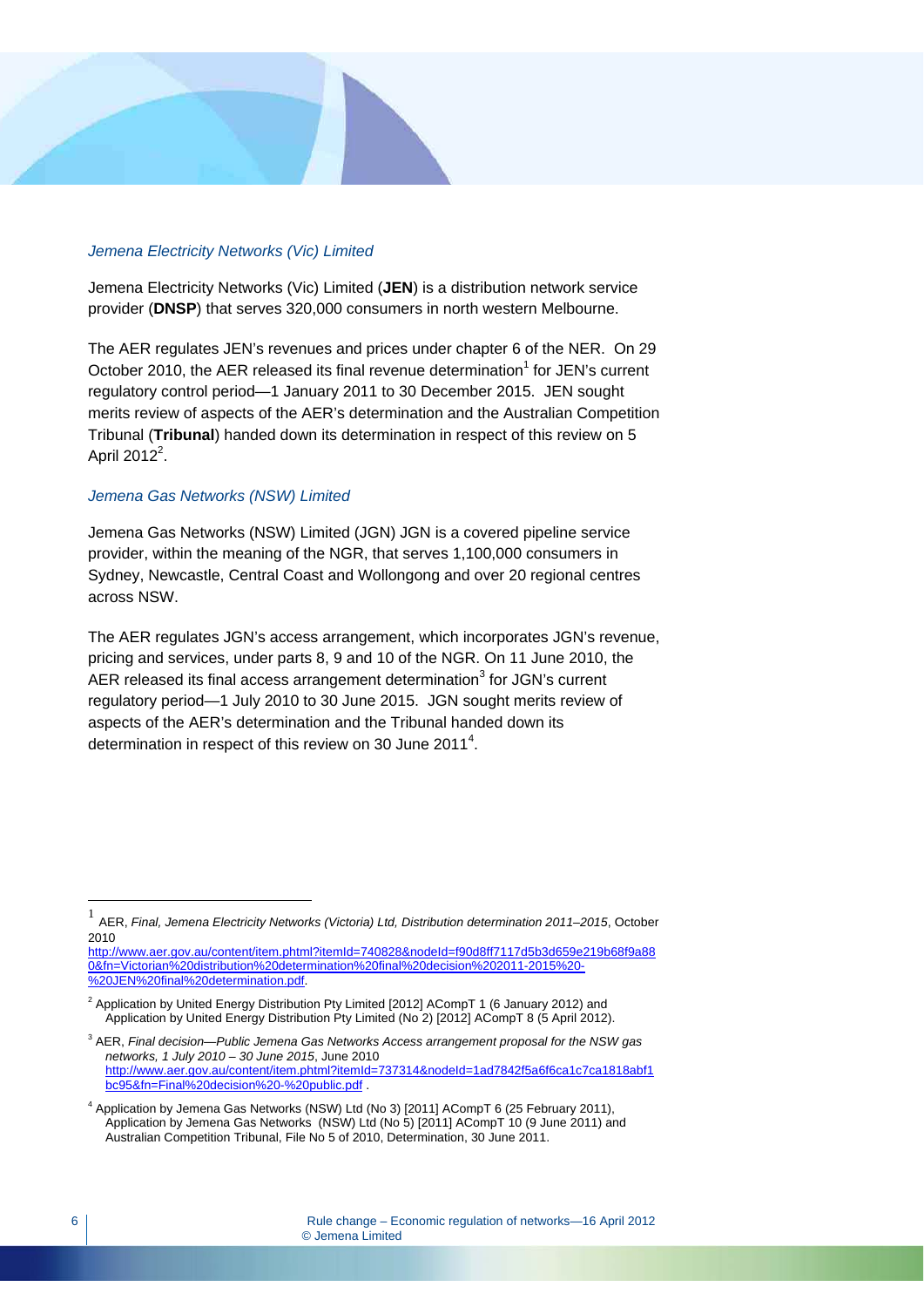## **2.3 Structure of Jemena's submission**

Jemena's submission responds to the Commission's directions paper for both the AER's and the EURCC's rule change proposals. It follows the five broad subject areas identified in the Commission's consultation paper<sup>5</sup>:

- **Section 3** The capital and operating expenditure framework in electricity
- **Section 4** Capital expenditure incentives in electricity
- **Section 5**  Rate of return frameworks for both electricity and gas
- **Section 6** Cost of debt for both electricity and gas
- **Section 7** The regulatory process for electricity.

This submission is complementary to and should be read in conjunction with

- Jemena's submission on 8 December 2011 in response the Commission's initial consultation on the AER's and EURCC's proposals
- the Energy Networks Association's (**ENA**) submission on the Commission's directions paper on 16 April 2012, which Jemena endorses.

In relation to each area of rule change, Jemena has set out the following:

- **The Commission's initial views**—Our understanding of the general direction the Commission has set for dealing with the proposals
- **Jemena response**—Our view on the Commission's initial views
- **Jemena's answers to the Commission's questions**—Jemena provides answers to the Commission's questions where we believe we can add specific insight based on our own experience and knowledge.

Wherever possible, we have provided quantitative analysis or data to support propositions and positions in our submission.

 5 Australian Energy Market Commission, *Consultation paper: National Electricity Amendment (Economic regulation of network service providers) Rule 2011* and *National Gas Amendment (Price and revenue regulation of gas services) Rule 2011,* 20 October 2011, p. 2.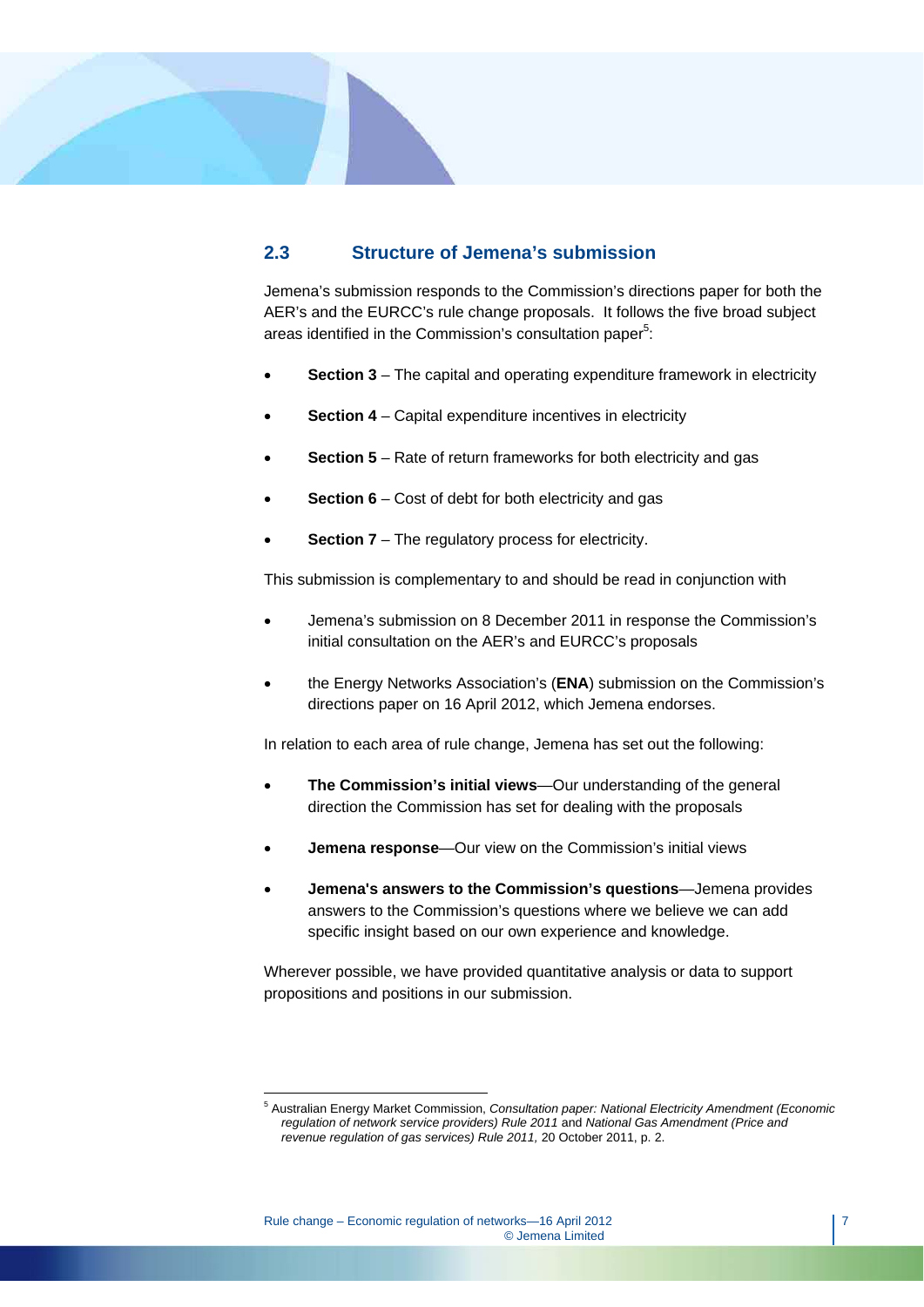## **3 The capital and operating expenditure framework in electricity**

## **Key points:**

- Recent increases in electricity prices cannot be attributed to deficiencies in the NER or in their application by the AER.
- There are strong incentives for NSPs to submit forecasts that are "best in circumstances" and the AER has not been constrained in substituting its preferred forecast where it is not satisfied that an NSP's forecast is reasonable.

## **3.1 The Commission's initial views**

## *3.1.1 Incentive to provide accurate forecasts, innovate and improve outcomes*

The NER should provide an incentive on NSPs to provide accurate forecasts (e.g. of demand) and to reveal efficient costs. It should provide incentives so that the most efficient NSPs earn the highest rewards and those that are inefficient are penalised. 6

The NER should also encourage innovations which improve outcomes for consumers (e.g. lower costs or better service) through allowing businesses to keep a share of the benefits brought about by such innovations, while also shielding consumers from the risks of innovations which do not bring about such outcomes. Similarly, the risks from events which are beyond the direct control of NSPs should be appropriately shared between businesses and consumers. It should also provide stakeholders with certainty and transparency in respect of the regulator's decisions. Certainty and transparency create confidence in the regulator's decisions and allow investments to be appropriately planned.<sup>7</sup>

The Commission will undertake two streams of analysis to determine whether there is a problem with the capex and opex allowances framework and, if so, whether any changes to the NER are required. The first is to confirm that the policy intent

e<br><sup>6</sup> Commission's directions paper. p. 14.

 $7$  Commission's directions paper. pp. 14-5.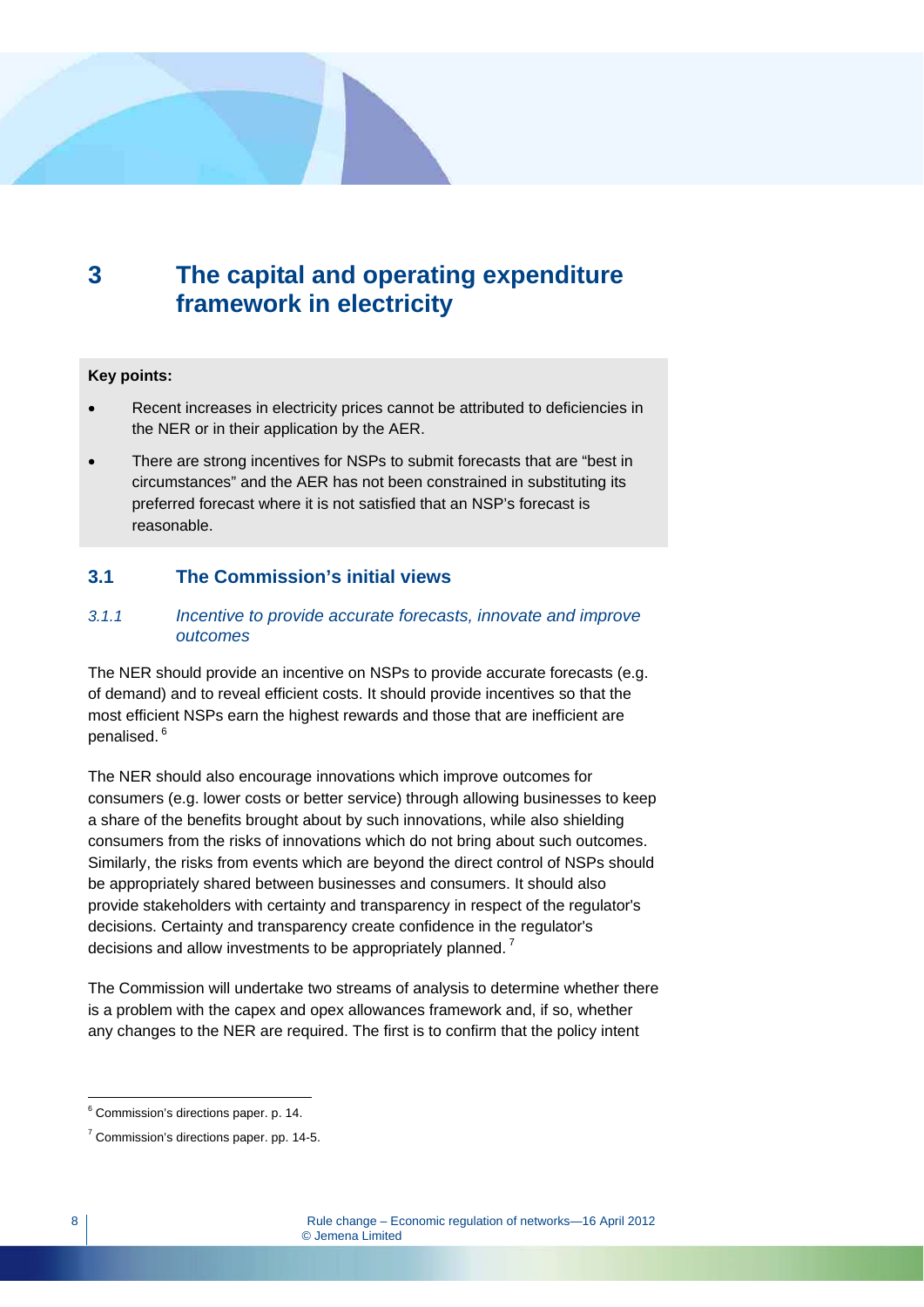

established as part of the Chapter 6A rule determination is still an expression of good regulatory practice.<sup>8</sup>

If the Chapter 6A policy intent is appropriate then the Commission will review the NER to ensure that they give effect to that intent, including to avoid ambiguities on matters such as the use of benchmarking. <sup>9</sup>

## *3.1.2 What is driving electricity prices*

The Commission observes that there is in general a lack of evidence presented to support claims of a causal link between deficiencies in the NER and rising network costs.<sup>10</sup> The Commission considers that the level of analysis provided by stakeholders of the drivers for network cost increases to date has been limited and there may be scope for further analysis to inform the Commission's assessment.<sup>11</sup>

Accordingly, the Commission's second stream of analysis is to analyse any further evidence provided by stakeholders in response to this directions paper on the drivers of increases in network costs and the relationship between the framework for capex and opex allowances and increases in network charges.<sup>12</sup>

## *3.1.3 Three process-related capex and opex factors*

The Commission's initial view is that it would be appropriate to move the "procedural" factors in the way proposed by the AER and to clarify that the factors are not exhaustive. In terms of the reference to publication of analysis by the AER, the NER should be clarified to make it clear there is an obligation on the AER to publish its analysis with its draft or final regulatory determinations, but no obligation to do so prior to this.  $13$ 

## **3.2 Jemena's response to the Commission's initial view**

## *3.2.1 The policy framework*

We note in section 3.1.1 above that the Commission proposes to review the policy intent established as part of the Chapter 6A rule determination to confirm that it is

<sup>&</sup>lt;sup>8</sup> Commission's directions paper. p. 28.

<sup>&</sup>lt;sup>9</sup> Commission's directions paper. p. 28.

<sup>&</sup>lt;sup>10</sup> Commission's directions paper. p. 25.

<sup>&</sup>lt;sup>11</sup> Commission's directions paper. p. 21.

<sup>&</sup>lt;sup>12</sup> Commission's directions paper. p. 28.

<sup>&</sup>lt;sup>13</sup> Commission's directions paper. p. 33.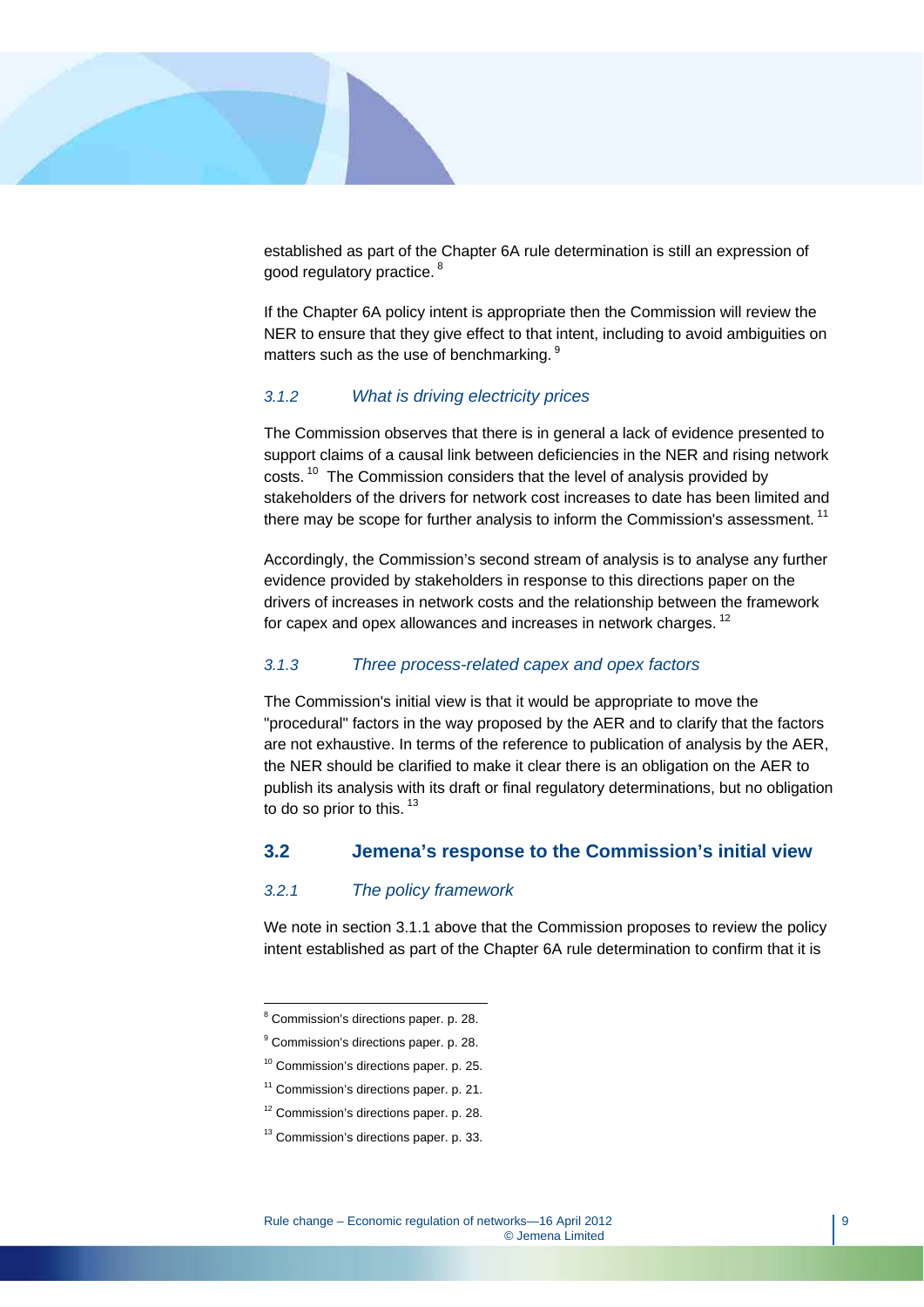still an expression of good regulatory practice and then, if the policy intent is appropriate, review the NER to ensure that they give effect to that intent.

The ENA's submission includes a joint expert report from PricewaterhouseCoopers (**PwC**) and NERA Economic Consulting (**NERA**) which addresses those matters<sup>14</sup>. The report examines current regulatory practice in jurisdictions outside Australia and concludes that regulatory practice internationally indicates that the Commission's original policy intent remains appropriate. In particular, international practice continues to place an NSP's proposal at the centre of analysis. The report goes on to conclude that:

there is no evidence to support an argument for reducing the guided discretion to the AER on the grounds that the existing rules are failing to comply with the policy intent, or that the original policy intent is no longer relevant.<sup>15</sup>

Jemena endorses PwC and NERA's analysis and supports their conclusions.

## *3.2.2 Incentive to provide accurate forecasts, innovate and improve outcomes*

Jemena's view is that the existing opex and capex objectives criteria and factors in chapter 6 of the NER, which guide the AER in evaluating and responding to NSPs' proposals, already provide incentives for accurate forecasts and schemes to improve efficiency in the interests of advancing the National Electricity (**NEO**) and the revenue and pricing principles.

These observations are borne out by Jemena's experience during the most recent distribution price review for JEN. We provided a detailed account of that experience in our submission on the Commission's consultation paper in December 2011.<sup>16</sup>

## *3.2.3 What is driving electricity prices*

Jemena has contributed to and supports the ENA's submission on factors that have contributed to recent electricity price rises. Two NERA reports support the ENA's submission. .

 $\overline{a}$ <sup>14</sup> PwC and NERA, *Capital and operating expenditure, Response to AEMC direction paper*, 16 April 2012, Attachment C of ENA, *Response to directions paper*, 16 April 2012.

<sup>15</sup> PwC and NERA, *Capital and operating expenditure – Response to AEMC direction paper,* 16 April 2012.

<sup>&</sup>lt;sup>16</sup> Jemena's submission in response to the Commission's initial consultation paper, 8 December 2011, sections  $4.2.2$  and  $4.2.3$ .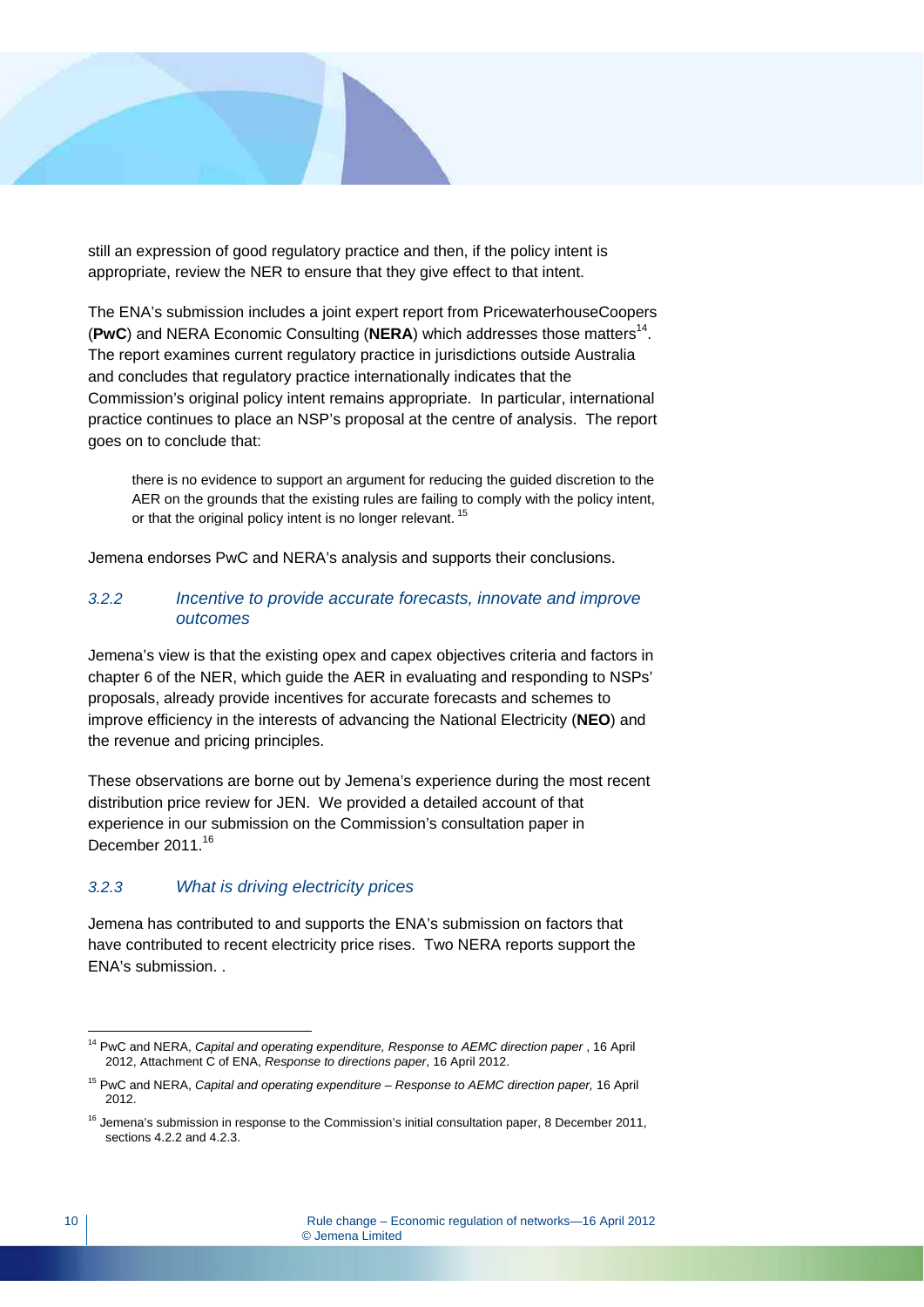

 $\overline{a}$ 

In the first, NERA has analysed the factors that have contributed to increases in network prices in the most recent round of price reviews which are the first conducted by the AER under the National Electricity Law (NEL) and the NER<sup>17</sup>. In the second NERA provide a critique of two reports prepared by Bruce Mountain <sup>18</sup> which the Energy Users Association Australia (**EUAA**) has submitted to the Commission in support of its position on the proposed rule changes<sup>19</sup>.

In their first report<sup>20</sup>, NERA concludes that observed price increases can be explained in large measure by observable and justifiable changes in costs weighted average cost of capital (**WACC**), opex and capex—which have been reviewed and accepted by the AER, in many cases supported by advice received from its independent consultants. The AER has not been constrained in its ability to substitute its preferred forecasts in circumstances where it is not satisfied that an NSPs' proposal is reasonable and it is incorrect to attribute the increases to deficiencies in the regulatory framework or the NER in particular.

NERA's analysis shows that the equivalent weighted average  $P_0$  increase for the Victorian distribution NSPs at -9.7 per cent is the smallest of all jurisdictional increases. JEN's increase was -11.0 per cent.  $21$  In real terms, JEN's forecast opex for the 2011-15 period is less than actual opex over the 2006-10 period while forecast capex has increased by \$101 million to \$434 million. NERA describes the principal reasons for these changes in Table B.14. In each case the principal reasons are new or changed regulatory requirements.

In its second report  $22$ , NERA critiques the Mountain reports, which the Commission may consider, and casts serious doubt on the validity of Mountain's analysis and conclusions, especially that retail prices for electricity in Australia are high when compared to prices in other countries.

Jemena endorses NERA's analysis and supports its conclusions.

<sup>17</sup> NERA, *Analysis of key drivers of network price changes*, 16 April 2012, Attachment A of ENA, *Response to directions paper*, 16 April 2012.

<sup>&</sup>lt;sup>18</sup> Mountain, B.R., Australia's rising electricity prices and declining productivity: the contribution of its *electricity distributors*, May 2011 and Mountain, B.R., *Electricity Prices in Australia: an International Comparison*, CME, March 2012.

<sup>19</sup> NERA, *A review of two reports by Bruce Mountain for the Energy Users Association of Australia*, 16 April 2012, Attachment B of ENA, *Response to directions paper*, 16 April 2012.

<sup>20</sup> NERA, *Analysis of key drivers of network price changes*, April 2012.

<sup>21</sup> NERA, *Analysis of key drivers of network price changes*, April 2012, Table A.1.

<sup>&</sup>lt;sup>22</sup> NERA, A review of two reports by Bruce Mountain for the Energy Users Association of Australia, 16 April 2012.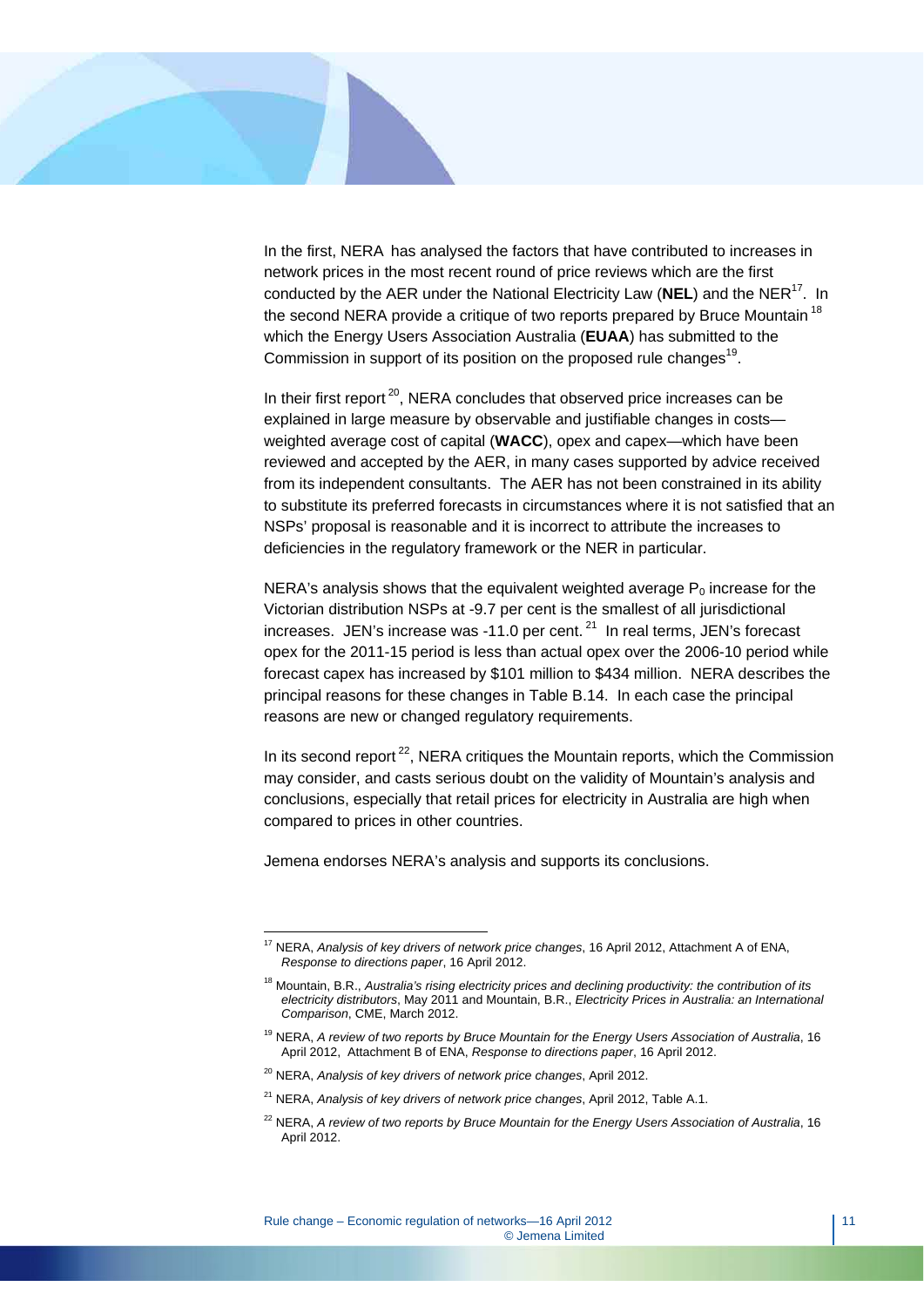## *3.2.4 Three process-related capex and opex factors*

Jemena has reservations about the Commission's initial positions in response to the AER's proposals to move "procedural" factors; to clarify that the factors are not exhaustive; and to clarify its obligations to publish its analysis and material that it has relied upon in reaching its decisions.

We respond to these points in detail in section 7.2.1 of this submission.

## **3.3 Jemena's answers to the Commission's questions 1 to 6**

#### *Question 1*

*Is the Commission's assessment approach, as set out in Chapter 2 and Appendix B, appropriate? Are there other factors that should be taken into account in assessing the rule change requests?* 

Jemena has nothing to add to the Commission's assessment approach except that we question the Commission's definition of "useful life" for assets:

In this context the useful life of an asset is the point up to which it can safely continue to be used to deliver the outputs expected of the asset. In some cases the useful life of an asset may be beyond the regulatory depreciation period for the asset.  $^{23}$ 

In Jemena's view, the relevant test must be an economic one. Even where safe operation is the primary consideration, the decision to replace an asset is invariably made on economic grounds.

#### *Question 2*

#### *The Commission seeks further evidence on the drivers for increases in network costs, and in particular on the link between capex and opex allowances under the NER and such increases in network costs.*

Jemena supports the ENA's response to this question and in particular the NERA report which informs that response. In summary, observed increases in network costs can be explained in large measure by observable changes in cost drivers which have been reviewed and accepted by the AER, in most cases supported by advice received from its consultants. It is incorrect to attribute the increases to deficiencies in the rules. The AER has not been constrained in its ability to substitute its preferred forecasts in circumstances where is it not satisfied that the NSP's proposal is reasonable.

 $^{23}$  Commission's directions paper, footnotes 9 and 590.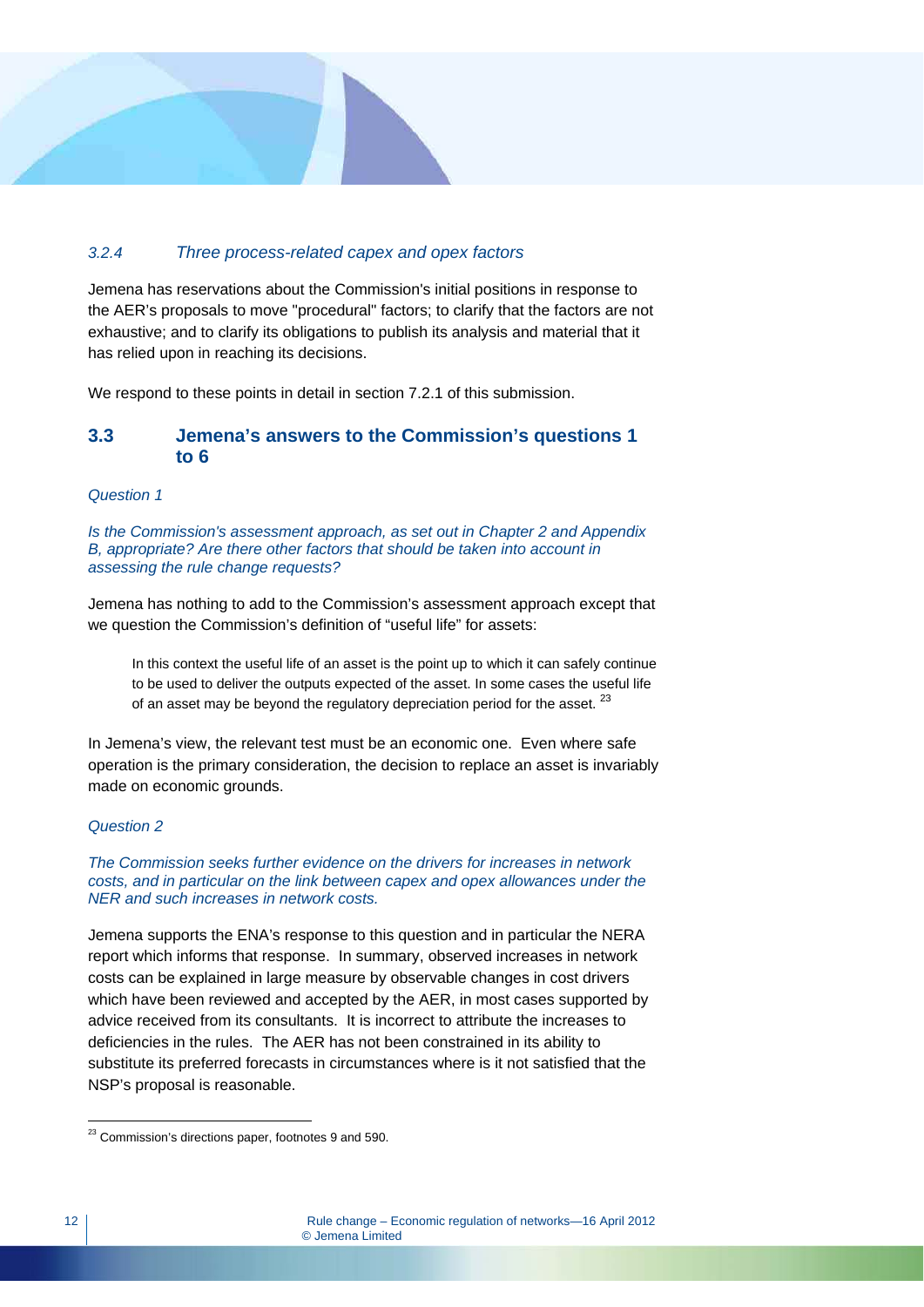#### *Question 3 Would it be appropriate for the wording of the NER to be clarified to better reflect the policy intent?*

In section 3.2.1 we refer to the PwC/NERA joint expert report that forms part of the ENA's submission. That report, which we support, concludes that existing rules are consistent with the Commission's policy intent which is, in turn, consistent with current international regulatory practice.<sup>24</sup>

#### *Question 4*

 $\overline{a}$ 

#### *What circumstances of the NSP should the AER be required to take into account when benchmarking?*

Sections 6.5.6 and 6.5.7 of the NER define the operating expenditure objectives and capital expenditure objectives respectively. The two sets of objectives are identical and are all clearly "firm specific"—each refers to the standard control services that are provided by the relevant NSP. It follows that a benchmarking analysis cannot be valid unless it takes account of or "normalises" for differences between the environments in which the subject NSP and comparator businesses operate where those differences have a bearing on the level of expenditure required to achieve the objectives. Those differences include such things as customer density, customer mix and load factor, reliability and service standards, urban vs rural, topography and climate.

Jemena agrees that it would not be appropriate to consider the characteristics of the subject business such as the quality of management or its ownership structure. As far as Jemena is aware, no-one has suggested that such endogenous factors should be taken into account in applying benchmarking. Neither is there any evidence that the AER has been constrained in applying benchmarking techniques. In that regard, we note that engaging independent consultants as the AER does routinely is a form of benchmarking in that it brings the consultants' experience and knowledge of other businesses to bear on the matters under review. We note also that the Productivity Commission is presently conducting an inquiry into Electricity Network Regulation with a focus on the role of benchmarking in setting network prices.

<sup>24</sup> PwC and NERA, *Capital and operating expenditure – Response to AEMC direction paper*, 16 April 2012.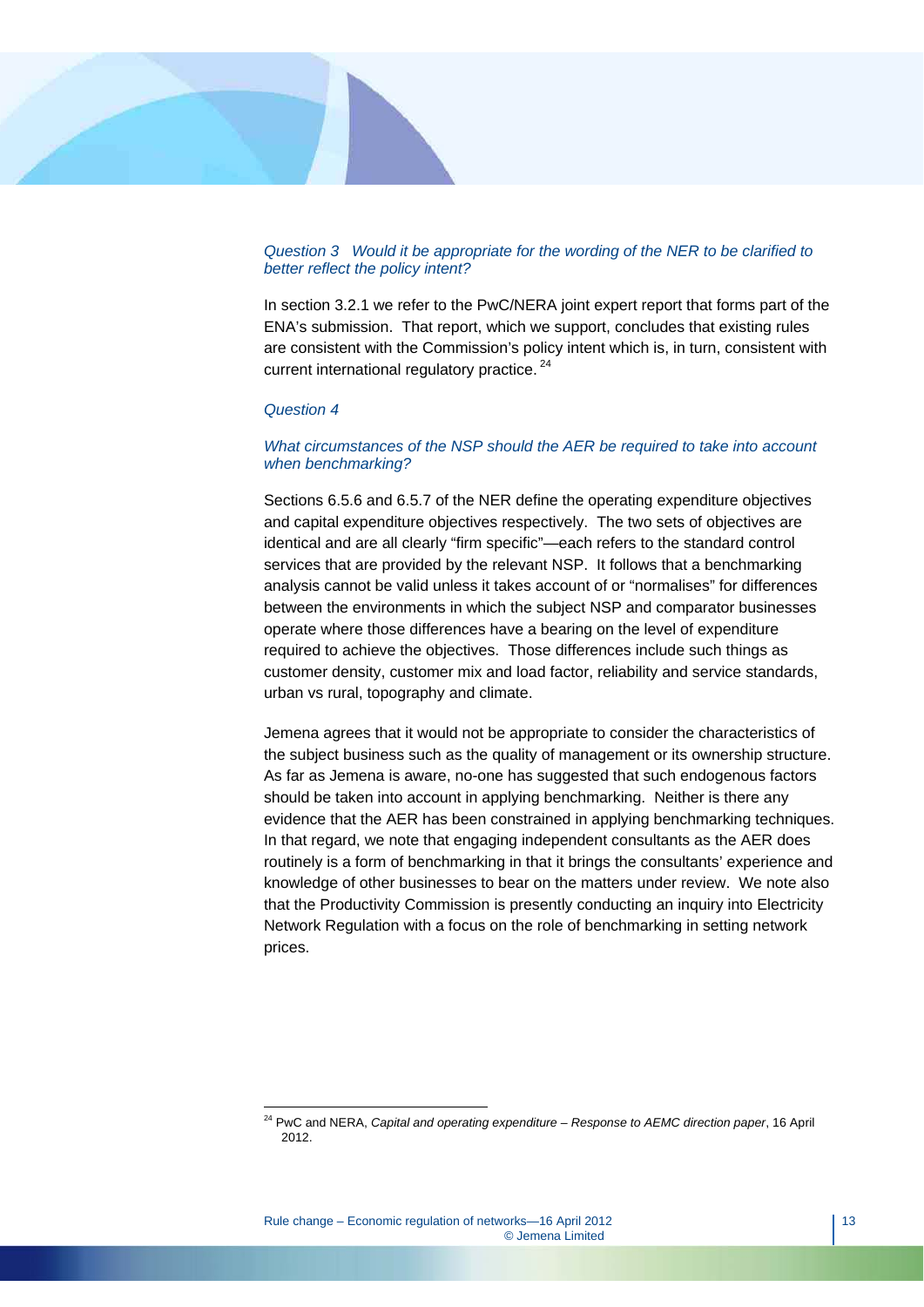#### *Question 5*

#### *Would it be appropriate for the capex objectives to be clarified to better reflect jurisdictional reliability standards?*

Jemena acknowledges that the use of the word "maintain" in the opex and capex objectives<sup>25</sup> could be interpreted to mean that the quality, reliability and security of supply could never be reduced even if the relevant standards were relaxed. However we note that jurisdictional quality, reliability and security of supply standards will invariably be expressed as regulatory obligations and so standards as they are from time to time will be covered by the objectives in NER sections 6.5.6(2) and 6.5.7(2). If that is the case then those sections are potentially in conflict with sections 6.5.6(3) and 6.5.7(3), or the latter sections are redundant. It is possible that, in some circumstances, standards could be set otherwise than through a regulatory obligation in which case it would seem appropriate for sections 6.5.6(3) and 6.5.7(3) to refer to standards that are not expressed as regulatory obligations being maintained at applicable levels.

Jemena's principal concern is that, prudently incurred capex that is required to meet standards applicable at a particular point in time should not be stranded if standards are subsequently relaxed. If assets were stranded then there would be a case for de-commissioning and/or re-deploying them where that is feasible.

#### *Question 6*

*What factors or features of the approaches of other regulators should be taken into account when reviewing other regimes to confirm the best practice approach to economic regulation?* 

In section 3.2.1 we refer to the PwC/NERA joint expert report that forms part of the ENA's submission. The report examines current regulatory practice in New Zealand, the United Kingdom and the United States. In Jemena's view that examination covers all the features of those regimes that are relevant to forming a view as to whether the capital and operating expenditure framework in the NER conforms to current best practice.<sup>26</sup>

 $^{25}$  NER, sections 6.5.6(3) and 6.5.7(3).

<sup>26</sup> PwC and NERA, *Capital and operating expenditure – Response to AEMC direction paper*, 16 April 2012.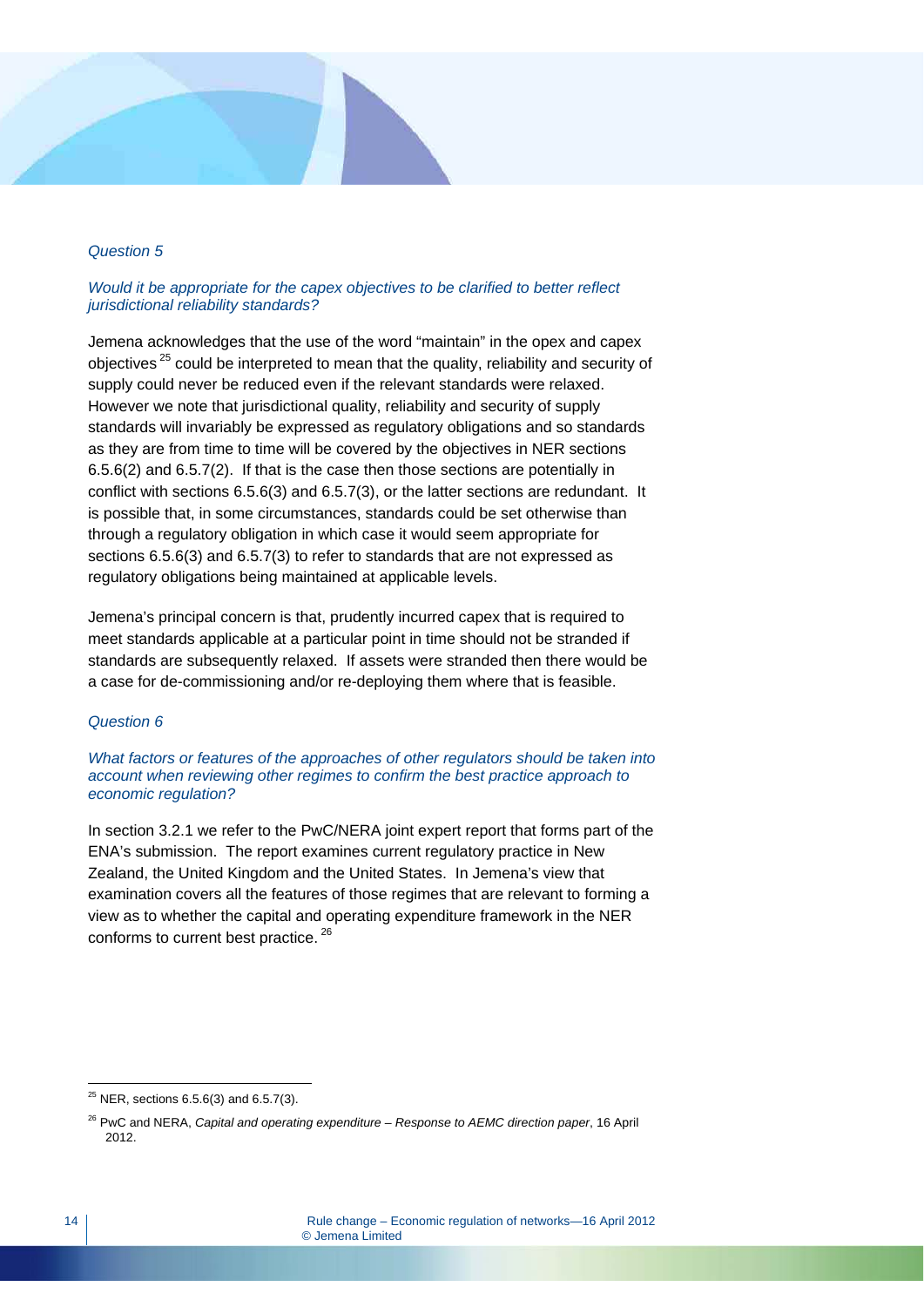## **4 Capital expenditure incentives in electricity**

#### **Key points:**

- The current regime does not provide NSPs with an incentive to spend more than the capex forecast approved by the AER, but there are undesirable incentives to defer capex within a regulatory period.
- It is inevitable that forecast and outturn expenditure will be different.
- There is an opportunity to improve the current incentives and a capex efficiency benefit sharing scheme (**EBSS**) that operates symmetrically and continuously is the means to do this.

## **4.1 The Commission's initial views**

## *4.1.1 Current capex incentives*

The Commission is of the view that the capex incentives in the NER do not create an incentive for an NSP to spend more than its allowance in its regulatory determination<sup>27</sup>

The current mechanism provides that an NSP will have to bear the costs of any overspend during a regulatory control period until the start of the next regulatory control period. The power of the incentive under the current arrangements declines throughout the regulatory control period. This has two key timing implications: <sup>28</sup>

- NSPs have a greater incentive to make efficiency gains at the start of the period
- an incentive is created for NSPs to defer capex from early in the period to late in the period.

As the power of the incentive for opex is constant, the declining power of the capex incentive is also likely to increase any incentive to replace opex with capex later in the regulatory control period.

 $\overline{a}$  $27$  Commission's directions paper. p. 40.

<sup>28</sup> Commission's directions paper. p. 43.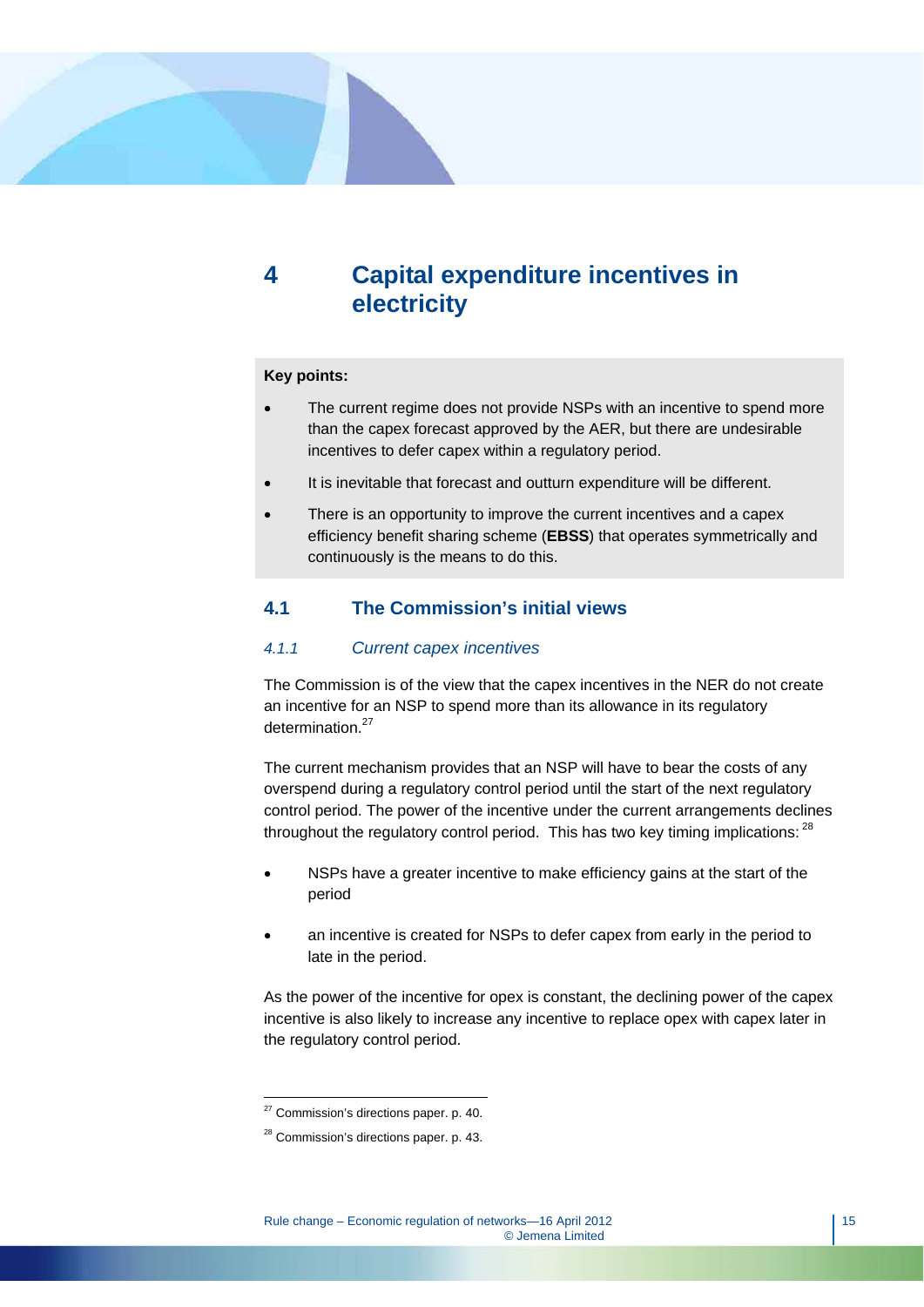## *4.1.2 Options for a new capex incentive scheme*

The Commission is minded to focus on exploring other options other than that the AER proposed for dealing with the problems it raised.<sup>29</sup>

These options include:

- an efficiency benefits sharing scheme developed in the form of a quideline
- ex-post reviews of the prudence and efficiency of capex
- optimisation of the regulatory asset base (RAB) at regulatory resets.<sup>30</sup>

## *4.1.3 Forecast capex allowance and actual capex*

To assess these options, the Commission wishes to understand the circumstances in which an NSP would need to spend more [or less] than its allowance and the approaches taken in other overseas and Australian jurisdictions. Rather than prescribe an approach in detail, it would prefer to establish principles and enable the AER to develop the solution consistently with those principles. $31$ 

## *4.1.4 Actual or forecast depreciation*

In its directions paper, the Commission acknowledges that:

- under the actual depreciation approach, if an NSP underspends or overspends the expenditure allowance, the depreciation adjustment to the capital base will be recalculated to reflect the difference between actual and forecast capex
- a forecast depreciation approach has a neutral effect on the capex incentives because depreciation adjustment will be the same regardless of the actual expenditure outcome.<sup>32</sup>

The Commission will examine the relevant factors further to consider whether the AER should have discretion to use actual or forecast depreciation or whether a particular approach should be prescribed in the NER.<sup>33</sup>

 $\overline{a}$ <sup>29</sup> Commission's directions paper. p. 43.

<sup>&</sup>lt;sup>30</sup> Commission's directions paper. pp. 44-5.

<sup>&</sup>lt;sup>31</sup> Commission's directions paper. pp. 45-6.

<sup>&</sup>lt;sup>32</sup> Commission's directions paper. p. 48.

<sup>&</sup>lt;sup>33</sup> Commission's directions paper. p. 50.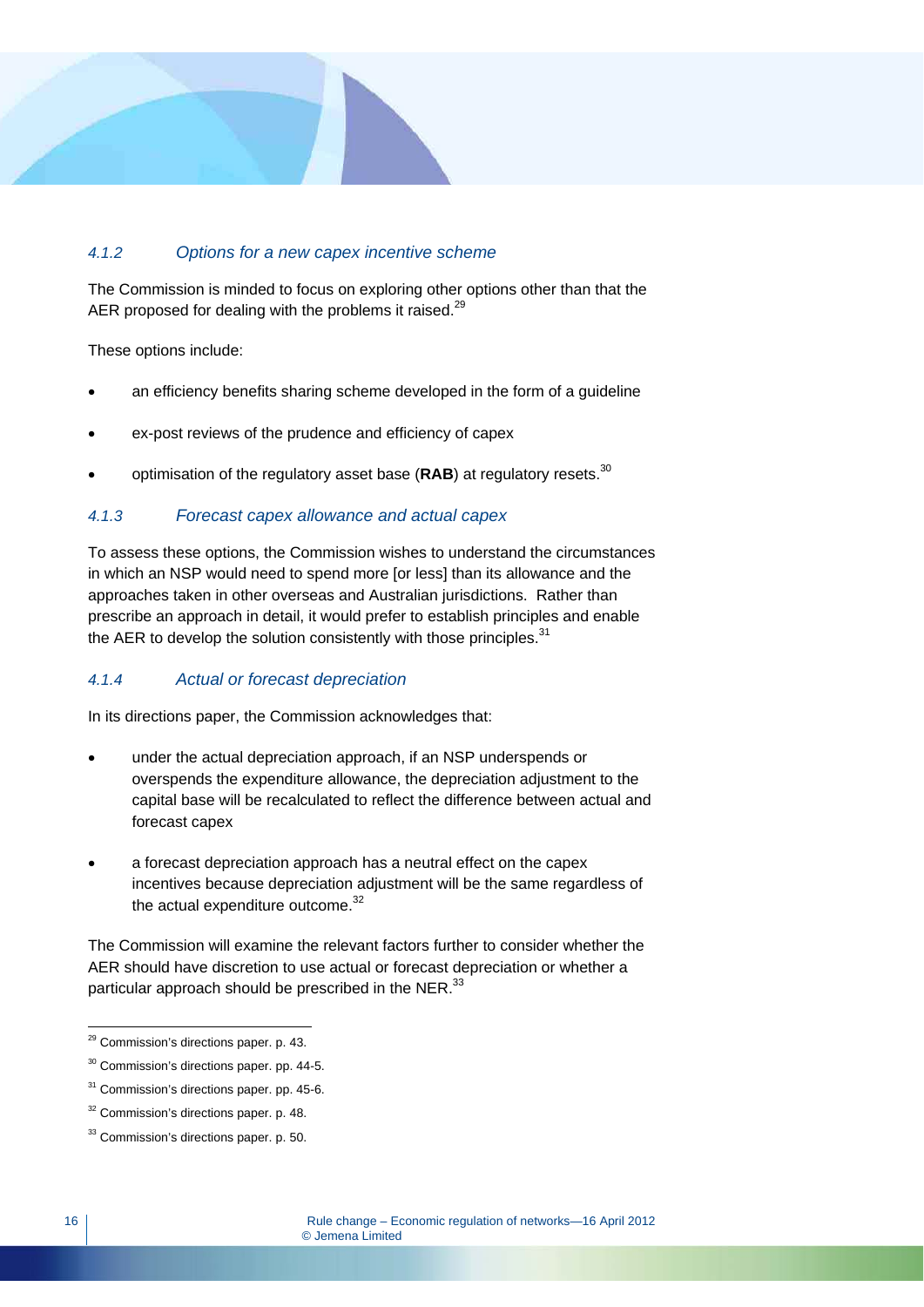## *4.1.5 Uncertainty regime*

The need for proposed changes to the uncertainty regime [or in the case of DNSPs, the establishment of an uncertainty regime] may depend on whether other proposed changes are made as part of the rule change process. Despite this, the Commission has considered whether there is any other justification for the changes the AER proposed to the uncertainty regime.<sup>34</sup>

There appears to be merit in the AER's proposals in respect of the uncertainty regime, although the details of the way it would apply need to be considered further. It would also be appropriate to revisit the overall need for the changes once the response to the proposals on capex/opex allowances and capex incentives are developed further.<sup>35</sup>

## *4.1.6 Related party margins and capitalisation policy*

The Commission's initial view is that there is an issue in relation to changes in capitalisation policy by NSPs during a regulatory control period and that the solution proposed by the AER may be appropriate. However, if stronger capex incentives are applied, such as through an EBSS for capex, this may also address some or all of the problem.

The Commission would like to understand further the strength of the additional incentive for NSPs to not seek efficient outcomes in regard to related party margins than there is for other costs.<sup>36</sup>

## *4.1.7 Other incentive schemes*

The Commission's initial view is that the rule change process may be overly burdensome for introducing new incentive schemes, particularly where these schemes may need to be tested before their true value can be determined.

The Commission is also of the initial view that the NER should allow the AER to develop small scale pilots or test schemes within an environment that limits the sum of money at risk and the length of time of the scheme prior to the AER submitting a rule change. $37$ 

 $\overline{a}$ 34 Commission's directions paper. p. 52.

<sup>&</sup>lt;sup>35</sup> Commission's directions paper. p. 53.

<sup>&</sup>lt;sup>36</sup> Commission's directions paper. p. 58.

<sup>&</sup>lt;sup>37</sup> Commission's directions paper. p. 62.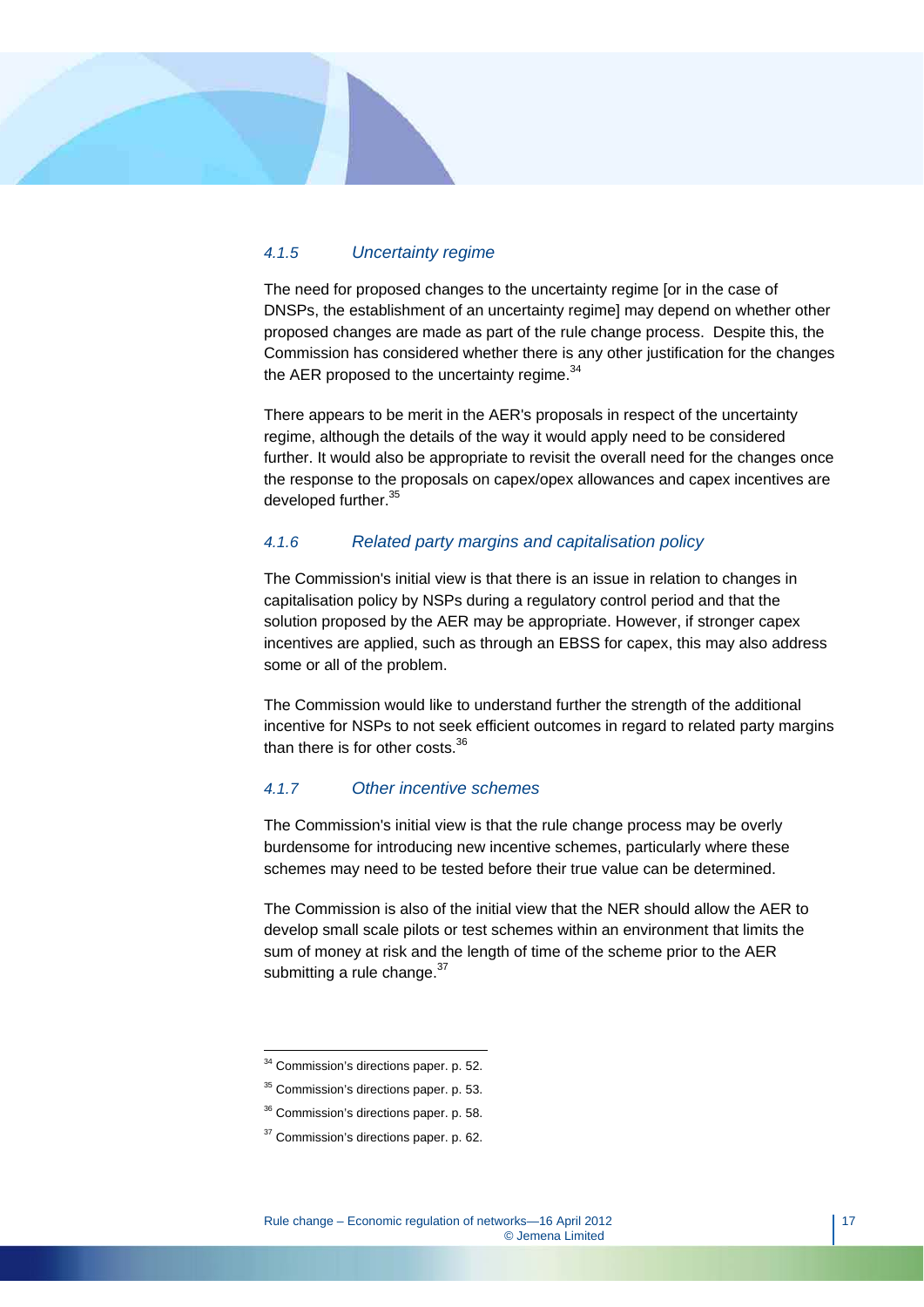## *4.1.8 Shared assets*

Using electricity assets for additional purposes should reduce the (average) costs of providing electricity services since the fixed costs are spread over a larger number of consumers. This promotes efficient use of electricity services with respect to price. This could be seen as a form of innovation, which NSPs should be encouraged to achieve, where it does not have a negative effect on the service provided to electricity consumers.38

The Commission now seeks input on the best form of a solution. The solution will include guiding principles, and may also involve changes to the NER to enable an appropriate mechanism.39

## **4.2 Jemena's response to the Commission's initial view**

## *4.2.1 Current capex incentives*

Jemena agrees with the Commission's observation that the NER do not provide NSPs with an incentive to spend more than the capex allowance though there may be incentives on NSPs to defer capex inefficiently. Jemena is also pleased that the Commission shares the concerns of stakeholders (including Jemena) regarding the AER's 60 per cent proposal.<sup>40</sup>

## *4.2.2 Options for a new capex incentive scheme*

Jemena supports the development of a symmetrical capex EBSS that addresses the issues the Commission identifies. We agree with the Commission that the scheme should be specified in a guideline to be developed by the AER rather than in the NER itself. However, the guidance provided in section 6.5.8(c) of the NER as it relates to capex incentive schemes is presently too general. Jemena supports the ENA's conclusion that the NER should be amended to provide a more detailed and clearer specification of the guidance for the AER to develop a capex EBSS under the NER.

As to the specifics of that guidance, Jemena supports the criteria that are set out in section 3 of the joint expert report on capital and operating expenditure that forms part of the ENA's submission.<sup>41</sup>

<sup>&</sup>lt;sup>38</sup> Commission's directions paper. p. 64.

<sup>&</sup>lt;sup>39</sup> Commission's directions paper. p. 65.

<sup>40</sup> Commission's directions paper. p. 34.

<sup>41</sup> PwC and NERA, *Capital and operating expenditure – Response to AEMC direction paper*, 16 April 2012.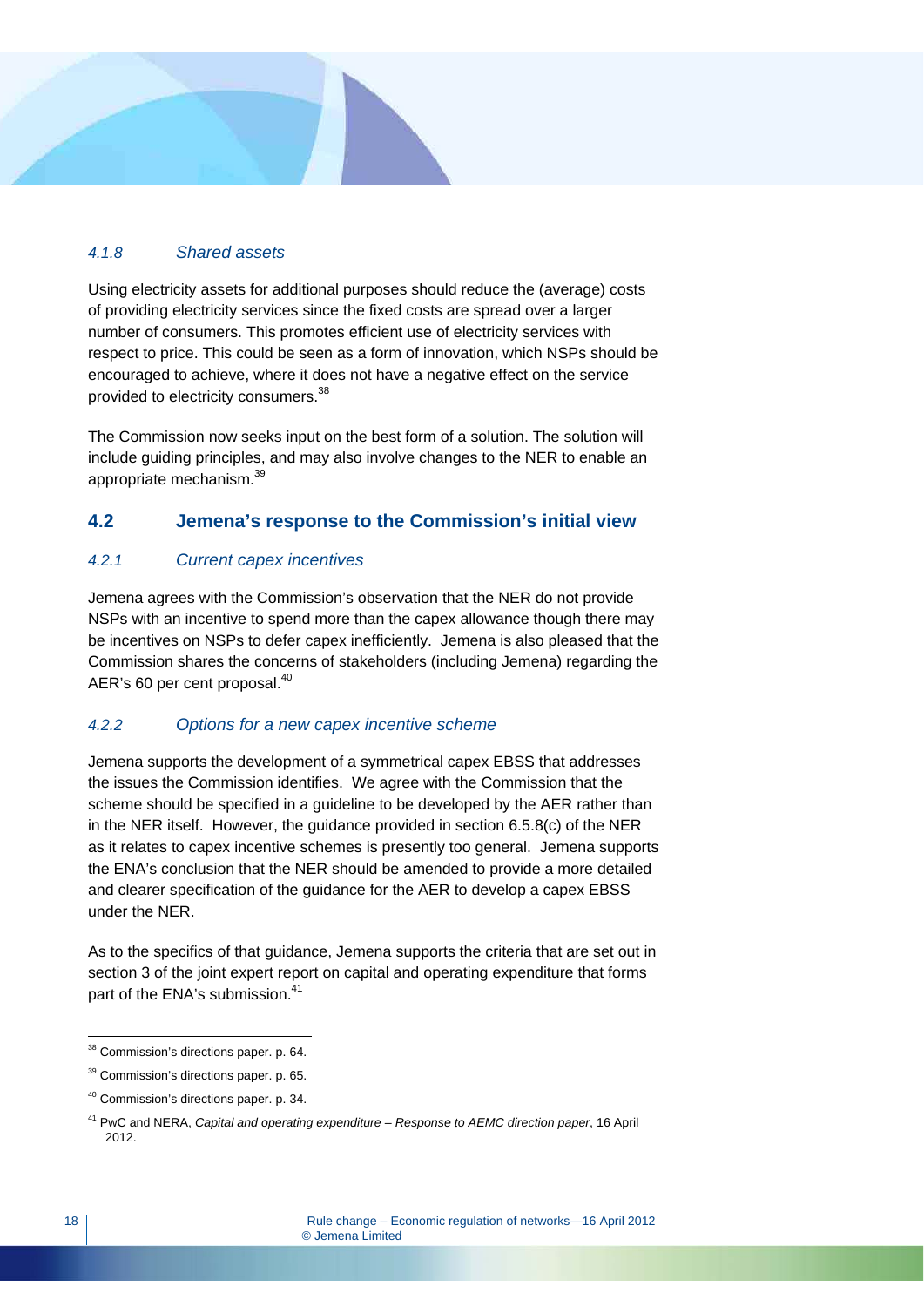

Jemena is pleased that the Commission shares stakeholders' concerns about the AER's proposed asymmetric capex incentive mechanism and supports the Commission's conclusion that capex incentives should not be changed to address a cost of capital issue.<sup>42</sup>

In support of its proposal for an asymmetric capex incentive mechanism, the AER argues that businesses will have an incentive to overspend capex inefficiently where the regulatory WACC exceeds the business's actual cost of capital. A number of submissions, including Jemena's, point out that this incentive will exist only if the WACC "bias" can be expected to exist for the entire life of the asset(s). If there was such a bias, it would indicate a problem with the way in which the WACC is set. But the AER's proposal would address just one symptom of that problem—the postulated incentive to over-spend capex—and not its cause. In Jemena's view that is not appropriate: if a problem exists, it should be addressed directly.

What the AER's analysis does show<sup>43</sup> is that, in the absence of a WACC bias (and even where there is a bias), the dominant incentive under current arrangements is to defer capex within a regulatory period. Once again, a number of submissions support that observation and the Commission correctly identifies that as the principal issue requiring attention.

## *4.2.3 Forecast capex allowance and actual capex*

The AER's proposal for an asymmetric capex incentive scheme is, in part, a response to observed differences between forecast capex allowances in past regulatory determinations and subsequent actual capex. In Jemena's view the use of the term "forecast capex allowance" to describe what is no more than a forecast conveys a false impression of precision. Differences between forecast and actual are inevitable and allowing the AER the wider discretion it seeks will not lead to better forecasts.

#### *Use of the term "forecast capex allowance" conveys a false impression of precision*

The term "forecast capex allowance" is used throughout the AER's rule change application and also routinely in regulatory discourse. However, we see the term as a second best descriptor because it suggests that the forecast is a cap on expenditure that should not be exceeded. The AER appears to rely on that view to justify its asymmetric capex incentive mechanism. In fact the "allowance" is no more than a forecast which is just one input to the building block calculation. The

 $42$  Commission's directions paper, p. 40.

<sup>43</sup> AER Rule change proposal, section 6.4.2 and Figure 6.2.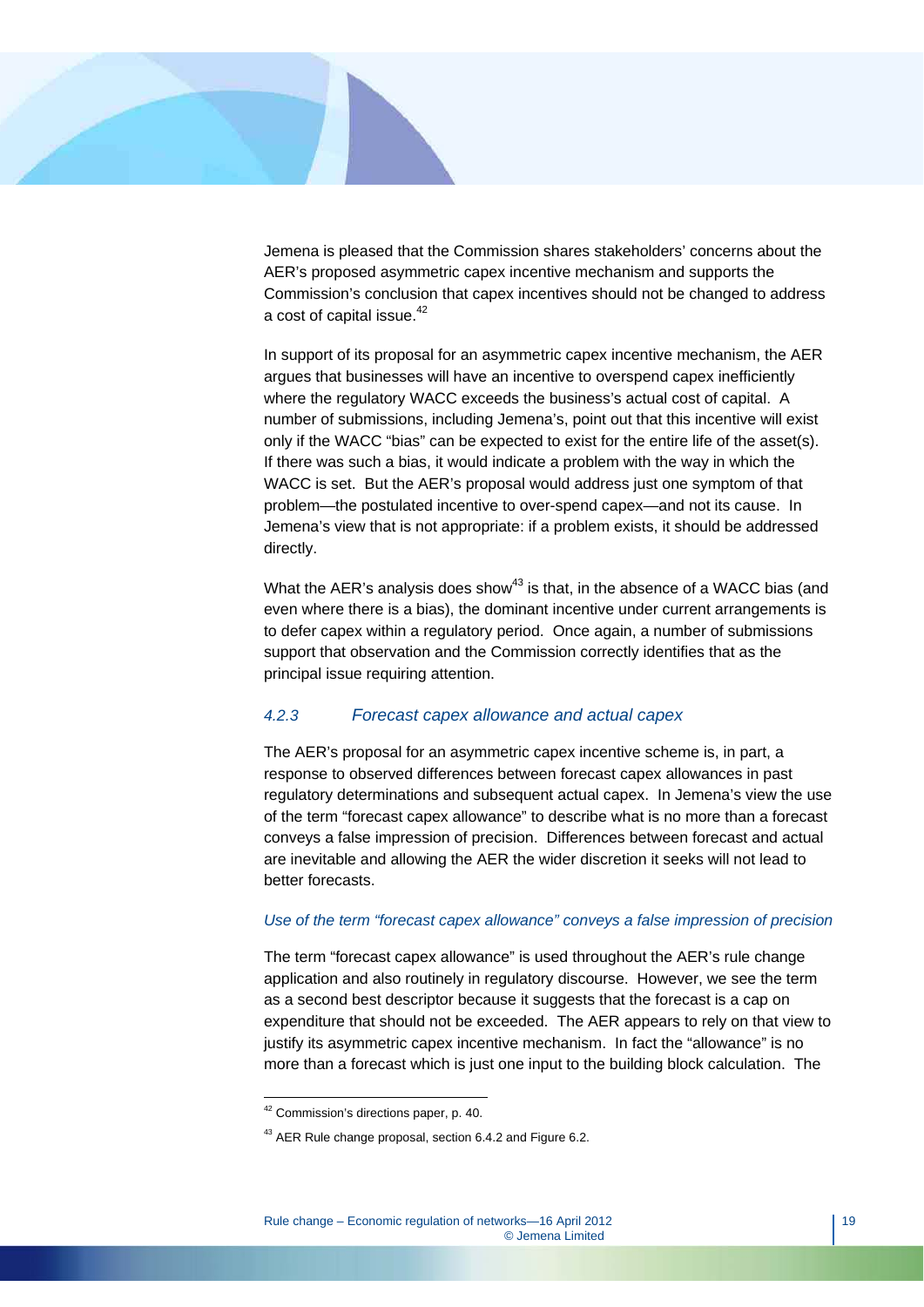heading to section 6.5.7 of the NER—Forecast Capital Expenditure—says as much.

The capex forecast covers a period that extends 6 or more years from when the forecast is made and is a function of many factors, some of which are within the control of the business and others which are not, and most of which have wide ranges of uncertainty. Conceptually and in practice, that is very different from an annual capital budget or project budget that may be set by a business, be it regulated or unregulated. Such budgets cover activities that have been confirmed and approved as necessary based on then-current information and for which a defined level of expenditure has been approved by the business's management or board. The capex forecast for a regulated business may reflect budgeted or confirmed projects in the near term, but beyond that it is simply a forecast of expected expenditure requirements based on engineering and other inputs and assumptions. Like all forecasts, it is more certain and precise in the near term than it is in the longer term.

Forecast capital expenditure must satisfy the capital expenditure criteria which includes that the forecast should reasonably reflect the efficient costs of achieving the capital expenditure objectives. $44$  The AER has the difficult task of determining what the forecast should be. However, as we observed in our initial submission, the true level of efficient costs for a business cannot be known with any certainty: if it could be then there would be no need for incentive regulation.<sup>45</sup>

There are only two instances of the word "allowance" in Chapter 6, both in schedule S6.2.3(d) which deals with the treatment of working capital. By using the term "forecast capex allowance", as it does throughout its application, the AER implies that the capex forecast it determines has a quality of absolute truth: the forecast is in fact the business's efficient costs, so, if the business operates efficiently, that "allowance" will only be exceeded in exceptional circumstances. At the same time the AER recognises that the "allowance" can be inaccurate by proposing that Chapter 6 be modified to include the contingent projects and capex re-opener arrangements currently available in transmission.

#### *Forecasting error is inevitable*

It is inevitable that there will be differences between any forecast and the actual outcome, particularly in the later years of the forecast period, and in many cases the explanation for the difference may simply be that the forecast was wrong or

 $44$  NER, s. 6.5.7(c)(1).

<sup>&</sup>lt;sup>45</sup> Jemena's submission in response to the Commission initial consultation paper, 8 December 2011, section 3.1.4.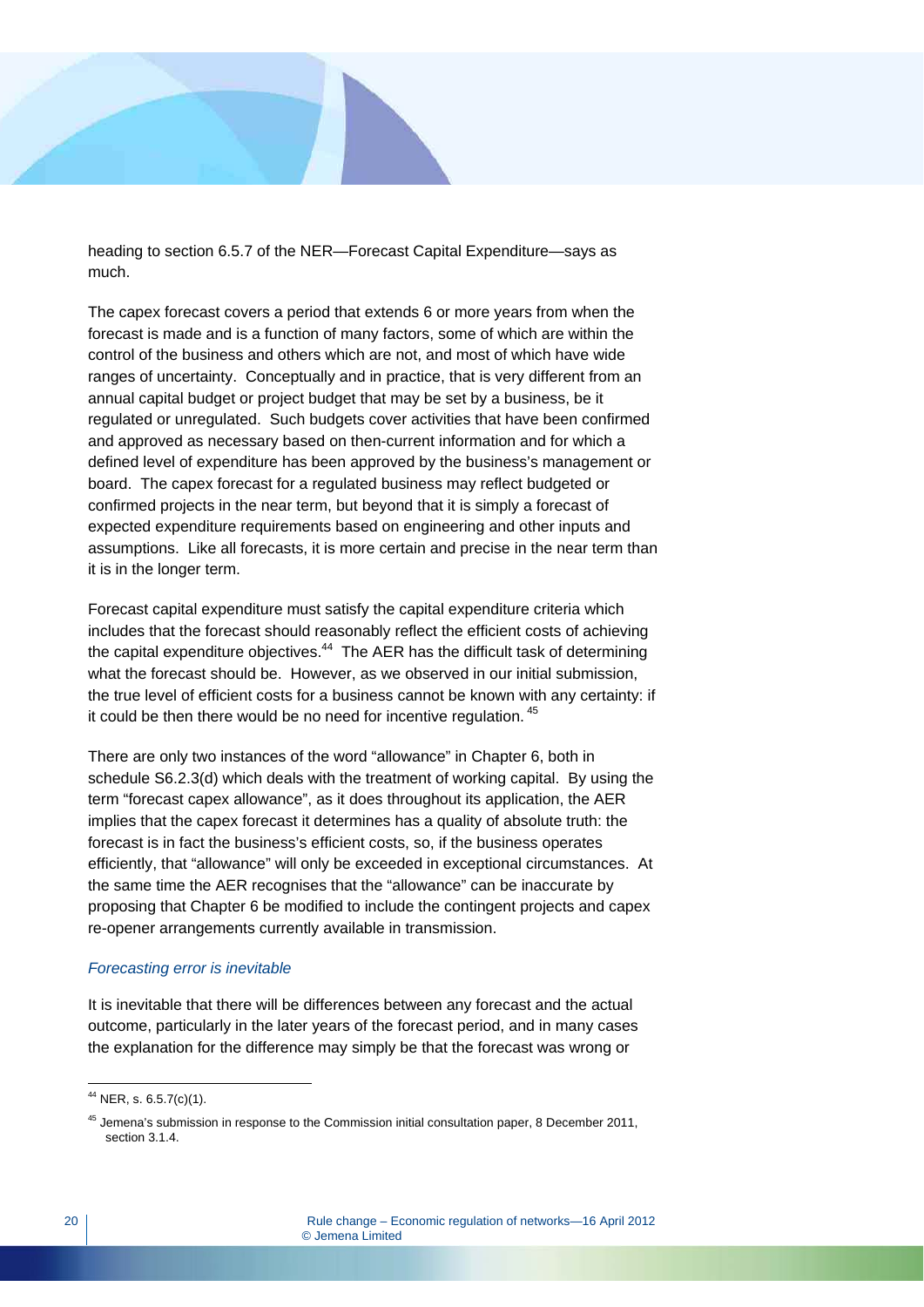

unrealistic. Even if the forecast was reasonable and the best available at the time it was made, the only certainty is that the actual outcome will be different, and the differences are likely to be greater the longer the time horizon of the forecast. For example, a significant proportion of capex is driven by demand growth and new connections which are in turn a function of many factors including general economic conditions and government policies. Expenditure to meet demand growth and new connections is not discretionary. While other, discretionary, capex might be deferred to compensate for non-discretionary capex exceeding forecast, that deferral can only be temporary and may well be inefficient.

Referring to the capex forecast as an allowance and proposing an asymmetric capex incentive mechanism implicitly denies the inevitability of forecasting error.

#### *Wider discretion will not lead to better forecasts*

The AER's ability to forecast efficient costs will not be improved by giving the AER the additional discretion it seeks. The AER has indicated publicly that its objective would be to make an unbiased estimate of efficient costs. <sup>46</sup> It doesn't say whether that is an unbiased estimate of the mean or of some unstated percentile of the distribution of possible forecasts. Of course if it was the mean then, for a given business, there must be an equal probability that actual efficient costs will be greater than or less than the forecast. Given the range of uncertainty around such a forecast, that would not amount to providing the service provider with "a reasonable opportunity to recover at least the efficient costs the operator incurs …."47

If the AER was given the discretion it seeks then its decisions would no doubt be different, and would probably result in lower network prices than under current rules if the AER's public statements are to be taken at face value. <sup>48</sup> However, the AER has not made the case that those decisions would amount to a better estimate of efficient costs, or better satisfy the revenue and pricing principles, than those it makes under existing rules. If the AER had greater discretion it would simply be less accountable for its decisions.

 $46$  ibid.

 $47$  NEL, s. 7.

<sup>48</sup> Reeves, A., 2011, *Finding the balance—the rules, prices and network investment, Energy Users Association of Australia Energy price and market update seminar*, 20 June 2011, Melbourne. <http://www.euaa.com.au/events/epmu/Presentations%202011/Reeves,%20Andrew.pdf>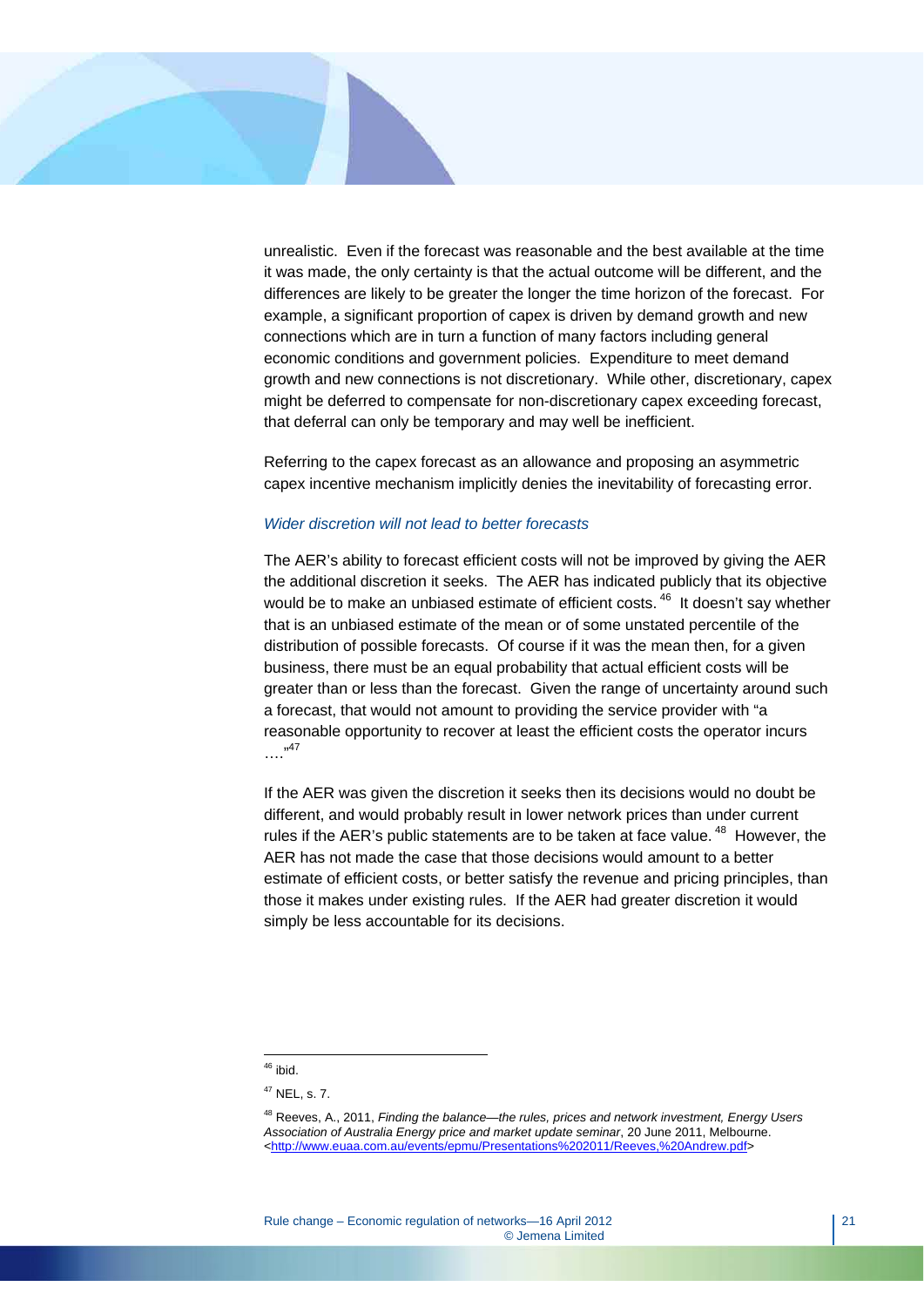## *4.2.4 Actual or forecast depreciation*

Jemena welcomes the Commission's examination of the factors relevant to the choice of actual or forecast depreciation—they go beyond the effect of depreciation itself.

The Commission's directions paper describes and discusses the incentive to defer capex within a regulatory period in section 4.2 and the alternative approaches to depreciation in the RAB roll-forward calculation in section 4.3. The two are closely related and additive in their incentive effects.

An incentive to defer capex within a regulatory period is undesirable. Capex spent early in the regulatory period incurs a present value cost because the NSP does not begin to earn a return on and of that capex until the beginning of the next regulatory period when it is rolled into the RAB. In practice, NSPs have limited capacity to defer capex within a regulatory period. A significant proportion of capex is driven by factors, such as demand growth, that are outside the NSP's control and resourcing constraints limit the extent to which capex can be deferred within a regulatory period. NSPs are in effect penalised for making non-discretionary capex early in the regulatory period inasmuch as they are denied the opportunity to respond to the incentives to defer.

The distinction between the two alternatives for depreciation in the RAB rollforward calculation—forecast depreciation and actual depreciation—is that forecast depreciation provides for financial capital maintenance whereas actual depreciation does not. That is, with forecast depreciation, the RAB at the beginning of the next regulatory period is increased by the full value of actual capital expenditure during the current period whereas when actual depreciation is used, the increase in the RAB at the beginning of the next period will be greater than/less than actual expenditure if actual expenditure is less than/greater than forecast.

Importantly, if there is no capex EBSS and actual depreciation is used, the two incentives combine so that the outcome for the NSP is a function of the depreciation life of the assets involved as well as the point in the regulatory period at which the expenditure occurs. Expenditure on short-lived assets early in the regulatory period is particularly severely penalised. Thus the overall outcome for the NSP is a function of actual expenditure at the asset class level rather than at the aggregate level. On the other hand, when forecast depreciation is used, the outcome is independent of asset life but remains a function of when in the regulatory period the expenditure is made. These relationships are illustrated in the following graph which plots present value benefit/(cost) to the NSP as a percentage of the present value of capex against the year in the regulatory period in which the expenditure occurs.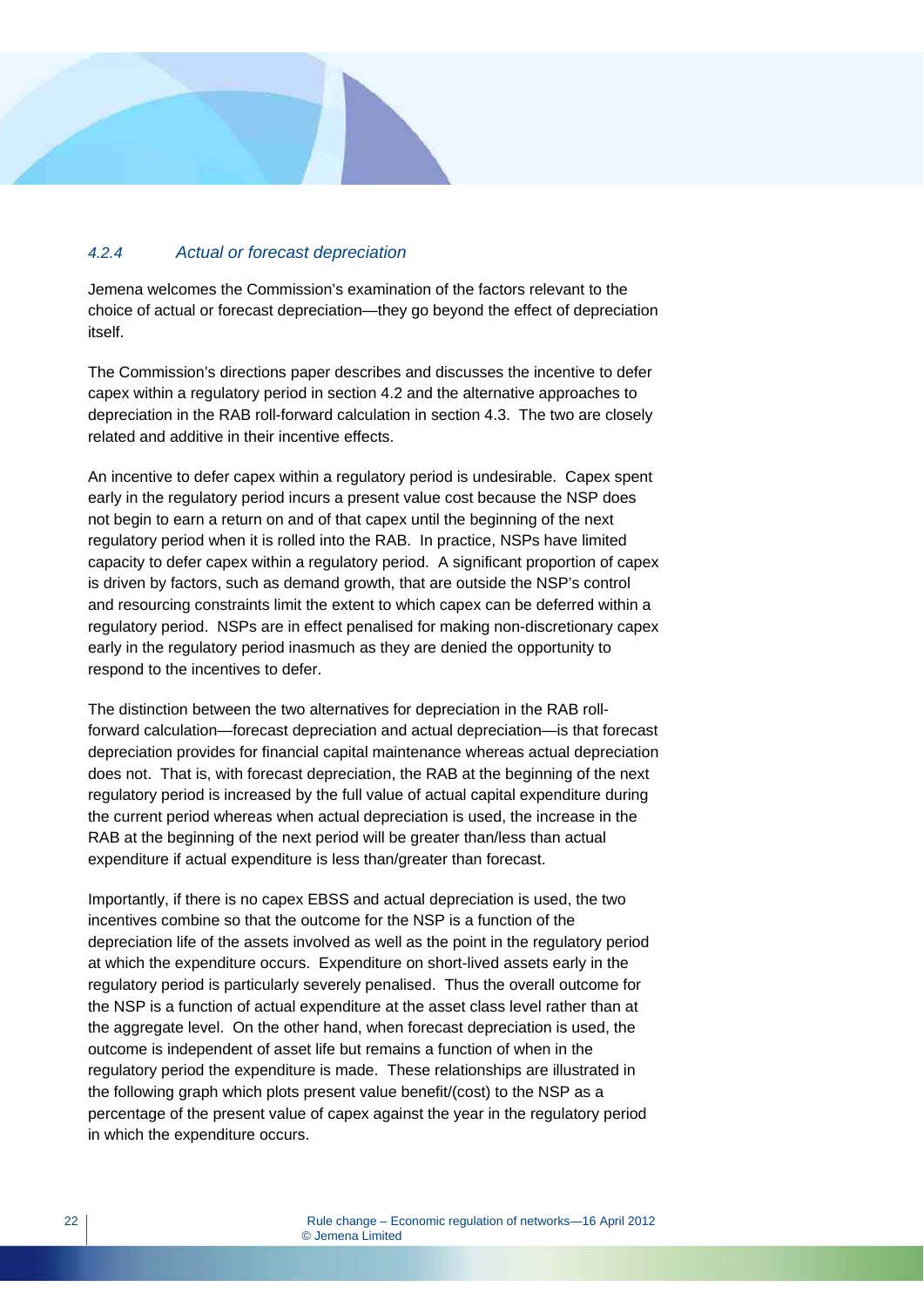



**Figure 4.1 – PV effect of incremental capex – RAB roll-forward bases compared** 

There are two effects:

- The top "Forecast depreciation roll-forward" line shows the incentive to defer capex within the regulatory period. The incentive declines as the capex is deferred and is independent of asset life.
- The lower lines assume actual depreciation is used in the roll-forward calculation. In those cases there is an additional present value cost which increases as the asset life becomes shorter. To the extent that the incremental capex is depreciated during the current regulatory period, that value is not rolled into the RAB. Expenditure early in the period on assets that have very short lives will not be recovered at all.

These distorting incentives are clearly undesirable. A properly constructed capex EBSS that provides continuous and symmetrical incentives can address the current incentive to defer capex within the regulatory period. However, an EBSS would not address the unfavourable relationship between outcome and asset life if/when actual depreciation is used.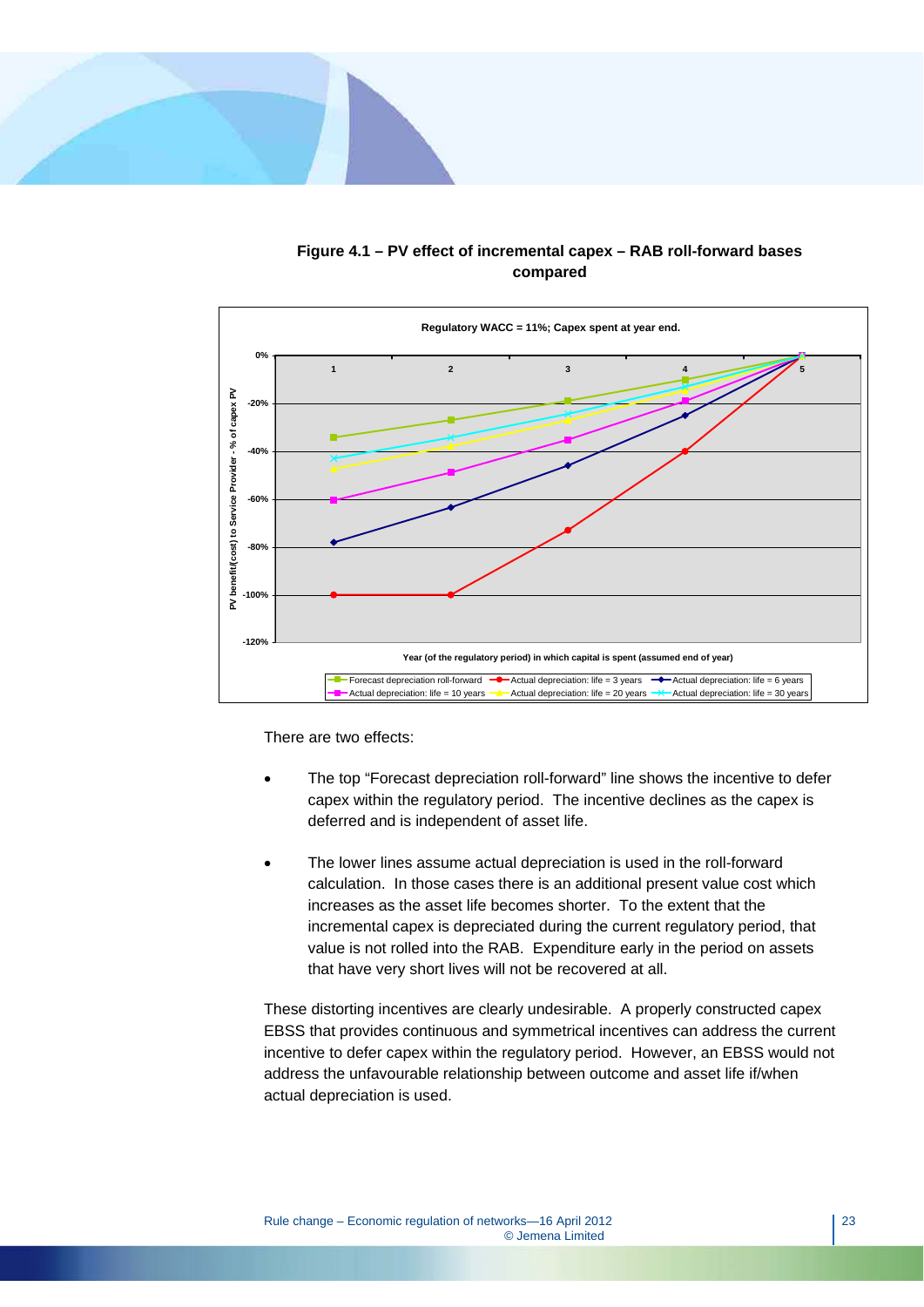Jemena supports a change to the rules to give the AER guided discretion to choose between using forecast and actual deprecation in the roll-forward calculation but with a presumption in favour of using forecast depreciation if there is a capex EBSS.

## *4.2.5 Uncertainty regime*

In Jemena's submission in response to the Commission's consultation paper we expressed reservations about the suitability of the contingent projects regime for distribution NSPs and noted that a re-opener regime, which may accommodate specific high-cost projects, would not deal with an unexpected increase in program capex requirements such as that driven by increased demand and/or connection numbers.49

We would add that, if a capex EBSS is introduced, then non-discretionary capex that is prudently incurred as a result of events that are beyond the control of the NSP should be excluded from the operation of the EBSS. This requirement is discussed as Criterion 6 in the PwC/NERA joint expert report which forms part of the ENA's submission.<sup>50</sup>

## *4.2.6 Related party margins and capitalisation policy*

## *Related party margins*

In Jemena's view the existence of related party margins has, at most, a second order influence on capex incentives and outcomes.

Incentives work on marginal expenditure and affect decisions to spend or save incremental capex. If an NSP contracts out the provision of capex services and pays a margin for those services then, assuming the level of margin to be the same in either case, the position of the NSP itself and that of consumers is the same irrespective of whether the outsourced provider is related or unrelated. Furthermore, and importantly, the NSP's shareholders will be required to provide the same amount of capital plus margin in either case.

Where the service provider is a related party of the NSP, there is a "group" perspective to be considered. The group will be better off to the extent that the margin paid on incremental capex exceeds the group's incremental costs. Any

 $\overline{a}$  $49$  Jemena's submission in response to the Commission's initial consultation paper, 8 December 2011, pp. 51–2.

<sup>50</sup> PwC and NERA, *Capital and operating expenditure – Response to AEMC Direction paper*, 16 April 2012.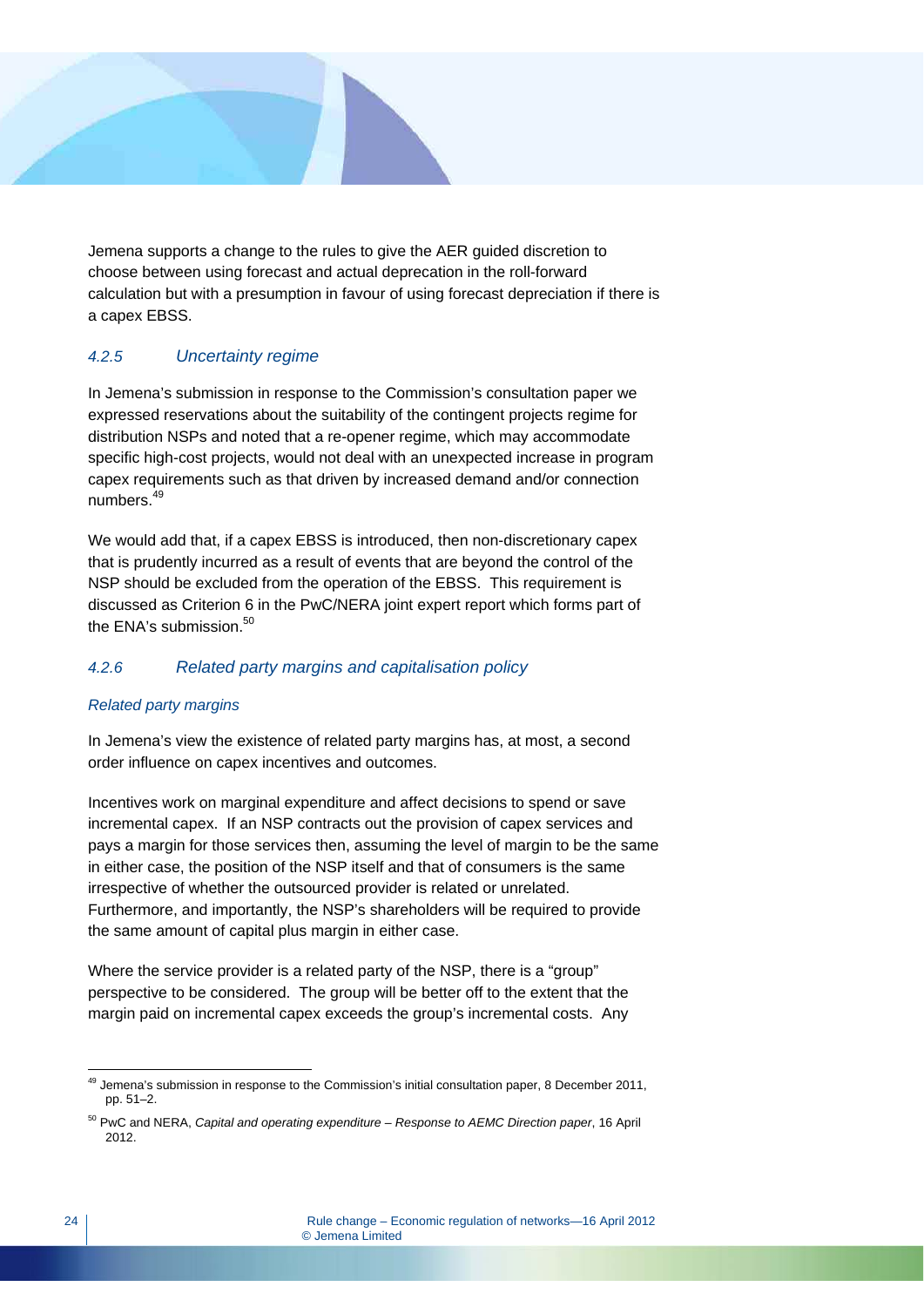

such excess might be regarded as an offset to the incremental capital that the group must provide.

Margins are set by contract and, particularly if paid to a related party, are subject to ex-ante review by the AER. We have also indicated that ex-post review of new or changed margins may be appropriate.<sup>51</sup> In Jemena's view, the extent of any difference between incremental margin and incremental costs is unlikely to affect materially the group's inclination or incentives to provide capital where, as we have noted previously, private sector NSPs are subject to a variety of constraints on expenditure including, for example, maintaining the business's credit rating and complying with debt covenants. Businesses are generally capital-constrained, especially in today's climate.<sup>52</sup>

#### *Capitalisation policy*

The Commission observes that stronger capex incentives, through an EBSS for example, may deal with the issue [of changing capitalisation policy during a regulatory period] by removing the incentive to capitalise opex inefficiently.<sup>53</sup> Jemena agrees with this observation. A well-constructed capex EBSS can and should be calibrated so that, together with other incentive arrangements, there is a balanced incentive to optimise capex, opex and service performance.

## *4.2.7 Other incentive schemes*

We concur with the Commission that the rule change process may be an overly burdensome means of introducing a potential new scheme if it must be tested and proven before it is implemented in full.

Giving the AER power to develop and pilot test new schemes is a sensible option. However, it should not be open to the AER to impose a test scheme on a business. Test schemes should be designed and developed in consultation with NSPs; testing should only be conducted with the agreement of the affected business(es); and the amount of revenue at risk should be small. If testing shows that a scheme has merit and should be considered for general application, then that should be done through a rule change.

 $51$  Jemena's submission in response to the Commission's initial consultation paper, 8 December 2011, p. 55.

 $52$  Jemena's submission in response to the Commission's initial consultation paper, 8 December 2011, p. 44.

<sup>53</sup> Commission's directions paper, p. 57.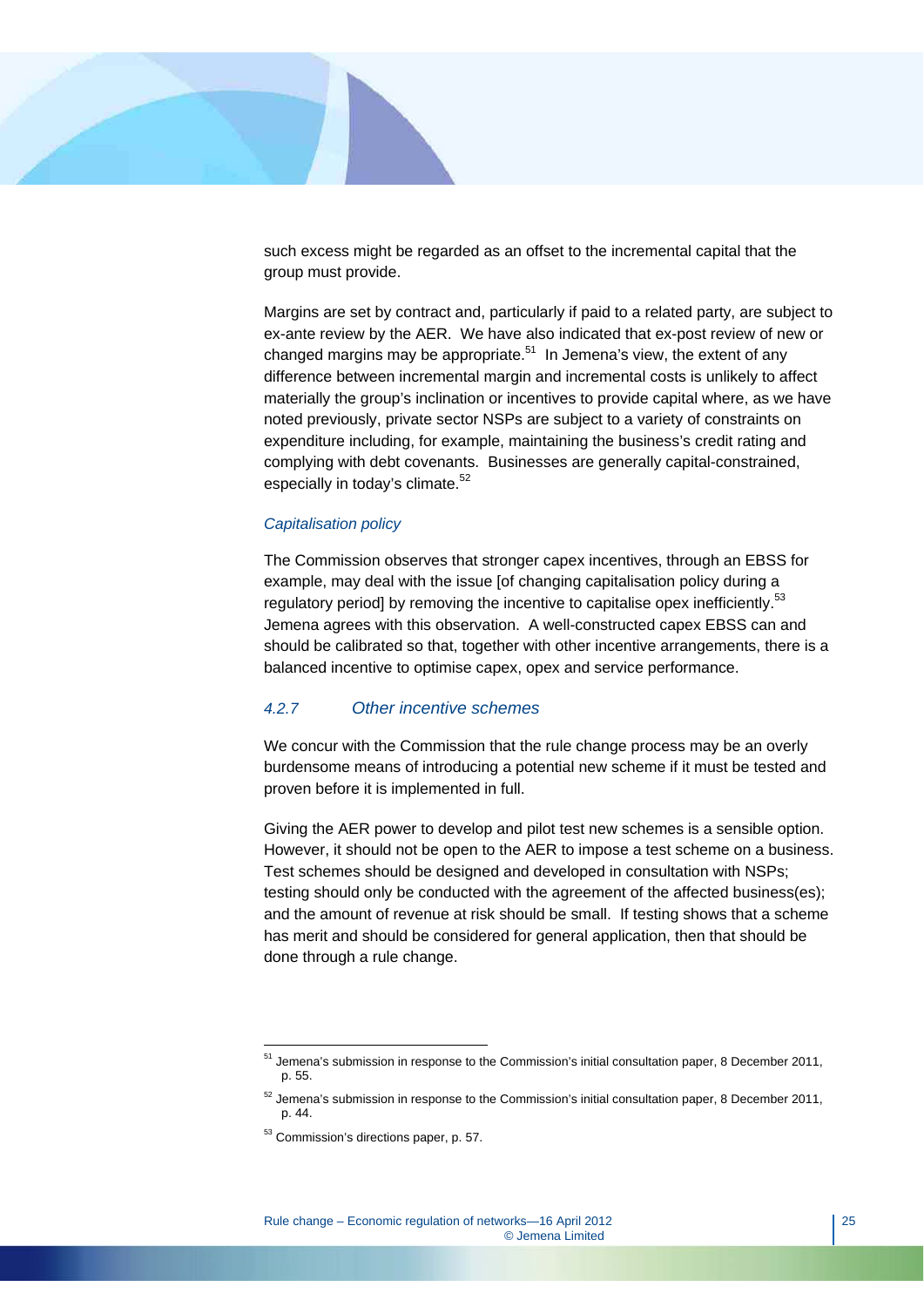

In the meantime, the AER should place priority on developing improved incentive schemes for capex and demand side participation projects for which the NER already allows.

## *4.2.8 Shared assets*

The Commission's initial view is that there should be a flexible mechanism for establishing a revenue decrement for the sharing of standard control assets and there should be a set of principles to guide the AER in its decision making. Jemena supports this approach.

Additionally, Jemena welcomes the Commission's support for the view that the use of standard control assets for alternative control services should be excluded from the uses for which consumers should receive compensation.

## *Appropriate guiding principles*

In Jemena's submission in response the Commission's consultation paper on the AER's and EURCC's proposals, we proposed a set of guiding principles that should guide any decision by the AER on the amount of revenue to be shared with consumers. Any sharing arrangement must:

- apply only to revenues after netting off all relevant costs, including the risks associated with the use of standard control assets
- take into account the detrimental effect of any form of sharing on the incentives of DNSPs to develop such alternative sources of revenue
- be developed so as to minimise the associated regulatory burden
- be applied in such a way that new forms of unregulated service are granted a sharing holiday for, say, a minimum initial period – of perhaps 3 or 5 years
- provide a basis for deciding the amount of revenue to be shared with consumers
- disregard services that are unlikely to be material
- be designed so as to be proportionate to the amounts involved.<sup>54</sup>

 $\overline{a}$  $54$  Jemena's submission in response to the Commission initial consultation paper, 8 December 2011, p. 109.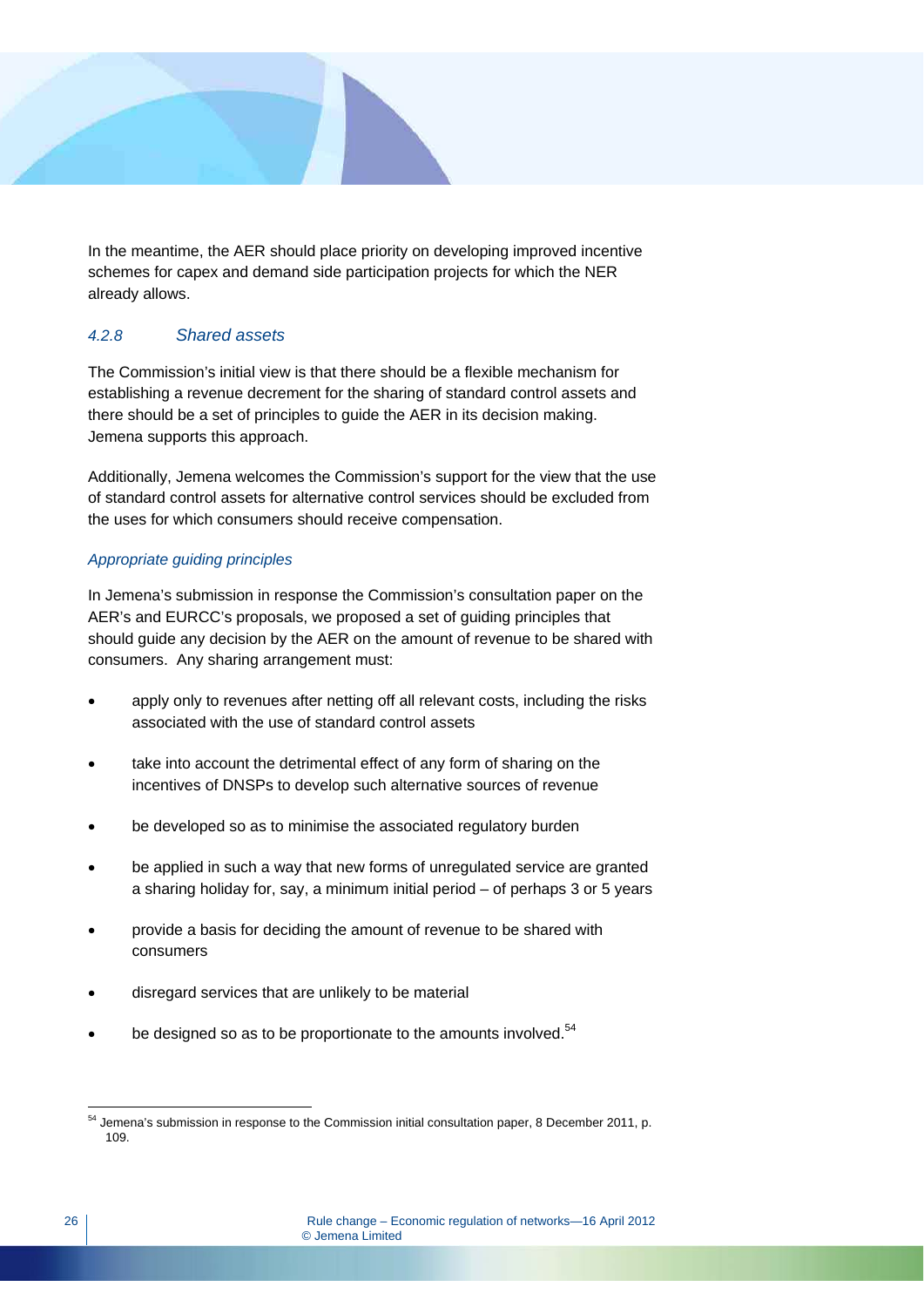

We also proposed that the default approach to the sharing of (net) unregulated revenues from standard control assets should be by way of an annual revenue forecast, perhaps with an ex post true up which could be done in the following regulatory control period.

While the Commission has accepted the key principles from our submission, the Commission's initial position is:

While the extent of sharing should also take account of some of the risks involved to the NSP, the NSP cannot be insulated from all risks, and the requirement of sharing should not be subject to a positive commercial outcome having been achieved.<sup>55</sup>

Jemena accepts that the NSP cannot be insulated from all risks. However, there should be protections to ensure that the share of revenue that the AER determines should be passed through to consumers does not contribute to a negative commercial outcome for the DNSP. That is, the DNSP must not be subject to regulatory risk in addition to its commercial risks. Exposure to regulatory risk would detract from the incentives for DNSPs to actively seek new forms of unregulated services that utilise regulated assets.

#### *Exclusion of assets used for alternative control services*

Jemena supports the exclusion of assets for alternative control services from the uses for which consumers should receive compensation.

In the directions paper, the Commission notes that Ausgrid are of the view that alternative control services should be excluded from the uses of assets which would result in additional compensation to consumers. Ausgrid submitted:

There is also a technical definitional issue around the assets or services that the AER considers should be subject to a revenue decrement. The AER's rule change refers to a revenue decrement arising from the use of:

*assets forming part of the regulatory asset base for the provision of services other than the provision of standard control services.* 

This means that assets which are used to provide alternative control services could potential give rise to a revenue decrement if those assets remain in the regulated asset base established under Part C of Chapter 6. This would be inappropriate as such services would be subject to a separate control mechanism.<sup>56</sup>

<sup>&</sup>lt;sup>55</sup> Commission's directions paper, p. 65.

<sup>56</sup> Ausgrid, *Submission in response to AEMC consultation paper*, December 2011, p. 33.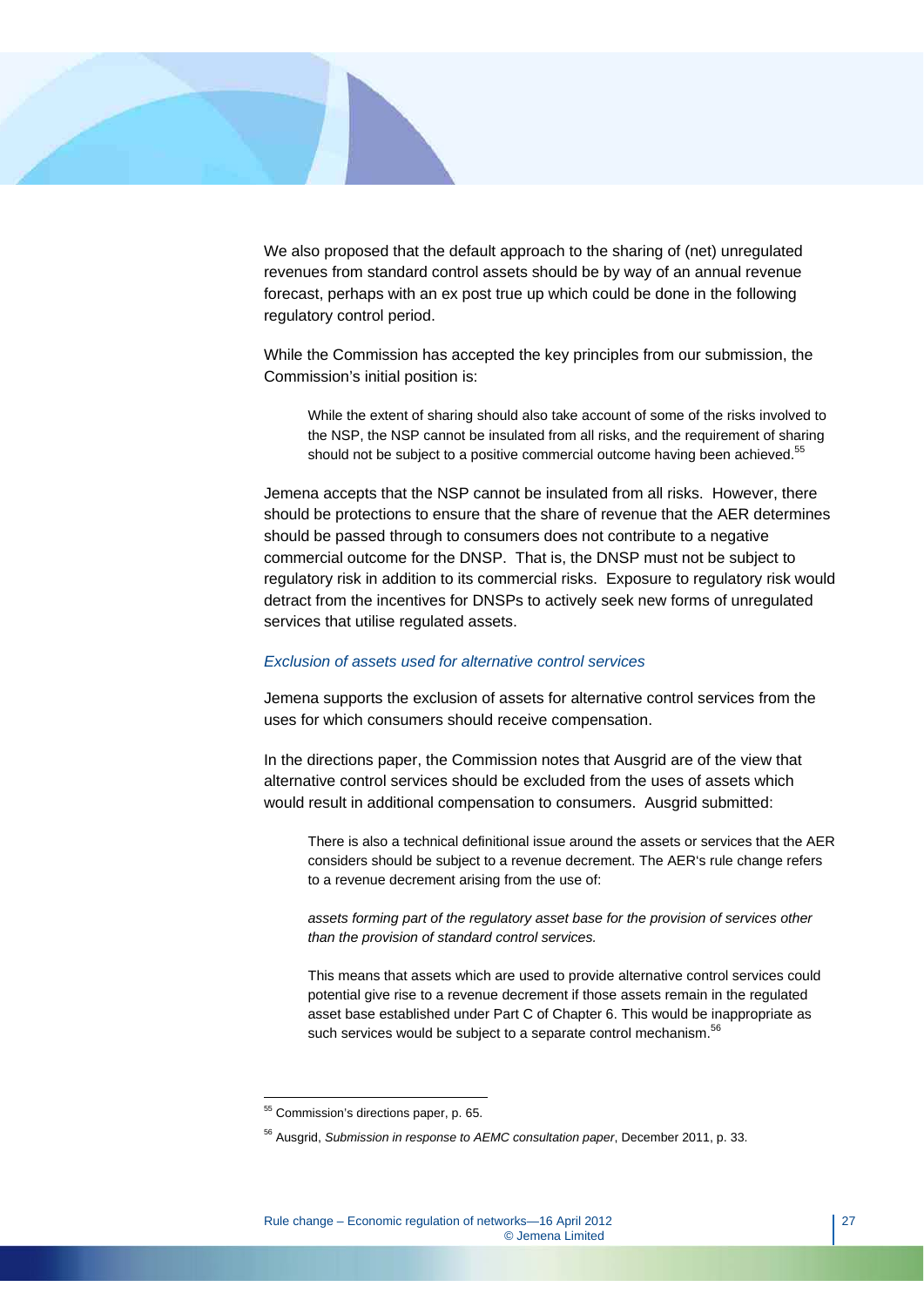

The Commission concludes that this exclusion appears to be appropriate.<sup>57</sup> Jemena supports that conclusion.

Set out below are examples of shared standard control assets that are used in the provision of other services, including unregulated services.

- *public lighting* The AER has classified public lighting services as alternative control services in the Victorian DNSPs' recent EDPR determination. The majority of street lights are attached to power poles as distinct from dedicated public lighting poles. Use of assets for public lighting services should be excluded from the uses for which consumers should receive compensation.
- *security light* Another example relates to the provision of security lighting services (watchman lighting), where the lights are either attached to private building structures or power poles. The AER has classified the provision of security lighting as an unregulated service. In Jemena's opinion, this type of use should be excluded on the basis that the benefits would not exceed the costs. In Jemena's case, we do not have accurate records of the numbers of security lights that are mounted on power poles and the administrative burden of apportioning the cost of the power poles to security lighting services is likely to outweigh the value of compensation.
- *shared poles* Victorian DNSPs and tramway companies have quid pro quo arrangements for the shared use of each other's poles. Jemena considers this type of use should also be excluded from the uses for which consumers should receive compensation.

## **4.3 Jemena's answers to the Commission's questions 7 to 19**

#### *Question 7*

## *In what circumstances would an NSP need to spend more than its allowance under the NER?*

In section 4.2.3, we explained that the term "allowance" implies that the capex forecast has an unjustified quality of absolute truth. It suggests that the forecast is in fact the business's efficient costs, so, if the business operates efficiently, that "allowance" will only be exceeded in exceptional circumstances. The "allowance" is no more than a forecast. The heading to section 6.5.7 of the NER—Forecast Capital Expenditure—says as much.

 $\overline{a}$ <sup>57</sup> Commission's directions paper, p. 65.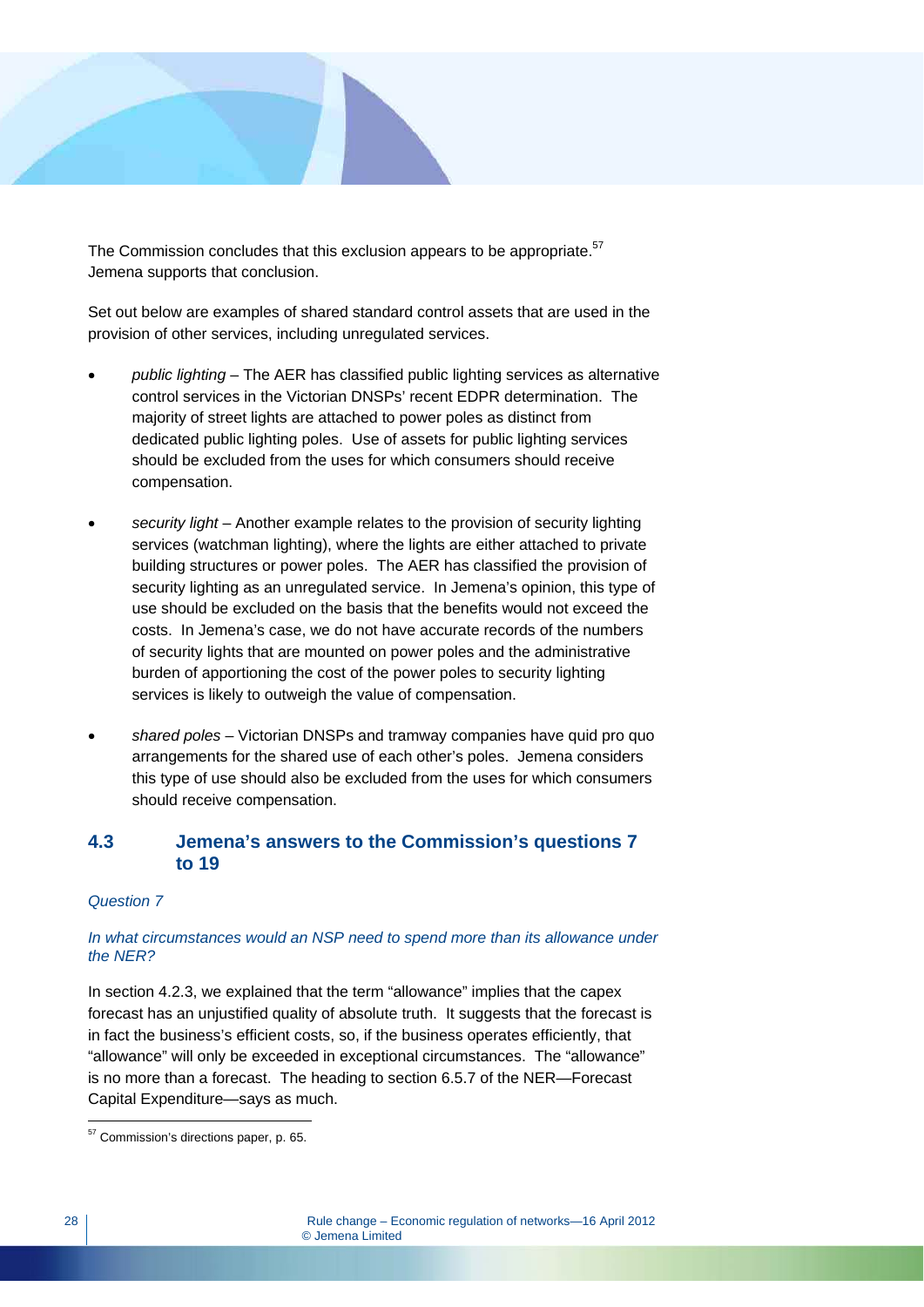

A forecast is necessarily the product of judgement and there are many reasons why a forecast may be exceeded: it may simply be that the forecast was wrong or unreasonable. Even if the forecast was reasonable and the best available at the time it was made, the only certainty is that the actual outcome will be different, and the differences are likely to be greater the longer the time horizon of the forecast. For example, a significant proportion of capex is driven by demand growth and new connections which are in turn a function of many factors including general economic conditions and government policies. Expenditure to meet demand growth and new connections is not discretionary. While other, discretionary, capex might be deferred to compensate for non-discretionary capex exceeding forecast, that deferral can only be temporary and may well be inefficient.

#### *Question 8*

#### *What is the best option for dealing with the capex incentive issues identified in this paper?*

Jemena supports making changes to the NER to give the AER guided discretion to choose between using forecast and actual deprecation in the roll-forward calculation but with a presumption in favour of using forecast depreciation if there is a capex EBSS.

#### *Question 9*

#### *How does using actual or forecast depreciation to determine the RAB affect an NSP's behaviour?*

Using actual deprecation in the RAB roll-forward calculation results in an incentive which varies with the life of the assets involved. The penalties for expenditure on short-lived assets that occurs early in the regulatory period are particularly severe. The outcome for the NSP is dependent on the level of expenditure at the asset class level, not just at the aggregate level.

When forecast depreciation is used, the outcome is independent of asset life.

#### *Question 10*

*The Commission notes the comments by the ERAA on the need for a rigorous approach to assessing capex reopeners and contingent projects. The Commission seeks submissions from retailers on any other options for minimising the impact of capex reopeners and contingent projects on retailers.* 

The purpose and effect of capex reopener and contingent project regimes is to confirm an NSP's entitlement to recover costs if/when specified circumstances arise and conditions are satisfied. That being the case, the only remaining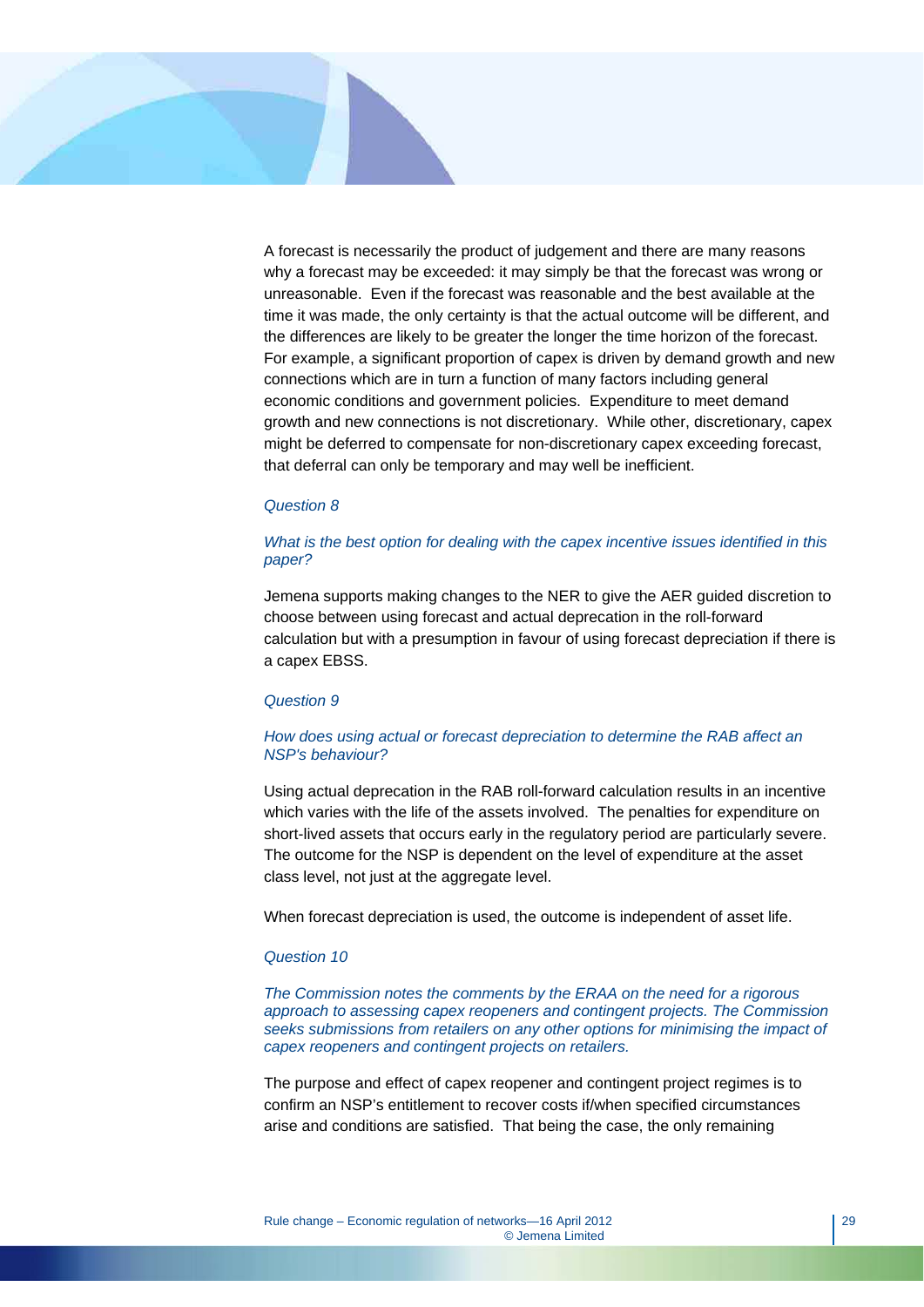

question is when the costs will be recovered. If certainty during the current regulatory period is considered a priority then the only option is to defer implementation until the beginning of the next period. In that case, the NSP should also be compensated for the cost of the deferral.

#### *Question 11*

*More extensive use of the uncertainty regime means regulatory arrangements more closely resemble commercial contracts. Is this appropriate?* 

As a matter of principle, network users should pay the efficient cost of providing the services that they demand and use. More extensive use of uncertainty regimes will lead to a more equitable sharing of risks between NSPs and network users.

#### *Question 12*

*To what extent would stronger capex incentives, through an EBSS for example, deal with incentives for an NSP to inefficiently change its capitalisation policy during a regulatory control period?* 

In section 4.2.6 we observe that a well-constructed capex EBSS can and should be calibrated so that, together with other incentive arrangements, there is a balanced incentive to optimise capex, opex and service performance.

#### *Question 13*

*How, and to what extent, does the incentive for an NSP to overspend or underspend vary depending on whether it uses a related party or not having regard to the other incentives for efficient capex, including the scope for the AER to determine efficient capex at the regulatory determination?* 

In section 4.2.6 we observe that private sector NSPs face significant constraints on expenditure and that the existence of related party margins is unlikely to affect materially the inclination or incentives for a group that includes both the NSP and related provider to provide capital. The level of margin approved by the AER in its ex-ante review determines the amount that the NSP and hence the group will recover from network users, irrespective of the group's costs.

#### *Question 14*

*To what degree would a parent company of an NSP be better off if related party margins, that are higher than those allowed for by the AER in the regulatory determination, are due to genuine higher costs?* 

If costs are genuinely higher than can be recovered through the level of margins allowed by the AER then a group that includes both the NSP and related provider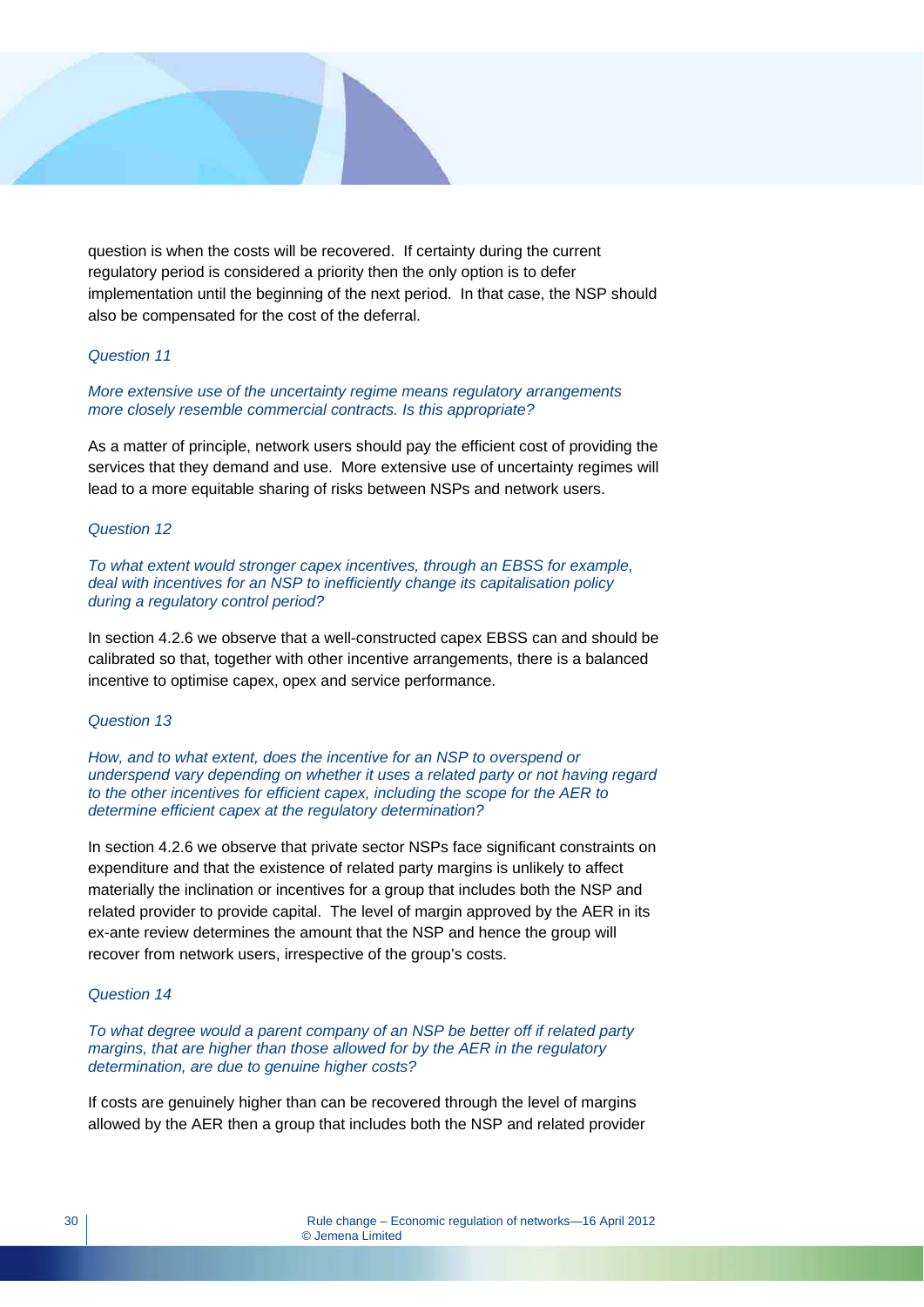

must be in deficit when taken as a whole, irrespective of the level of margin actually paid.

#### *Question 15*

#### *Should the AER be given the power to develop and implement pilot or test incentive schemes within a controlled environment?*

Giving the AER power to develop and pilot test new schemes is a sensible option. However, the AER's immediate priority should be to develop improved incentive schemes for capex and demand side participation projects for which the NER already allows.

#### *Question 16*

#### *What limits should be placed on the extent of these schemes?*

It should not be open to the AER to impose a test scheme on a business. Test schemes should be designed and developed in consultation with NSPs; testing should only be conducted with the agreement of the affected business(es); and the amount of revenue at risk should be small.

#### *Question 17*

#### *Should the concept of compensation for consumers for use of shared assets be applied to transmission, as well as distribution?*

If the concept of compensation for consumers for use of shared assets is applied to distribution then there is no reason in principle why it should not also be applied to transmission.

#### *Question 18*

*Stakeholders have suggested use of assets for alternative control services should be excluded from the uses for which consumers should receive compensation. Are there any other examples of such uses?* 

Jemena supports the suggestion that the use of assets for alternative control services should be excluded from the uses for which consumers should receive compensation.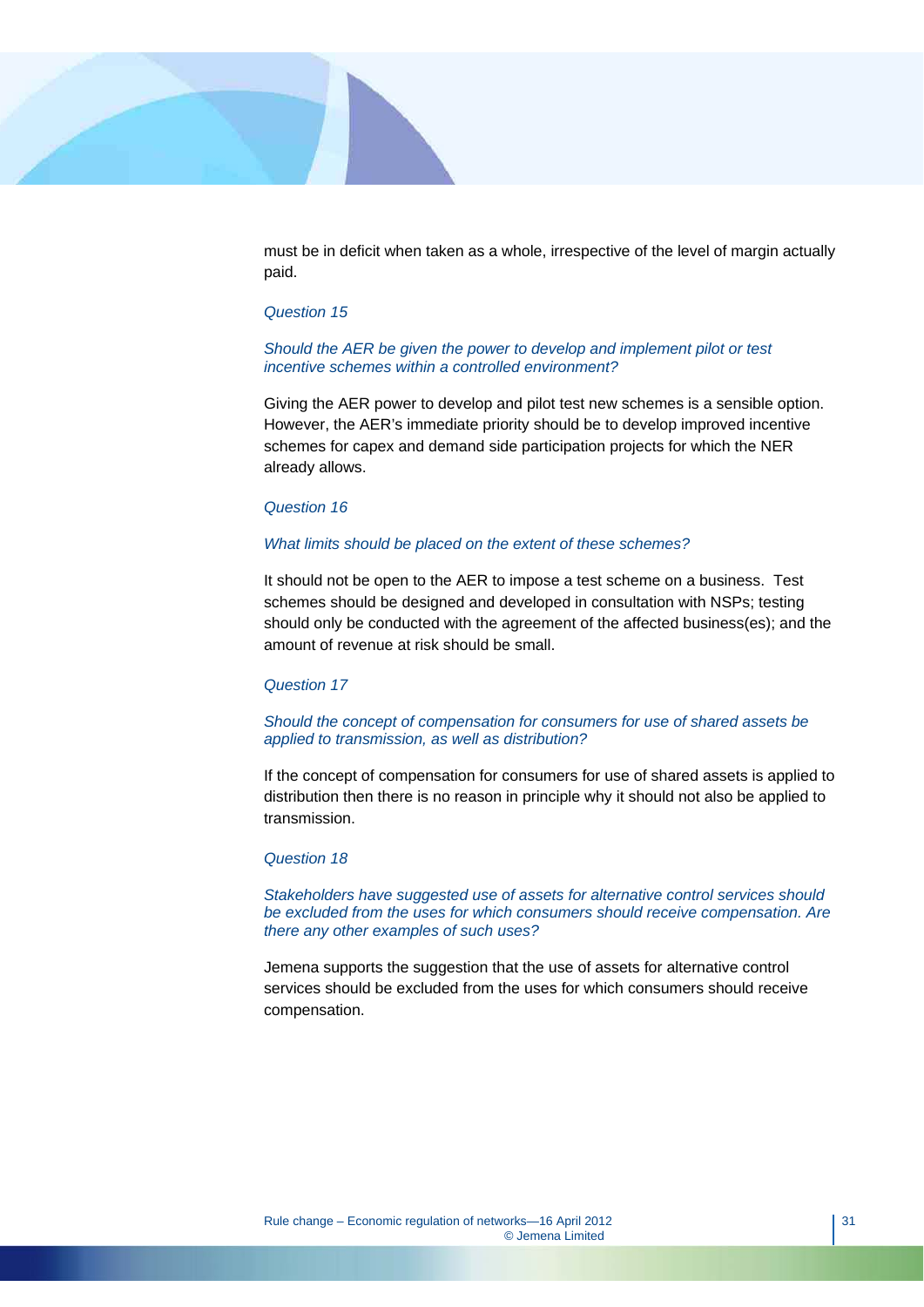#### *Question 19*

#### *What are the appropriate guiding principles allocating compensation arising from sharing assets between regulated and unregulated services?*

In Jemena's submission in response the Commission's consultation paper on the AER's and EURCC's proposals, we proposed a set of principles that should guide any decision by the AER on the amount of revenue to be shared with consumers. Any sharing arrangement must:

- apply only to revenues after netting off all relevant costs, including the risks associated with the use of standard control assets
- take into account the detrimental effect of any form of sharing on the incentives of DNSPs to develop such alternative sources of revenue
- be developed so as to minimise the associated regulatory burden
- be applied in such a way that new forms of unregulated service are granted a sharing holiday for, say, a minimum initial period – of perhaps 3 or 5 years
- provide a basis for deciding the amount of revenue to be shared with **Consumers**
- disregard services that are unlikely to be material
- be designed so as to be proportionate to the amounts involved.<sup>58</sup>

 $\overline{a}$  $58$  Jemena's submission in response to the Commission's initial consultation paper, 8 December 2011, p. 109.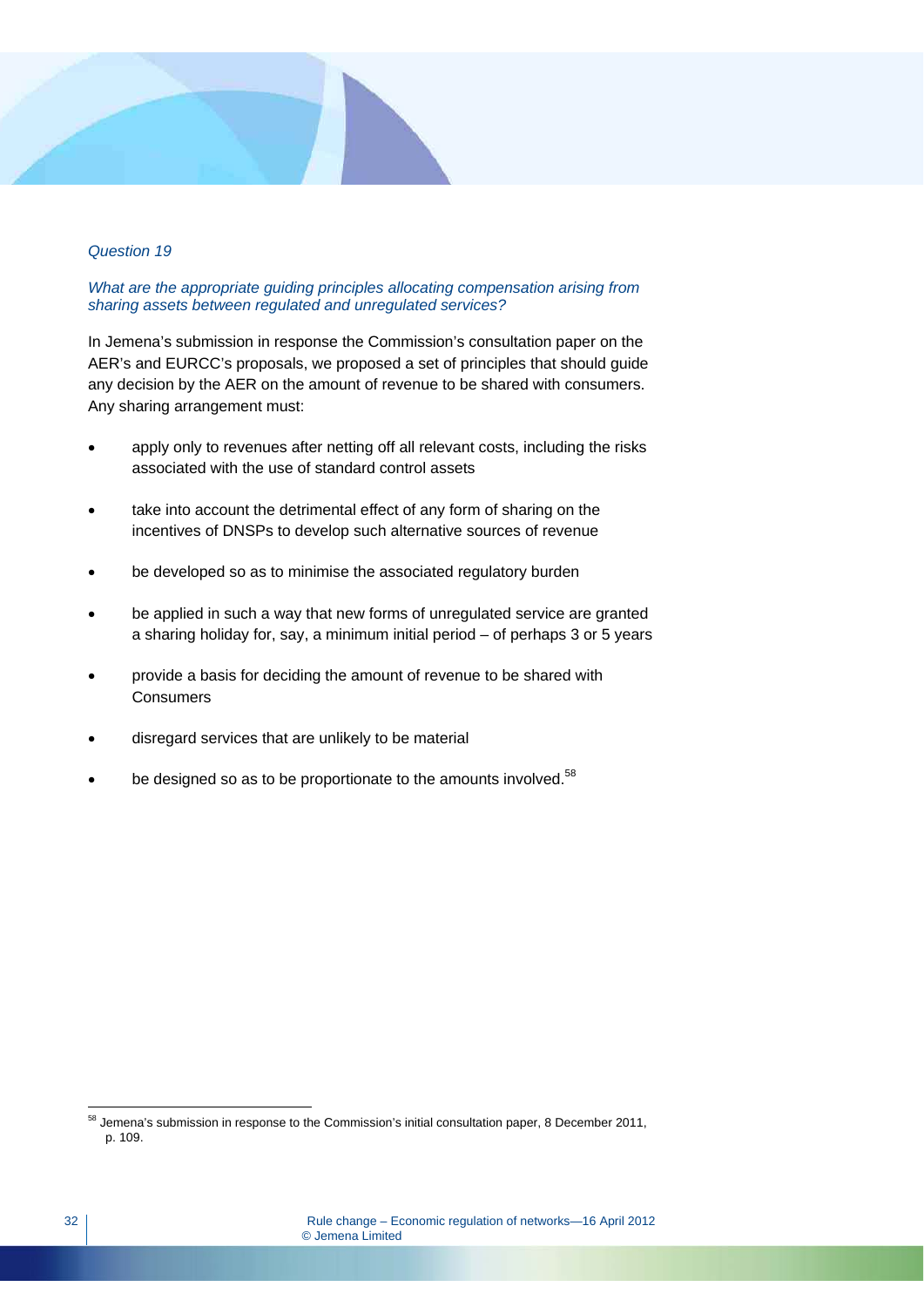## **5 Rate of return frameworks for both electricity and gas**

#### **Key points:**

- Given the major contribution of the cost of capital building block to revenue, certainty and predictability for this parameter is particularly important.
- Recent experience has shown that flexibility is important, and needs to be balanced with the desire for certainty.
- The current electricity distribution and gas distribution frameworks, in general, have coped well in striking that balance.
- Improvements can be made to ensure that the approach to evolving WACC estimates is more iterative and more regular.
- Unnecessary cost can be avoided by providing for merits review of the statement on the cost of capital (**SoCC**) or any guideline that may replace it.

## **5.1 The Commission's initial views**

#### *5.1.1 Single national framework*

The Commission's initial preference is for a single framework to be used across all three sectors (not necessarily the same parameter values), but will consider different frameworks for electricity and gas service providers.

## *5.1.2 Adapting to changing circumstances*

The Commission's view is that the current rules in this area are not satisfactory. In particular, the framework to estimate the rate of return for electricity transmission businesses does not provide sufficient flexibility to adapt to changing circumstances. The frameworks for gas and electricity distribution are preferable. $59$ 

The Commission considers that WACC parameter values can change and evolve over time as evidence and data change.<sup>60</sup> Under Chapter 6, DNSPs are not being unnecessarily advantaged by having the ability to engage with the AER on WACC issues at the time of their determinations. There may be circumstances that justify

 $\overline{a}$ <sup>59</sup> Commission's directions paper. p. 66.

<sup>60</sup> Commission's directions paper. p. 83.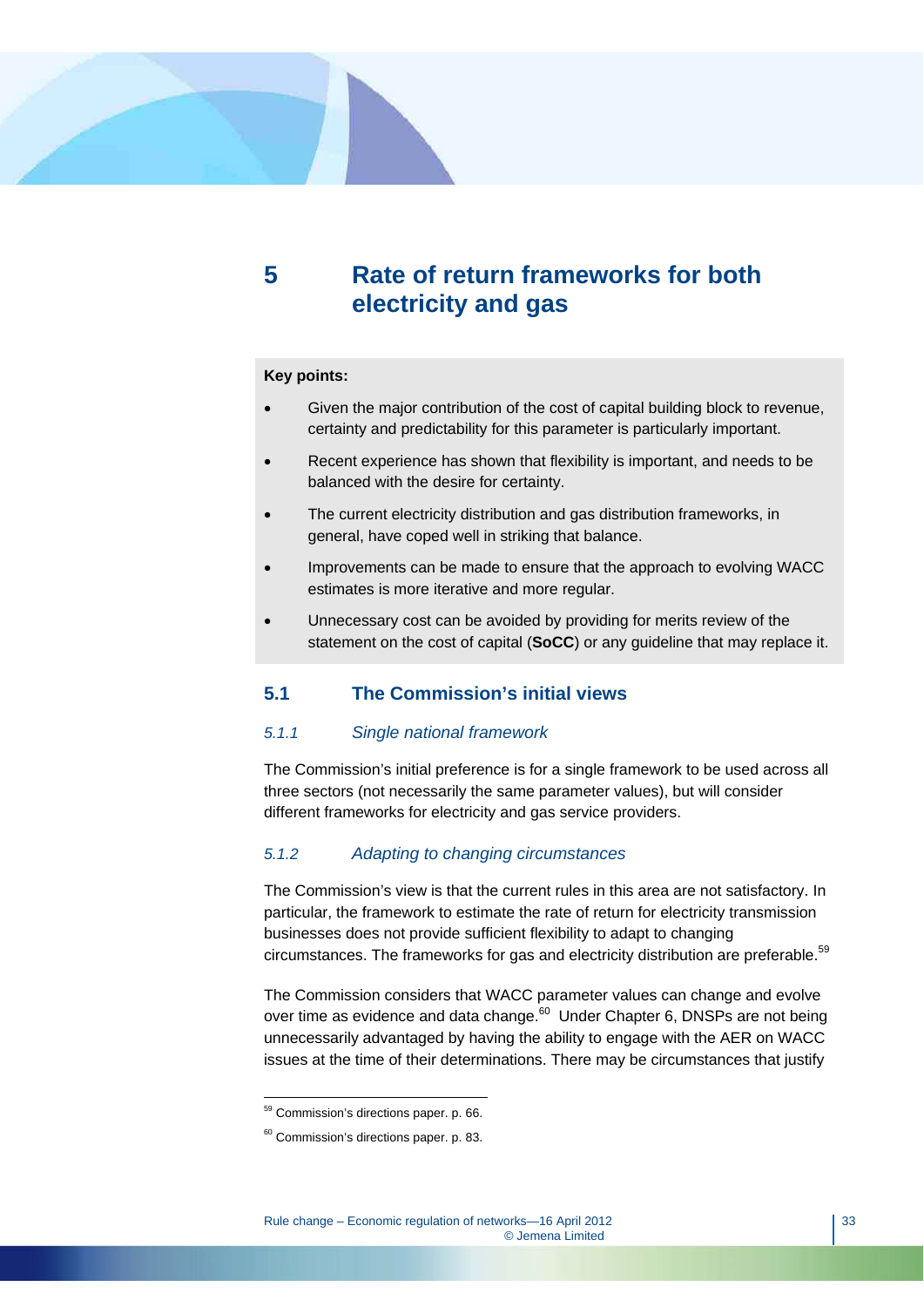

the AER considering whether it should depart from a previously adopted parameter value where the departure would result in a better WACC estimate.

There are a number of positive flexibility features of the NGR framework.

- Requiring the rate of return to be determined at the time of each access arrangement decision means that the AER or ERA can effectively have regard to current market circumstances.<sup>61</sup>
- The ability to apply other WACC definitions and cost of equity models has allowed alternatives to be considered in light of evolving theoretical and empirical evidence. If evidence continues to mount, a point may be reached where alternative models may be warranted if it is more likely to produce WACC estimates that are of a much better quality than is achieved through the current models. Prescribing a particular model in the rules may unnecessarily restrict the regulator from considering evidence or information that would support using alternatives. $62$

## *5.1.3 Merits review*

The Commission is concerned about the effect of removing NSPs' and gas service providers' access to merits review. The rate of return contributes to a significant portion of NSPs revenues. It is appropriate that there is sufficient regulatory accountability to ensure that any errors potentially made by the regulator are corrected.<sup>63</sup>

## *5.1.4 Benchmark efficient firm*

The framework(s) will continue to be based on estimating the WACC for a benchmark efficient firm. A benchmark efficient firm could be different for different electricity transmission, electricity distribution and gas service providers.<sup>64</sup>

## *5.1.5 Level of prescription*

The Commission's preliminary view is that the rate of return framework should not prescribe the methodology or values for parameters, but rather provide guiding principles.<sup>65</sup>

<sup>&</sup>lt;sup>61</sup> Commission's directions paper. p. 87.

<sup>62</sup> Commission's directions paper. p. 89.

<sup>&</sup>lt;sup>63</sup> Commission's directions paper. p. 93.

<sup>&</sup>lt;sup>64</sup> Commission's directions paper. p. 93.

<sup>&</sup>lt;sup>65</sup> Commission's directions paper. p. 64.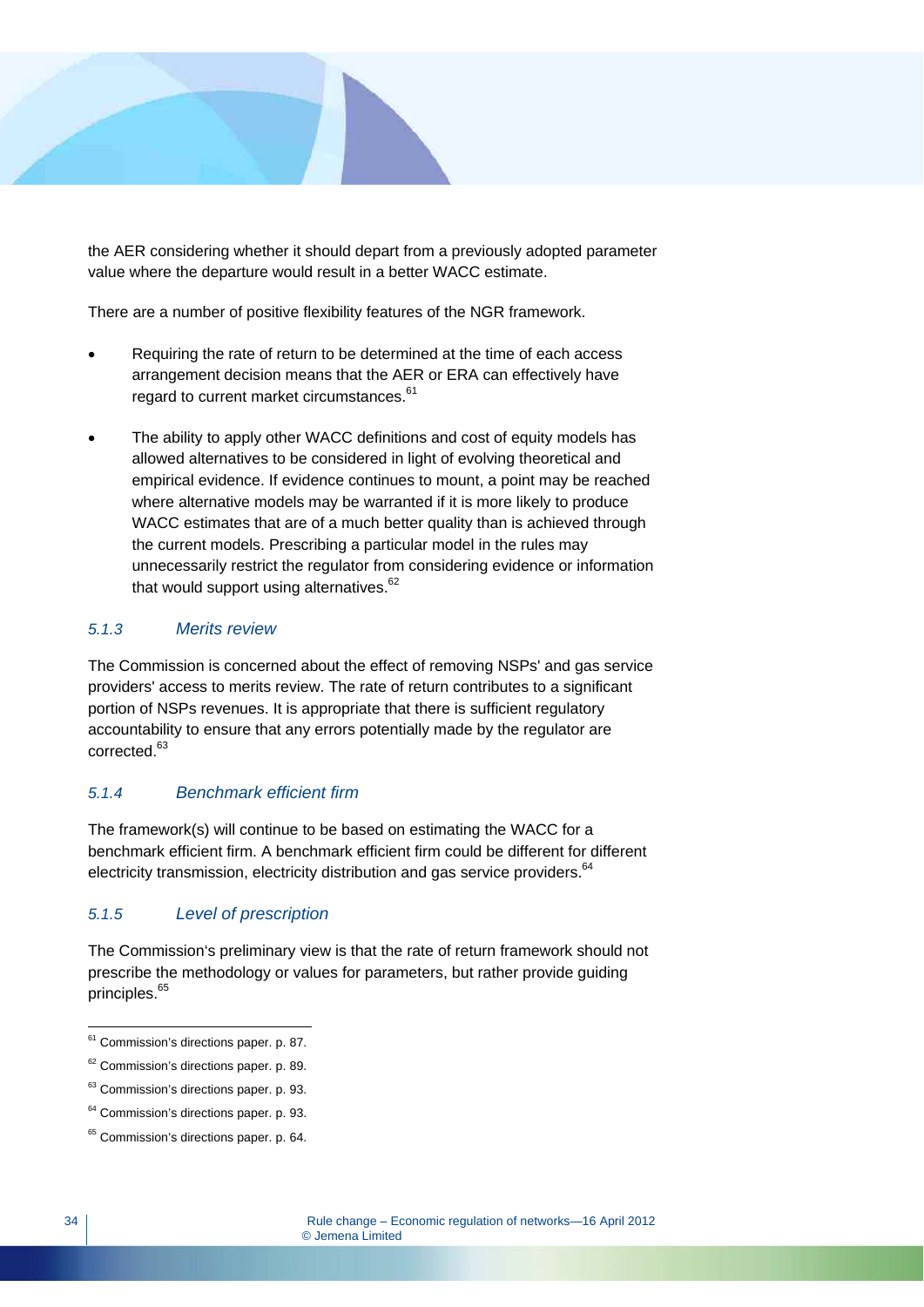## *5.1.6 Ranges for parameter values*

The Commission's view is that the rules should require the regulator to consider using ranges for certain parameter values and linkages between different WACC parameters when it applies them.<sup>66</sup>

## **5.2 Jemena's response to the Commission's initial view**

## *5.2.1 Single national framework*

Jemena generally supports a single national framework to setting the cost of capital. Jemena strongly supports the Commission's view that a single framework does not necessarily imply identical parameter values being set for different types of networks. There may be good reasons why a single framework would produce different values for particular WACC parameters, for example, between gas and electricity networks. While these businesses are similar in some respects, they have important differences in others, which may be reflected through, for example, different beta estimates.

A single framework, if implemented, should aim to provide certainty as to the methods used to estimate parameters, while providing sufficient flexibility for different parameter values to be set under the single framework, where appropriate.

## *5.2.2 Adapting to changing circumstances*

Jemena supports a framework that would appropriately balance flexibility and certainty. Jemena agrees that inflexible parts of the electricity transmission framework have made it difficult for regulated businesses and the AER to determine an appropriate cost of capital during an unusual period in the financial markets.

Jemena's experience with the gas and electricity distribution frameworks is that, in general, both frameworks have functioned well, providing both sufficient certainty and flexibility. Jemena believes that a good way to balance certainty and flexibility is to:

- provide for a level of flexibility similar to that in the current gas or electricity distribution rules (chapter 6), and
- adopt an iterative, precedent-based approach to setting the cost of capital.

 $\overline{a}$ <sup>66</sup> Commission's directions paper. p. 64.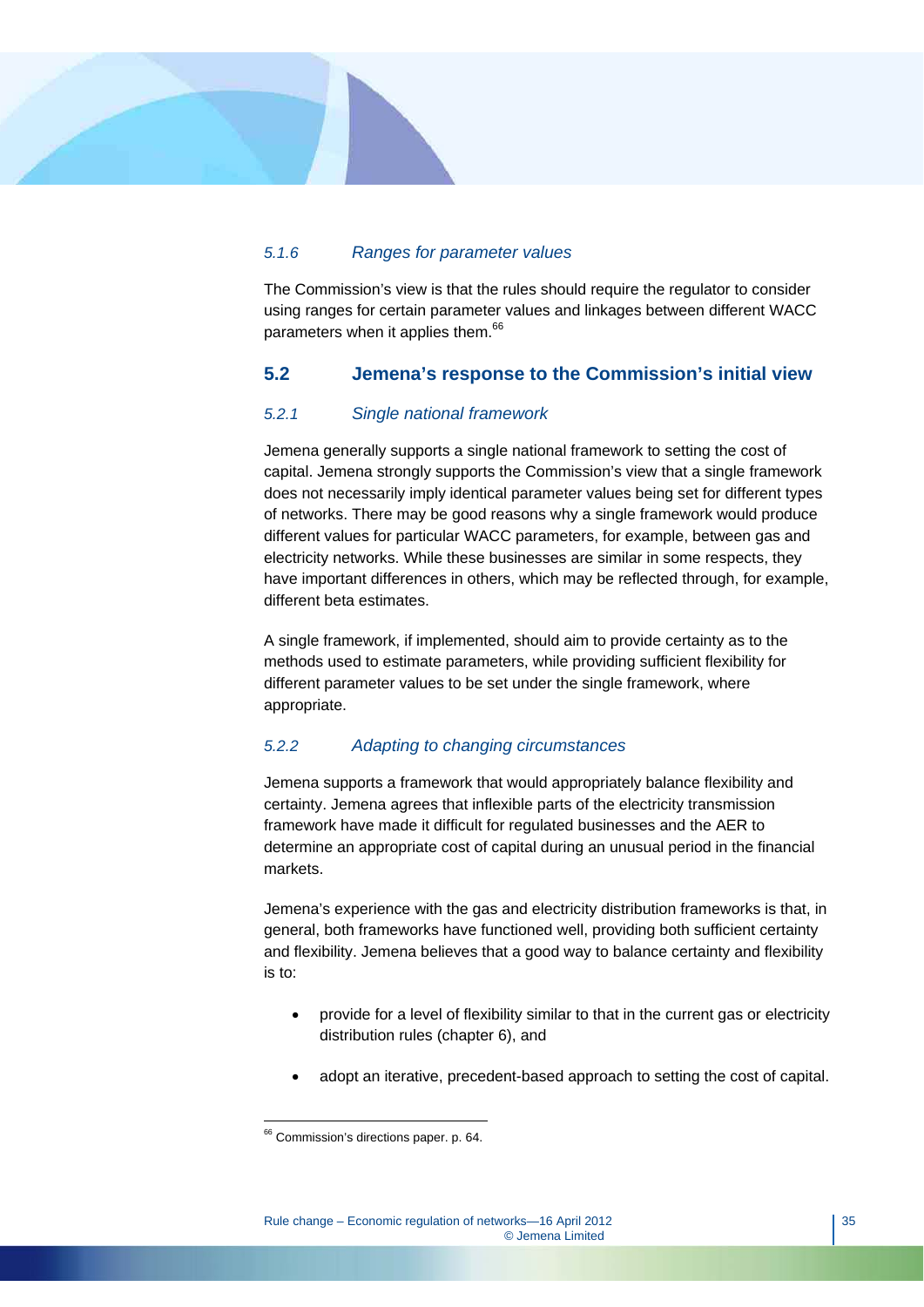

This will ensure that any evolution of the cost of capital estimation comes from a sound and certain base and is developed and implemented gradually, giving businesses time to make any necessary adjustments to how they fund investment.

In section 7.2.3 of this submission, we propose that all electricity NSPs' regulatory price reviews be aligned into an annualised calendar. Among other things, this would enable the AER to issue with its final decisions each year an incremental update on its position on WACC methodologies and parameters—an annual statement on the cost of capital. This update would occur at the same time every year and take account of current and emerging market conditions.

This annual incremental approach should avoid the potential for significant unexpected changes in the WACC methodologies and parameters from year to year, while allowing for new insights and data to be incorporated progressively.

## *5.2.3 Merits review*

Jemena agrees that merits review is a crucial part of the regulatory framework. It provides accountability and supports the certainty of the regime. Jemena believes that much of the cost of overlapping merits reviews relating to WACC could have been avoided if the framework had allowed for a merits review of the AER's decision on the SoCC.

Without this possibility, even though at the time the AER's first SoCC was issued in 2009 most regulated businesses disagreed with the outcome, each individual business was forced to challenge aspects of the SoCC decision at the time the SoCC was being applied through that business's pricing determination. A lower cost approach, had the framework allowed for it, would have been for the businesses to jointly challenge the SoCC in a single review process at the time the SoCC was published.

## *5.2.4 Benchmark efficient firm*

Jemena agrees that the cost of capital, like other costs that make up the building blocks regulatory framework, should continue to be estimated for a benchmark efficient firm.

It is important to remember that the aim of the regulatory regime is to promote efficient outcomes—to encourage firms to move to the efficiency frontier of providing network services. Each business's journey to the frontier will be different—some businesses may be the best at gaining efficiencies in their field operations and capital programs, others may be good at obtaining economies of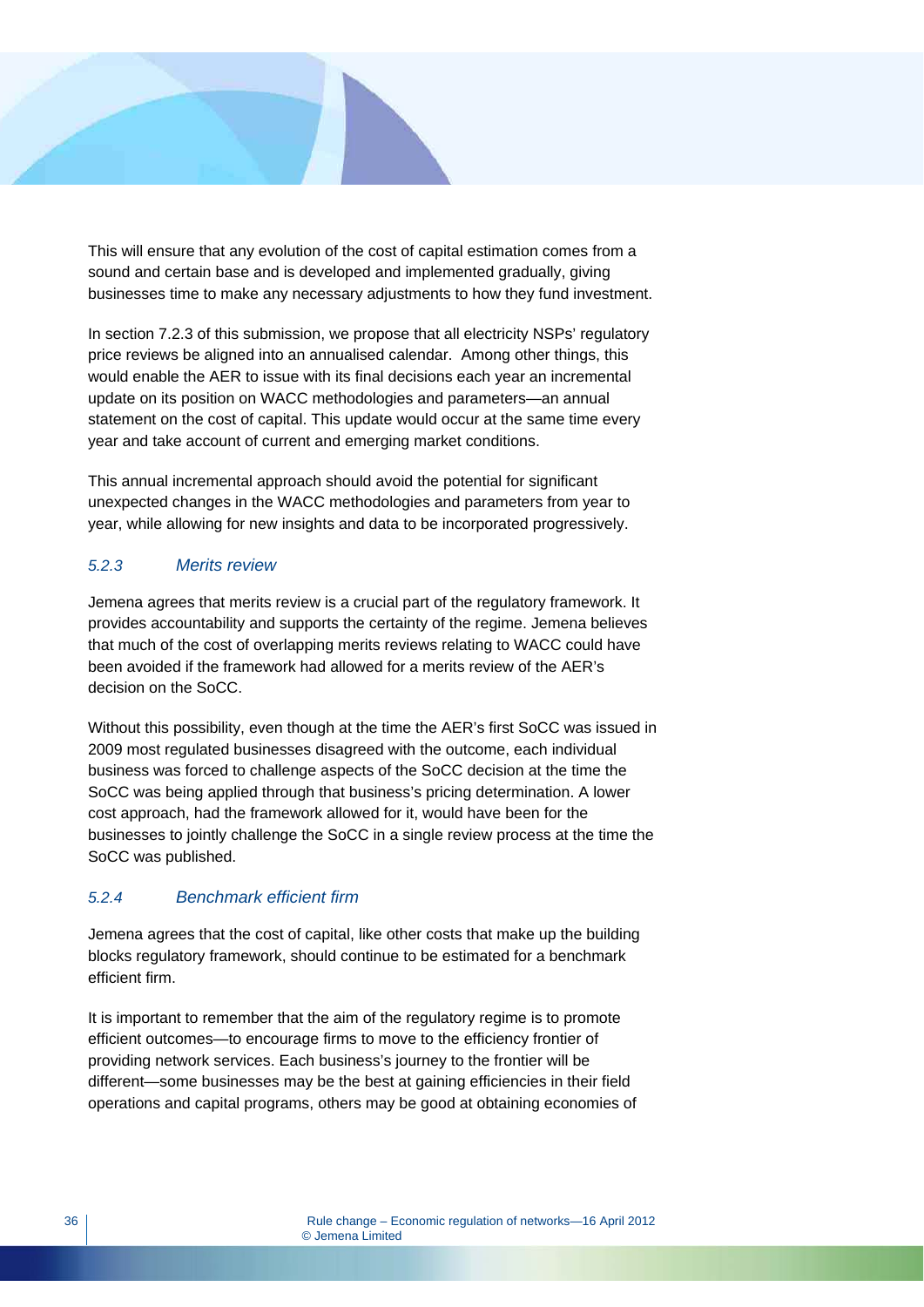

scale and scope by integrating multiple businesses into a single coherent group, while others still may be particularly good at sourcing funding.

It is difficult to know which specific aspects of a particular business are efficient or inefficient. This is the reason incentive regulation exists—rather than second guessing particular aspects of a business's operations, the incentive framework uses the concept of an overall benchmark-efficient firm and sets tariffs to allow the costs of such a firm to be recovered. The individual regulated business then does its best to maximise profit within those constraints, and it is the business that is best placed to decide which areas offer the best opportunity for improvement.

There is, therefore, no reason to separate the cost of capital out of the overall framework of incentive regulation.

## *5.2.5 Level of prescription*

Jemena supports an appropriate balance between certainty and flexibility. Given the large contribution that the cost of capital building block makes to revenue, it is particularly important that there is a high degree of certainty and predictability around the WACC parameters.

Certainty and predictability are created when the rules place appropriate limits on the regulator's discretion, as well as setting up transparent and accountable processes for the exercise of the discretion that has been allowed.

Jemena believes that a good way to balance certainty and flexibility is to define high-level methodologies in the rules, with the detail of those methodologies to be set out in a binding document (such as a guideline or a SoCC) that evolves iteratively through its application to price reviews and is updated on, perhaps, an annual basis.

In principle, the current level of prescription in the electricity and gas distribution rules could remain largely unchanged. The electricity distribution framework could benefit from additional discretion to consider cost of equity models other than the capital asset pricing model (**CAPM**).

#### *5.2.6 Ranges for parameter values*

Jemena does not support the use of ranges, unless high-prescription low-discretion rules set out exactly how the AER must select a point estimate within the range. There is no avoiding the fact that a point estimate is required to determine tariffs. Explicitly providing for setting a range, with high discretion to select a figure within that range, would simply reduce the certainty and predictability of the current regime for no apparent benefit.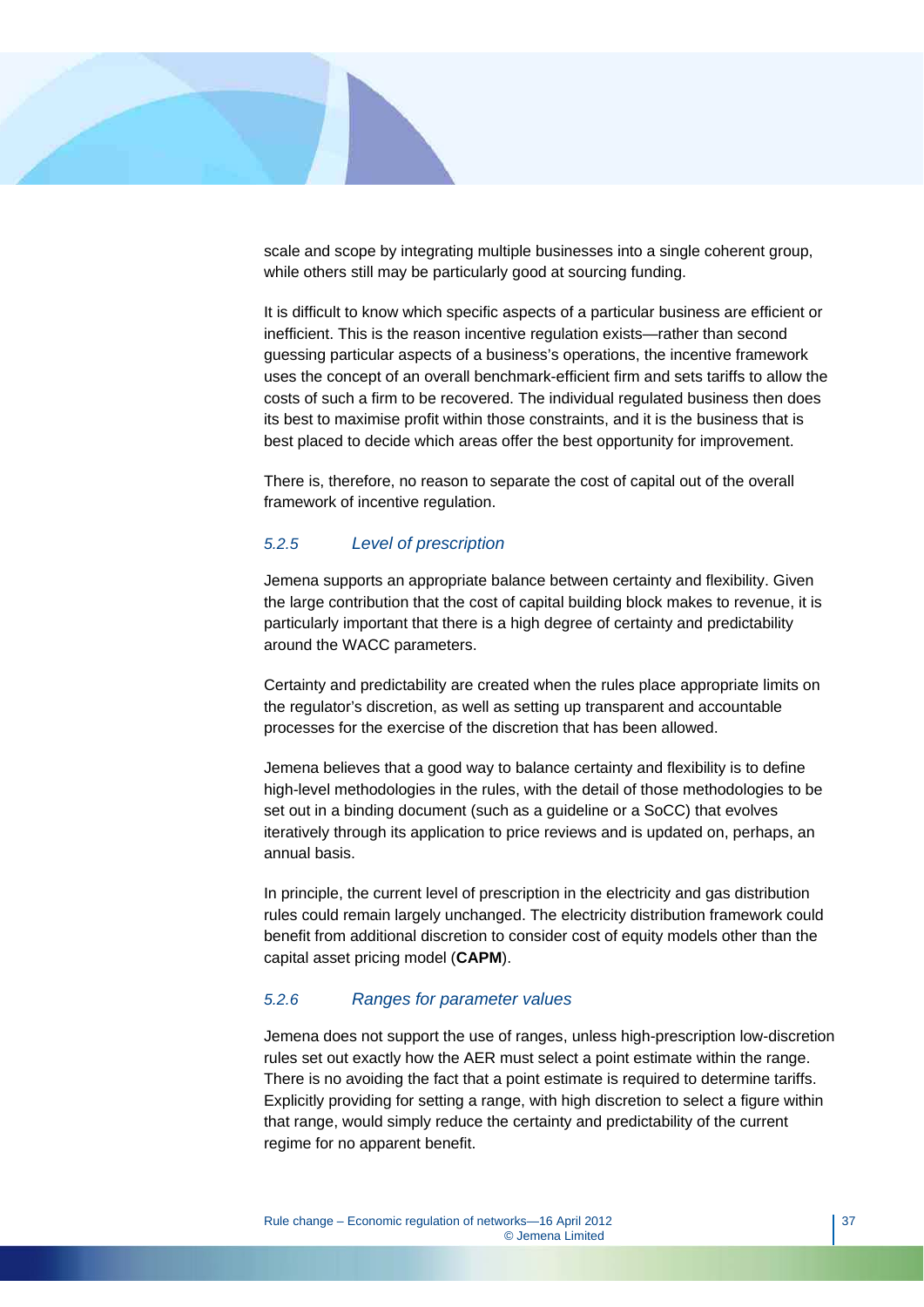An interesting approach voluntarily adopted by the New Zealand Commerce Commission is to use the  $75<sup>th</sup>$  percentile of a WACC range. This point estimate, rather than the mid-point, is used to explicitly recognise the fact that the costs to the economy of any potential under-investment due to underestimating the WACC are likely to be higher than the costs of potential over-investment due to overestimating the WACC.

## **5.3 Jemena's answers to the Commission's questions 20 to 29**

#### *Question 20*

*Are some WACC parameter values more stable than others, and sufficiently stable to be fixed with a high degree of confidence for a number of years into the future? Would it be practical for periodic WACC reviews to cover only some parameters that are considered relatively stable in value, and require others to be determined at the time of each regulatory determination?* 

While some parameters are more stable than others, recent experience shows that none of the parameters are likely to be sufficiently stable to be fixed with a high degree of confidence for a number of years into the future. Jemena would support that any review of the WACC should allow for each parameter to be reviewed. It is important, however, that while the rules should provide for a review of all parameters, the discretion to change a parameter should only arise where good reasons exist for such a change.

#### *Question 21*

*Would it be useful if the AER periodically published guidelines on its proposed methodologies on certain WACC parameters as opposed undertaking periodic WACC reviews that locks in parameter values for future revenue/pricing determinations?* 

In Jemena's view, it is not important whether the selected mechanism is a periodically published guideline or a WACC review statement. What is important is the need for the particular mechanism to promote certainty and predictability in the regulatory regime. This will only occur if the mechanism limits the regulator's discretion by setting out binding detailed methodologies and, potentially, the parameters that would result from applying those methodologies.

Jemena supports an approach that would be more iterative than the current fiveyearly review. An annual process that takes into account recent pricing determinations may be appropriate.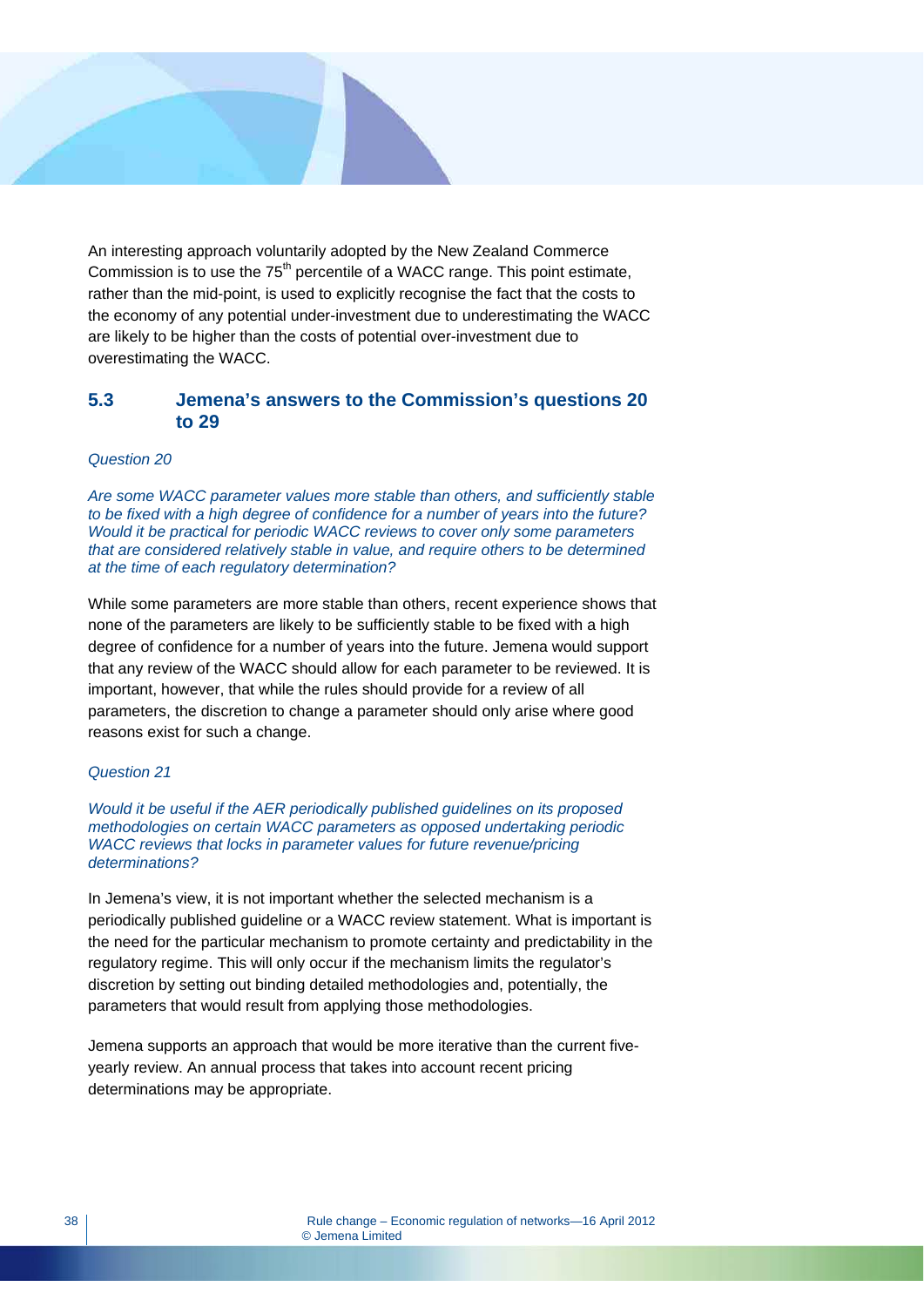#### *Question 22*

*Given the uncertainty in estimating certain parameters, should the AER be required to produce the best possible values for all parameters or adopt a range from which it can choose a preferred estimate? Which WACC parameters are inter-related and should the rules recognise the inter-relationships of these WACC parameters?* 

As noted above, there is no way of avoiding the need for a point estimate of the WACC. Providing additional discretion to subjectively select that point estimate from a range would simply reduce certainty in the regime for no apparent benefit. If the rules were to provide for a range, they would need to be highly prescriptive about how the regulator must select a point from that range.

Jemena believes that the rules, as they currently stand, do not prevent the AER from recognising and accounting for interrelationships between various WACC parameters.

#### *Question 23*

*How do the outcomes with the persuasive evidence test applying at the time of the requiatory determinations in Chapter 6 of the NER differ from the NGR rate of return framework? Does the persuasive evidence test make it less likely that values of WACC parameters will be updated as quickly as under the NGR framework, or vice versa?* 

In practice, the WACC decisions in gas and electricity have been highly consistent. It is not clear whether this is an inherent feature of the rules, or whether this is simply because the AER administers both sets of rules.

#### *Question 24*

*How has the rate of return framework under the NGR worked alongside the NER frameworks?* 

See answer to question 23 above.

#### *Question 25*

*Are there any concerns about the lack of guidance in the NGR on how the AER*  and ERA will approach the rate of return decision? To what extent is the rate of *return framework under the NGR influenced by the WACC approach adopted for the electricity sector by these regulators?* 

See answer to question 23 above. Jemena does not have any concerns on the level of guidance in the NGR.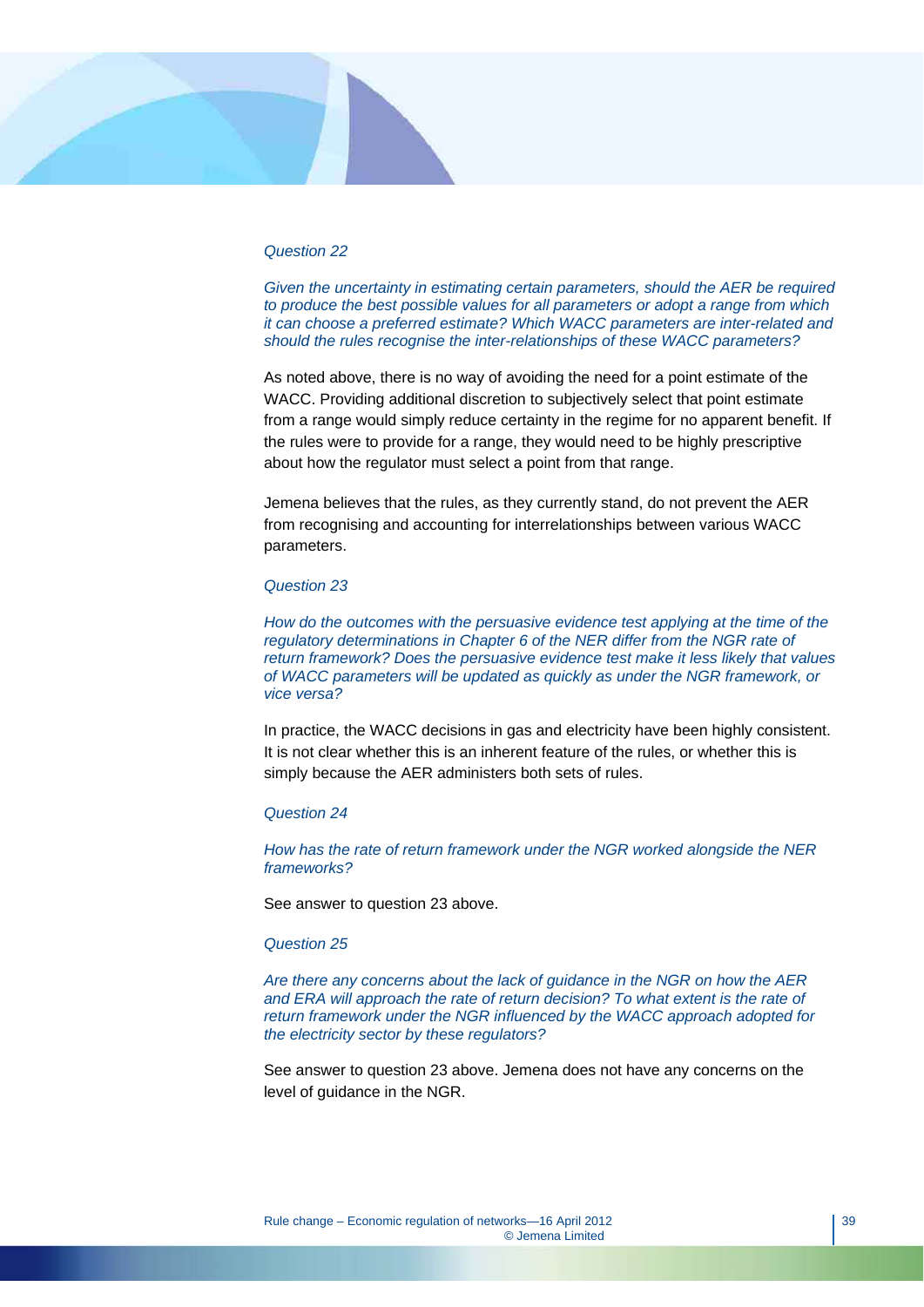#### *Question 26*

*Are there reasons to adopt a WACC definition other than the vanilla post-tax nominal definition that is used under the NER? Alternative proposals should explain why that alternative is likely to result in a better WACC estimate.* 

*Jemena is not aware of any reasons to adopt another definition.Question 27* 

*Should the AER/ERA be given discretion to consider models other than the CAPM when estimating the required return on equity under the NGR? What prescription or principles could the rules contain to guide the way in which information from other models might be used to produce a better WACC estimate?* 

Jemena supports the current level of discretion in the NGR to consider alternative models. Given the high level of uncertainty in estimating the benchmark efficient cost of equity, information provided by additional models can, at the very least, be used as a cross-check on the CAPM estimates and, where those alternative models can be shown to be superior, to substitute the CAPM estimates.

#### *Question 28*

*Are there any reasons why an appropriate WACC estimate cannot be provided to NSPs and gas service providers from a common WACC framework, without necessarily requiring the same parameter values to be adopted across the electricity transmission, electricity distribution and gas sectors?* 

Jemena is not aware of any such reasons, provided that the framework is designed to recognise variances across the different industries.

#### *Question 29*

*Which rate of return framework would best meet the key attributes identified? Are there any other attributes that should be considered?* 

If a single framework were to be adopted, appropriate attributes could be drawn from chapter 6 of the NER, as well as specific attributes of the NGR—in particular, the ability to consider alternative cost of equity models.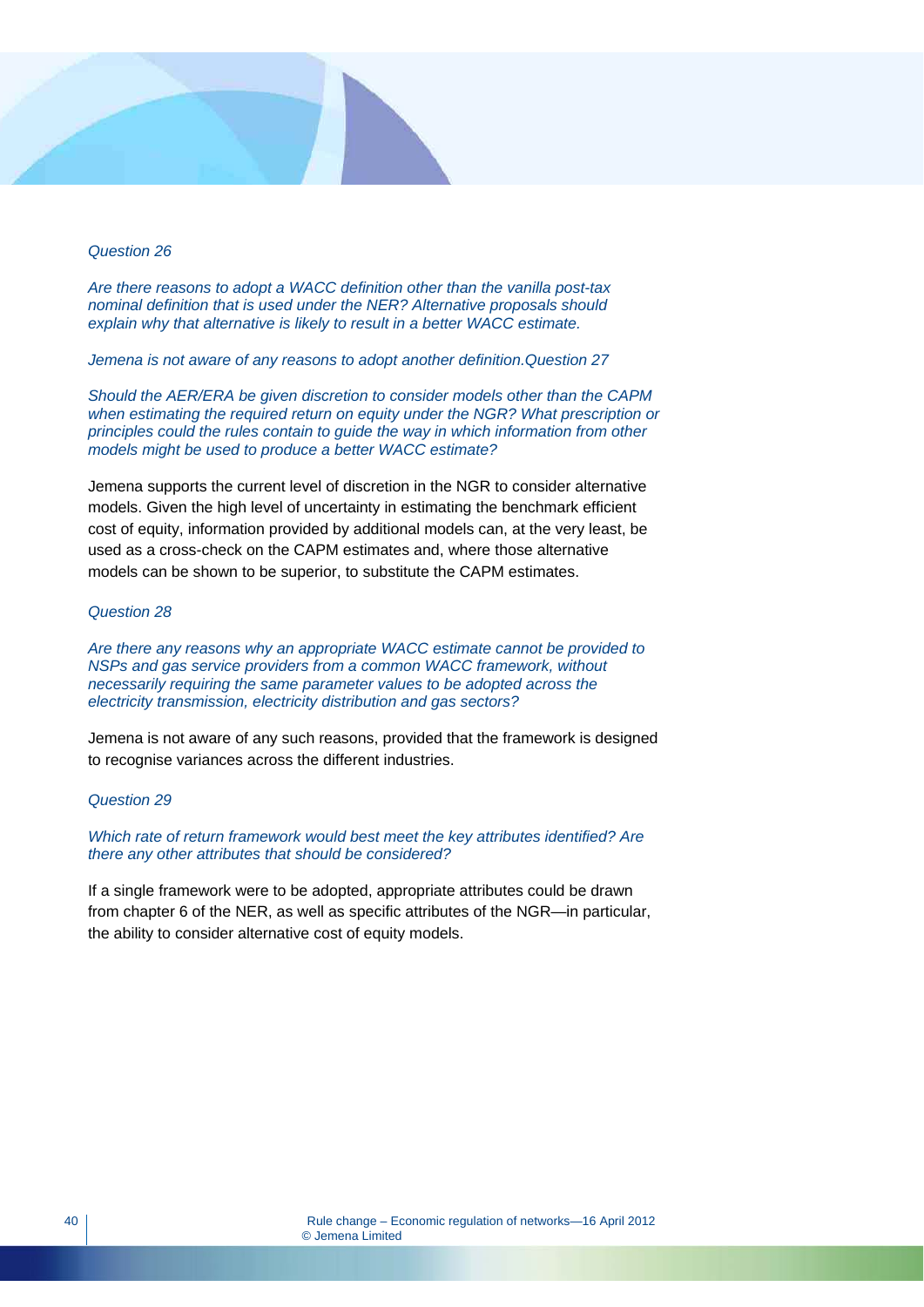## **6 Cost of debt for both electricity and gas**

## **Key points:**

- How the cost of debt is dealt with in the rules can be improved, though it is important to consider and, where appropriate, retain the precedent and guidance provided to date.
- While it is reasonable to review from time to time the benchmark for estimating the cost of debt, there is no evidence to suggest that the current benchmark needs to change.
- Certainty and predictability should be encouraged either through the rules or through binding guidelines that are subject to the accountability mechanism of merits review.
- The EURCC's proposed trailing average approach to **the total cost of debt**  is flawed and should not be adopted, yet the concept of a trailing average approach to the **debt risk premium** component of the cost of debt warrants further investigation which would take more time than the rule change process allows for.

## **6.1 The Commission's initial views**

#### *6.1.1 Current approach is problematic*

The Commission shares the view that the current approach to the cost of debt in the NER is problematic, though it does not agree there should be a different approach depending on whether an NSP is government-owned or privatelyowned<sup>67</sup>

The requirement in the NER regarding the estimation of the DRP has resulted in significant debate and merits review processes around an appropriate choice of data to satisfy the required benchmark definition. The problem appears to be compounded by the fact that the term-to-maturity and the credit ratings specified by the AER for comparable Australian corporate bonds in its 2009 WACC review no longer appear to be appropriate to match the nominal risk free rate. This is

 $67$  Commission's directions paper. p. 96.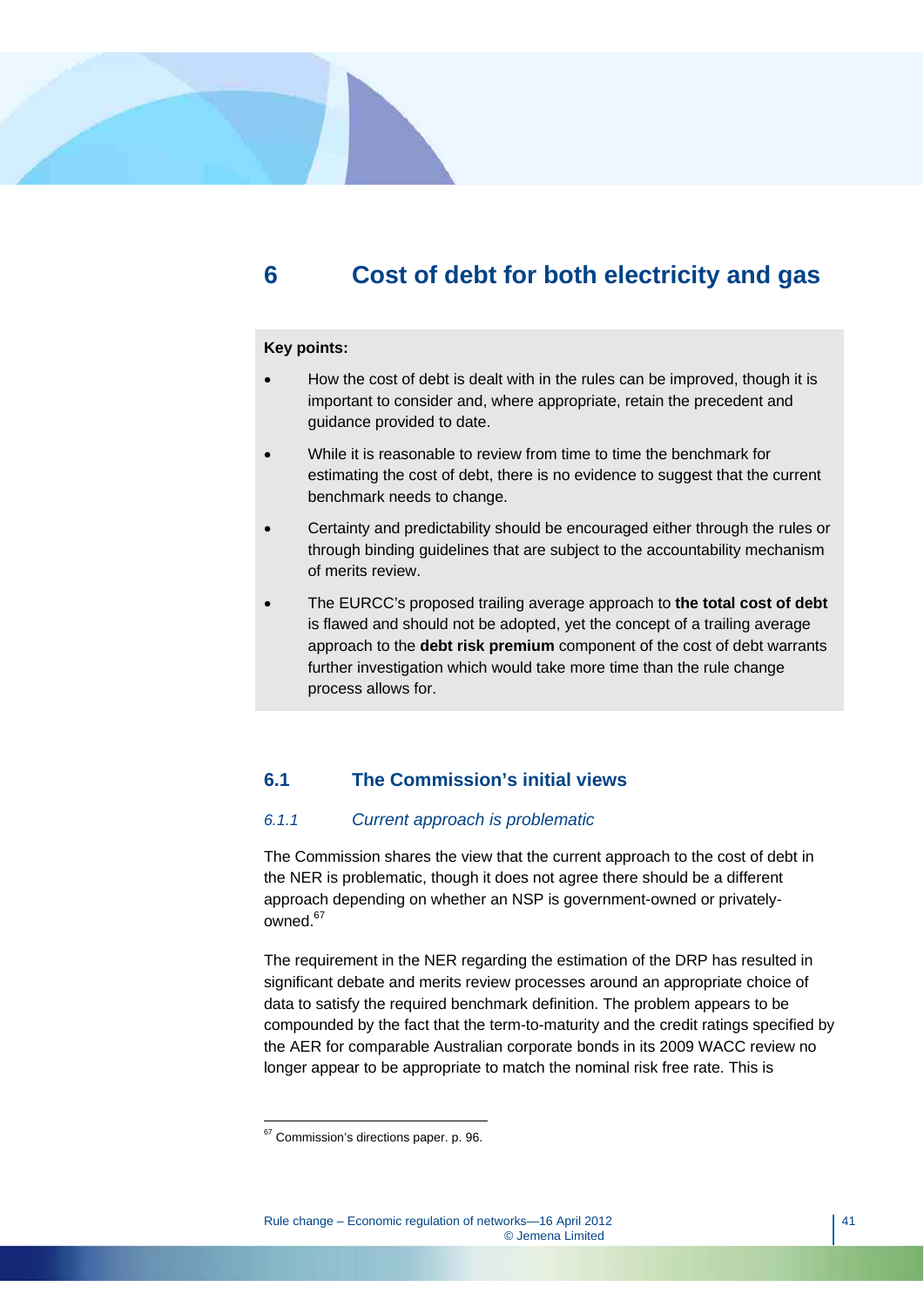

because the number of long-term Australian corporate bonds on issue has contracted significantly since the onset of the GFC.<sup>68</sup>

However, the Commission cannot conclude that NSPs are currently being overcompensated by the cost of debt allowances.

## *6.1.2 Specification of the benchmark*

The specification of an appropriate benchmark, at a conceptual level, should not be driven by specific data availability issues. $69$  The Commission is initially cautious about specifying a DRP benchmark in the NER.<sup>70</sup>

The regulator should have the flexibility to re-specify the benchmark when it appears that the observed cost of debt is consistently above or below the benchmark allowances<sup>71</sup>

## *6.1.3 Level of prescription*

The Commission's initial view is that the cost of debt methodology should not be detailed in the rules, but should be determined by the regulator. $72$ 

## *6.1.4 Trailing average approach*

Using the trailing average approach to estimate the cost of debt as proposed by the EURCC has merit, although it will require consideration of some fundamental principles that underpin the existing rate of return frameworks.<sup>73</sup>

The Commission is seeking further comments and analysis on whether the EUCC's proposal to use the trailing average approach to estimate the cost of debt should be an option available to the regulator under the rules.<sup>74</sup>

The Commission would like to explore the possibility of allowing the rules to permit, but not require the regulator to consider, and if appropriate adopt, an option such as this.75

<sup>&</sup>lt;sup>68</sup> Commission's directions paper. p. 118.

<sup>&</sup>lt;sup>69</sup> Commission's directions paper. p. 111.

 $70$  Commission's directions paper. p. 109.

<sup>71</sup> Commission's directions paper. p. 119.

<sup>72</sup> Commission's directions paper. p. 96.

<sup>73</sup> Commission's directions paper. p. 119.

<sup>74</sup> Commission's directions paper. p. 96.

<sup>75</sup> Commission's directions paper. p. 96.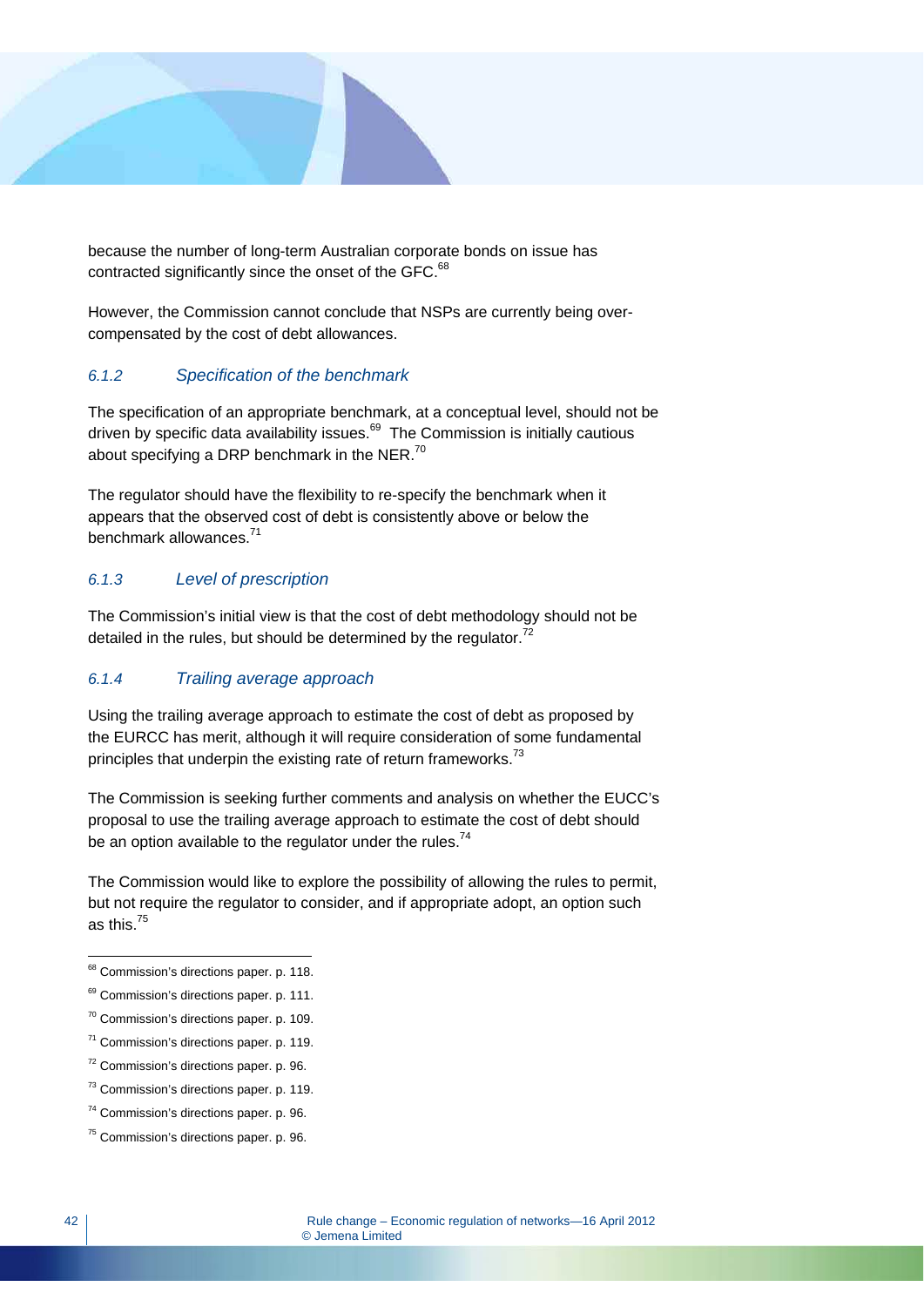## **6.2 Jemena's response to the Commission's initial view**

#### *6.2.1 Current approach is problematic*

Jemena agrees that the estimation of the cost of debt has been a contentious issue and improvements can be made to the current approach. It is important to remember however that, under the current framework, much progress has been made, with the Australian Competition Tribunal providing guidance that is yet to be fully implemented. It is important to consider the value of that precedent when considering whether to make any changes, which would effectively remove the body of precedent created through the accountability processes of the current framework.

#### *6.2.2 Specification of the benchmark*

Jemena agrees that specifying the benchmark at a conceptual level should not be driven by data availability issues. Jemena also agrees that the specification of the DRP benchmark should be reviewed from time to time. However, any changes need to be based on robust evidence and be subject to the accountability mechanism of merits review. Jemena notes that the current rules provide for flexibility for the AER to adopt a different credit rating and term to maturity, should the current settings be no longer appropriate.

#### *6.2.3 Level of prescription*

Jemena supports a framework that provides certainty and predictability for the regulated businesses. Such a framework would limit discretion by detailing the cost of debt methodology in a binding document (such as a SoCC or a guideline), with the AER's decision on such a document being subject to the accountability mechanism of merits review.

#### *6.2.4 Trailing average approach*

Jemena believes that the EURCC's proposed approach to a trailing average is deeply flawed and therefore not appropriate. In particular, the EURCC proposal is to apply the trailing average concept to the **total cost of debt**, which simply does not reflect the reality of how businesses structure their debt and, in particular, exposes the regulated businesses to intra-year movements in the risk free rate.

However, the concept of a trailing average approach to **the debt risk premium** in principle warrants further investigation. The issue is complicated and requires more time to work through than is available in this consultation process. Adopting any version of a trailing average approach would be a material change and would require Jemena to seriously re-consider its current approach to raising and hedging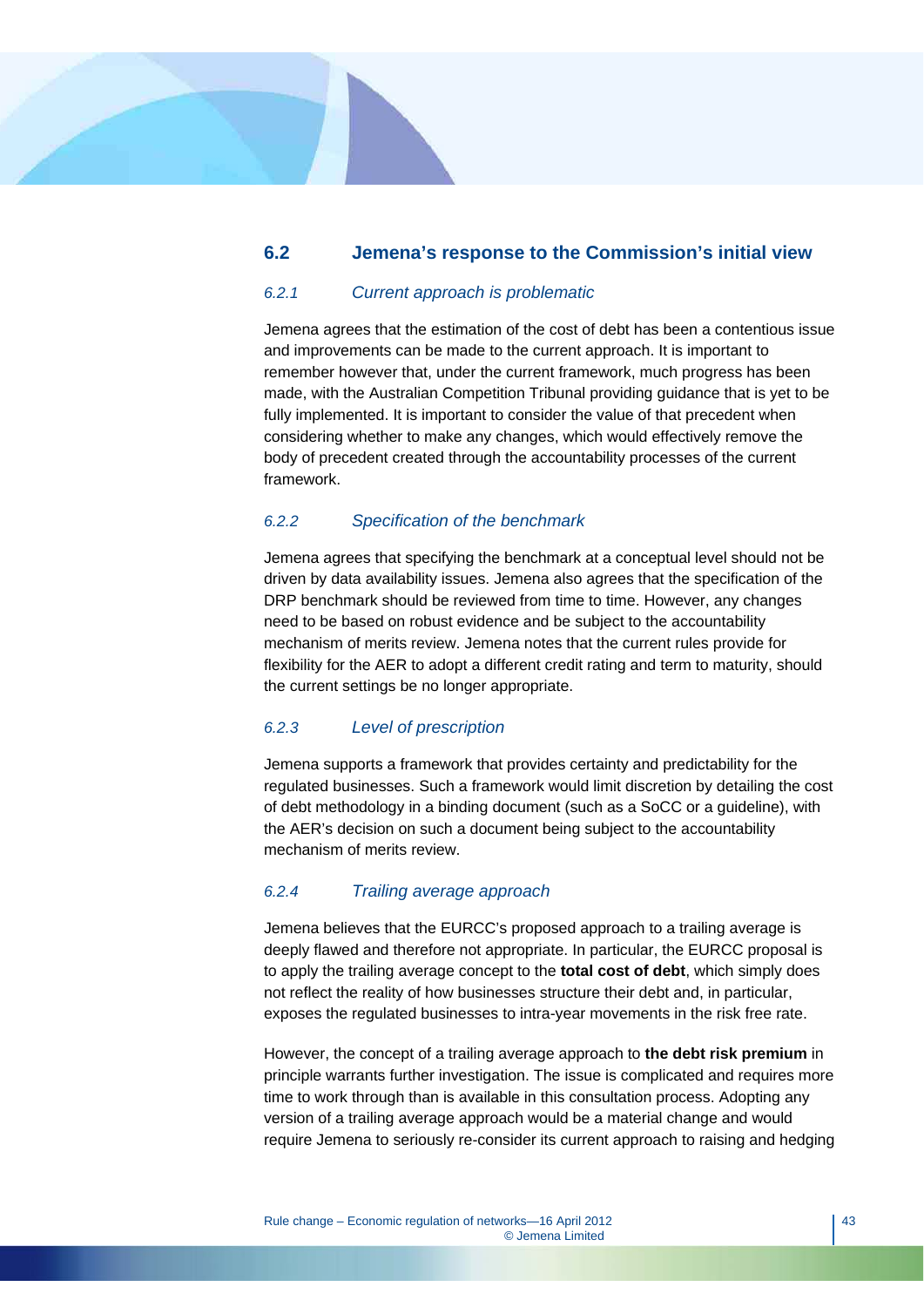

debt for the business. Transitional arrangements would also need to be put in place in order to recognise the way in which regulated businesses have structured their debt under the existing framework. Jemena refers the Commission to the ENA's submission on this issue and the supporting report from  $NERA^{76}$ .

## **6.3 Jemena's answers to the Commission's questions 30 to 34**

#### *Question 30*

*Is the benchmark DRP approach likely to overstate the prevailing cost of debt, having regard to the suggestion that the overstatement may be a reflection of shorter maturity debt leading to a higher refinancing risk for NSPs? What weight should be placed on the views of market analysts on the ability of stock market listed NSPs to out-perform their cost of debt allowances?* 

Jemena refers the Commission to the ENA's submission on this issue, supplemented by relevant expert reports. The submission notes that:

- there is no evidence that the current DRP benchmark does not reflect current financing practices of regulated businesses, and
- that the equity market analysis reports do not support a conclusion that NSPs out-perform their cost of debt allowances, and
- where NSPs do out-perform the cost of debt allowances, there are likely to be valid reasons, such as greater refinancing risks being borne by shareholders, or individual features of the particular NSP (such as the benefit of an implied guarantee from a parent entity).

#### *Question 31*

*What are the pros and cons of the recent approaches taken by IPART and the ERA in estimating the DRP?* 

Jemena refers the Commission to the ENA's submission on this issue, supplemented by relevant expert reports. The submission notes that the current rules do not prevent the AER adopting the approaches currently used by IPART and the ERA. However, the approaches used by those two regulators have material flaws.

 $\overline{a}$ 76 NERA, *Trailing average approaches to the cost of debt allowance, A joint report for the Energy Networks Association*, April 2012. Provided as Appendix E of the ENA submission on the directions paper.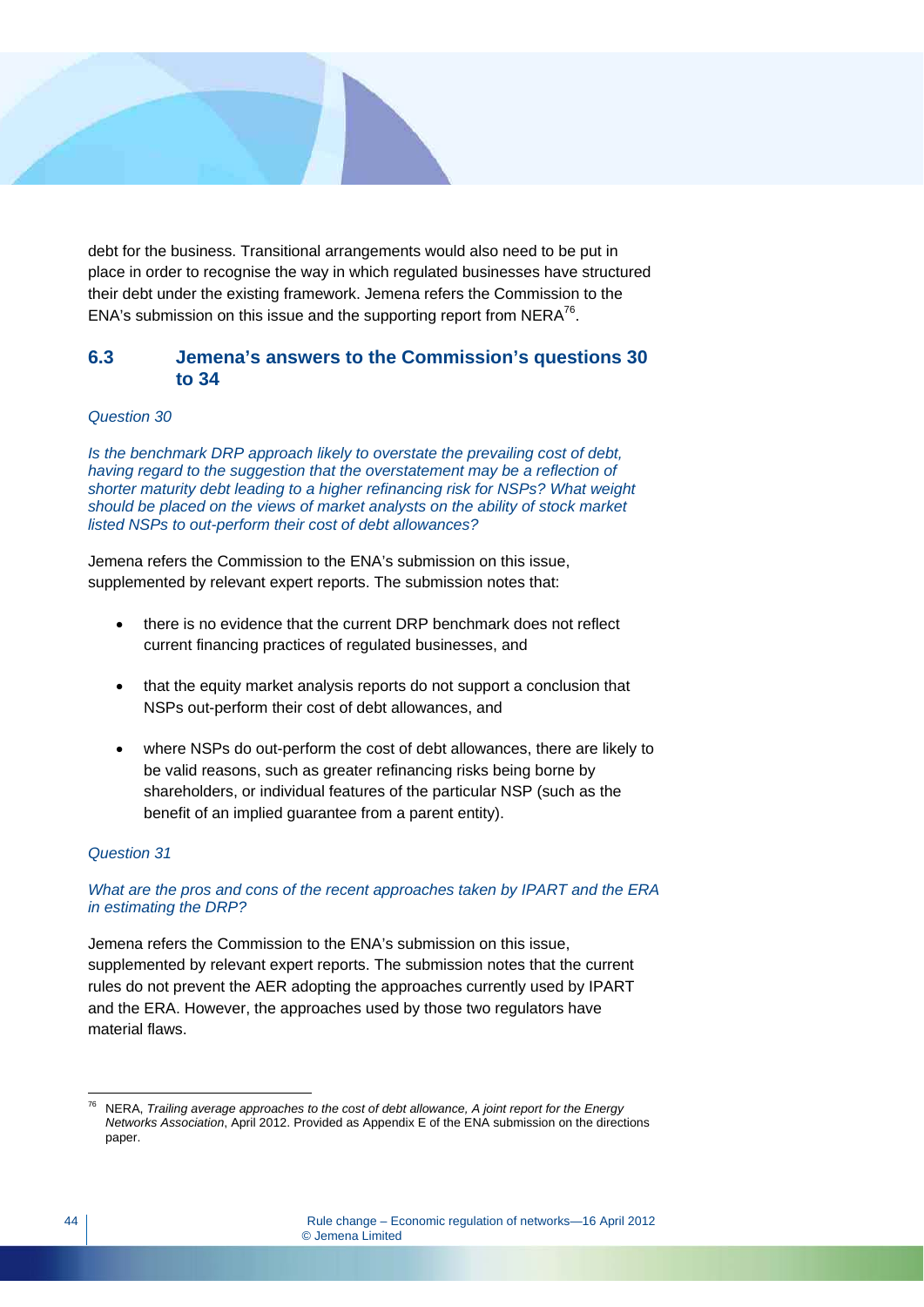#### *Question 32*

*What evidence is there that the DRP benchmark in the NER may have changed? Would it be appropriate for the regulator to specify the DRP benchmark in any periodic reviews or would it be more appropriate to specify it at the time of the determinations?* 

Jemena refers the Commission to the ENA's submission on this issue, supplemented by relevant expert reports. The submission notes that there is no evidence to suggest that the DRP benchmark needs to change. Nevertheless, there is provision under the current rules to make such a change, should it become necessary. Jemena believes that the DRP benchmark, like all other parameters, should be set through an iterative approach, subject to the accountability mechanism of merits review. This could involve annual updates to a binding guideline/SoCC, as well as iterative decisions on individual pricing determinations.

#### *Question 33*

*Is the EURCC's proposal of establishing the cost of debt using historical trailing average compatible with the overall framework for estimating a forward-looking rate of return? What are the potential benefits of using a trailing average and do they outweigh the potential costs if the estimate is less reflective of the prevailing cost of debt for NSPs?* 

Jemena refers the Commission to the ENA's submission on this issue and the supporting report from  $NERA^{77}$ . As noted in section 6.2.4 above, while the EURCC's proposal is flawed, and not workable, the concept of a trailing average for the debt risk premium in principle warrants further investigation.

Given the complexity of establishing a workable trailing average approach, the current rule change process does not provide enough time to adequately examine all relevant considerations and propose a workable mechanism, including transitional arrangements, which will no doubt be required.

#### *Question 34*

 $\overline{a}$ 

#### *What possible changes would be required in the NER to implement the EURCC's trailing average approach?*

Jemena does not consider that the EURCC approach should be implemented. However, if over time an appropriate trailing average approach to the DRP proved

<sup>77</sup> NERA, *Trailing average approaches to the cost of debt allowance, A joint report for the Energy Networks Association*, April 2012. Provided as Appendix E of the ENA submission on the directions paper.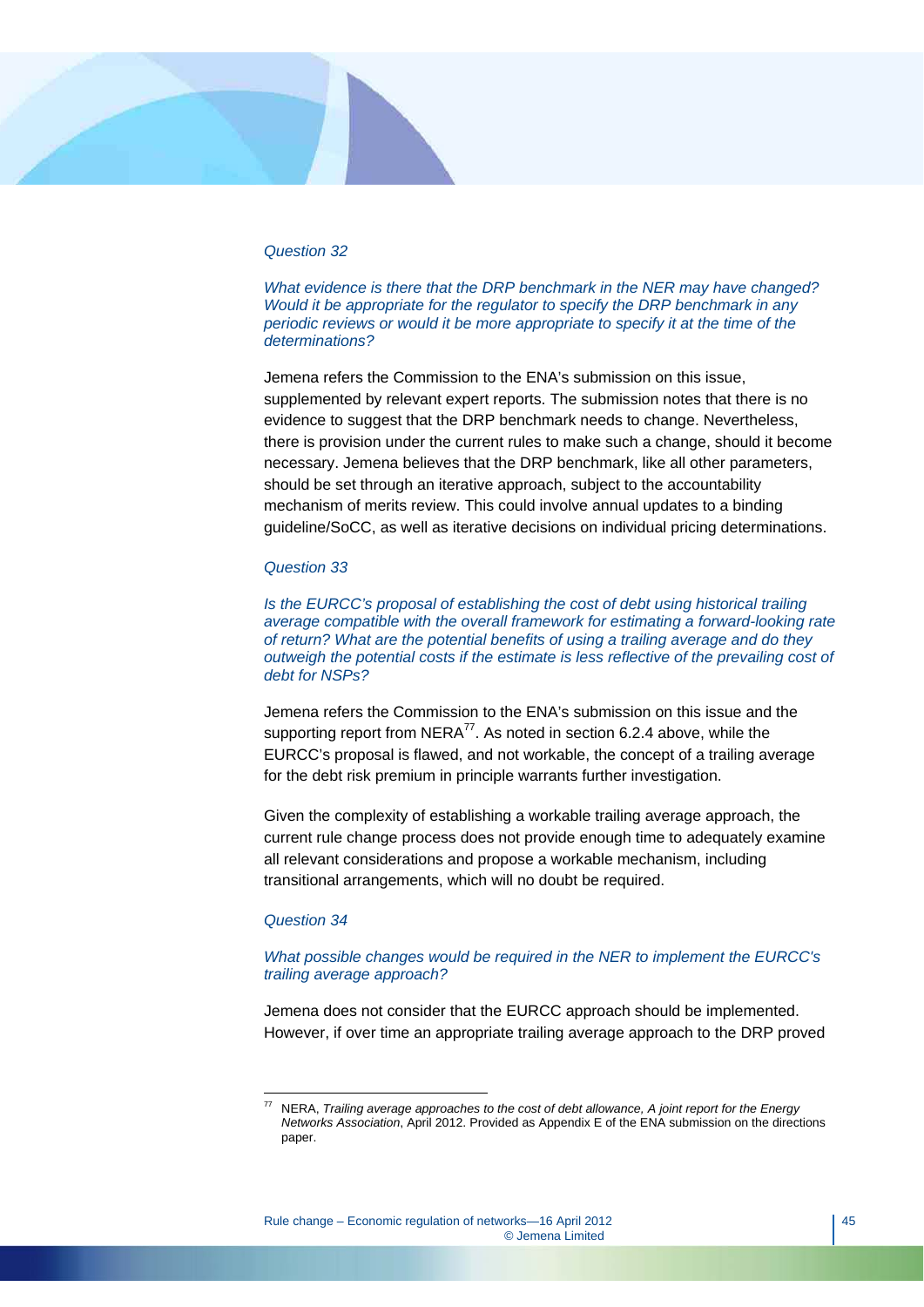

to be appropriate and was adopted, at least the following changes to the rules would likely be needed:

- separating the risk free rate used to estimate the cost of debt from that used to estimate the cost of equity
- developing a revised overarching principle, to apply solely to the debt element of the WACC, that the cost of debt should reflect the concept of the "average historical financing costs of a benchmark efficient NSP"
- potentially, creating and defining an annual pass-through mechanism to allow the trailing DRP to be annually updated, and
- establishing empirical estimates of the DRP over the period of the trailing average, which coincides with the period of the GFC and its disruptive effects on both the quality and quantity of bond yield data.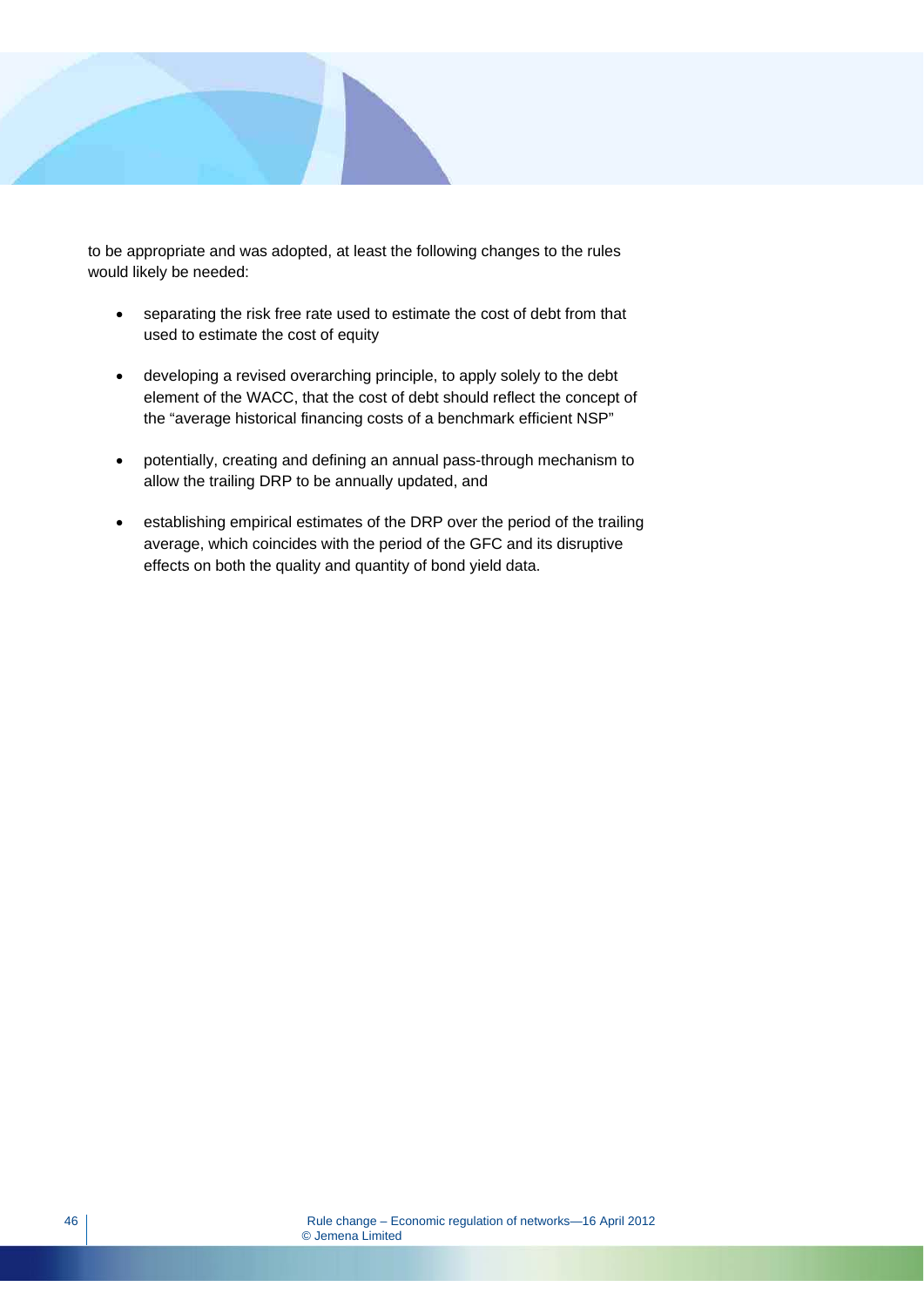## **7 The regulatory process for electricity**

#### **Key points:**

- Ideally, the NER would simply set out the basic process, deliverables and timeframes. The AER, NSPs and stakeholders would then conduct themselves collaboratively and in accordance with good regulatory practice to identify and resolve the inevitable wrinkles that will appear over time.
- There are some simple steps that can be taken to relieve most of the current pressure points in the regulatory process.
- One is to amend the rules for the regulatory process timetable to:
	- bring forward its commencement by three months
	- incorporate some additional steps to facilitate better stakeholder engagement, and
	- align regulatory processes for all the NSPs into a regular annual calendar.

## **7.1 The Commission's initial views**

## *7.1.1 Objective of the regulatory process*

The Commission affirms that well-designed procedural requirements enable the regulator to administer the regulatory regime in an appropriate manner by providing for:

- opportunities for regulated businesses and interested stakeholders to make submissions to the regulator
- full and thorough analysis of the submissions and the regulator's decisions (including draft decisions)
- appropriate time constraints to ensure that regulatory decision-making is timely and efficient.<sup>78</sup>

 $78$  Commission's directions paper, p. 122.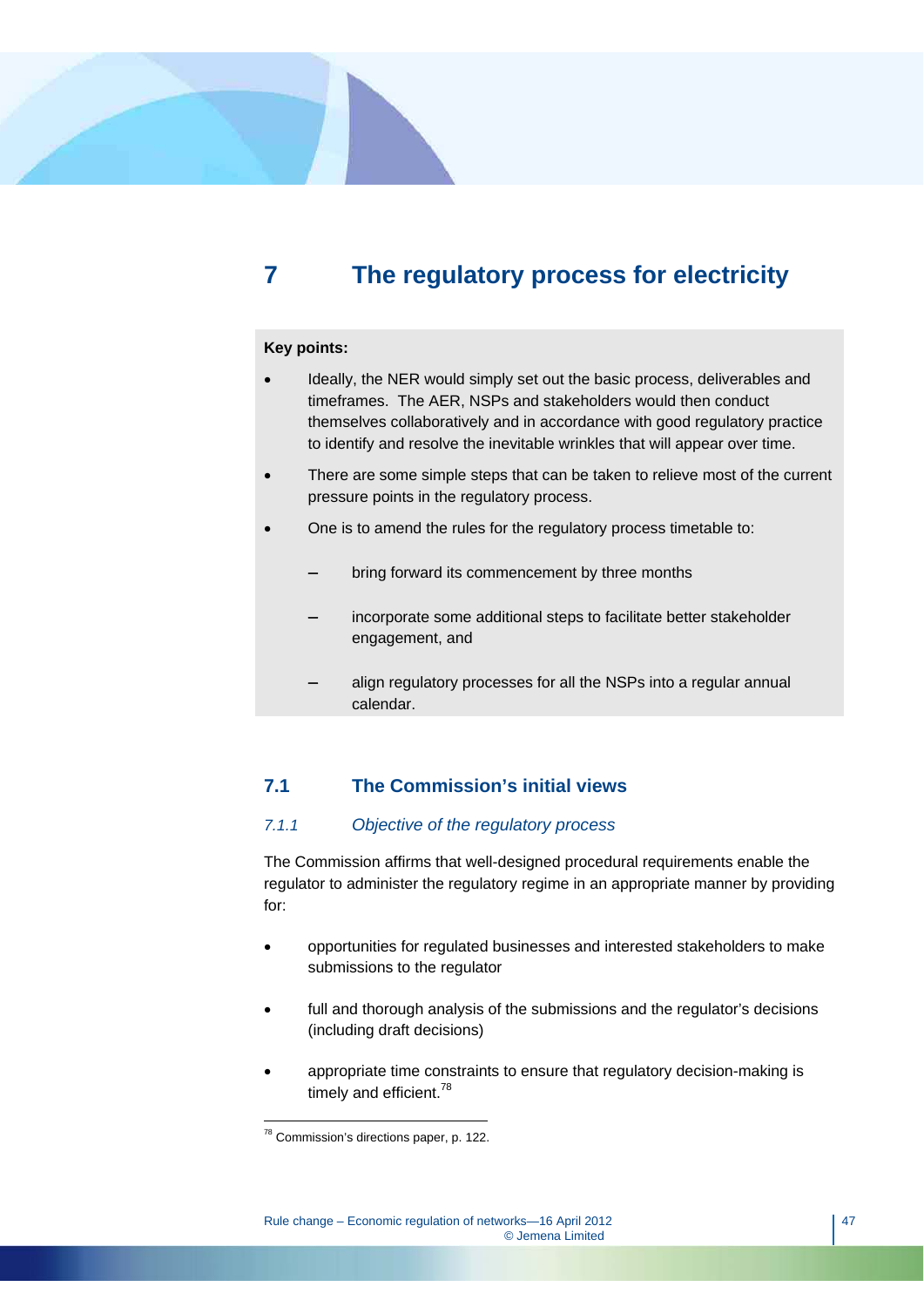

Transparent decision making in this way is conducive to reducing regulatory risk and decreasing the administrative costs of regulation.

## *7.1.2 Three process-related capex and opex factors*

## *Moving and changing the factors*

As explained in section 3.1.3 in this submission, the Commission's initial view is that it would be appropriate to move the "procedural" factors in the way proposed by the AER and to clarify that the factors are not exhaustive.

## *AER's obligation to publish its analysis*

In terms of the reference to publication of analysis by the AER, the NER should be amended to make it clear there is an obligation on the AER to publish its analysis with its draft or final regulatory determinations, but no obligation to do so prior to this. 79

## *7.1.3 NSP submissions during the regulatory process*

The Commission believes that a reason why the regulatory determination process does not appear to have worked as intended is that NSPs have submitted a much greater quantity of material to the AER after the draft regulatory determination than was envisaged. <sup>80</sup> The late submissions provided by NSPs appear to be contributing to a broader problem with the current regulatory determination process in that the process is not providing an opportunity for all stakeholders to effectively scrutinise material provided by NSPs.<sup>81</sup>

The Commission considers a number of options to alleviate the problem that involve extending or bring forward the process, adding some additional steps and/or restricting the scope of NSP submissions.<sup>82</sup>

## *7.1.4 Confidential information*

It is important that the probative value of as much of an NSP's initial or revised regulatory proposal as possible is able to be tested with stakeholders. $83$  The Commission will seek to ensure the NER provides scope for as much testing and

 $\overline{a}$ <sup>79</sup> Commission's directions paper, p. 33.

<sup>80</sup> Commission's directions paper, p. 128.

<sup>81</sup> Commission's directions paper, p. 129.

<sup>&</sup>lt;sup>82</sup> Commission's directions paper, p. 130.

<sup>83</sup> Commission's directions paper, p. 135.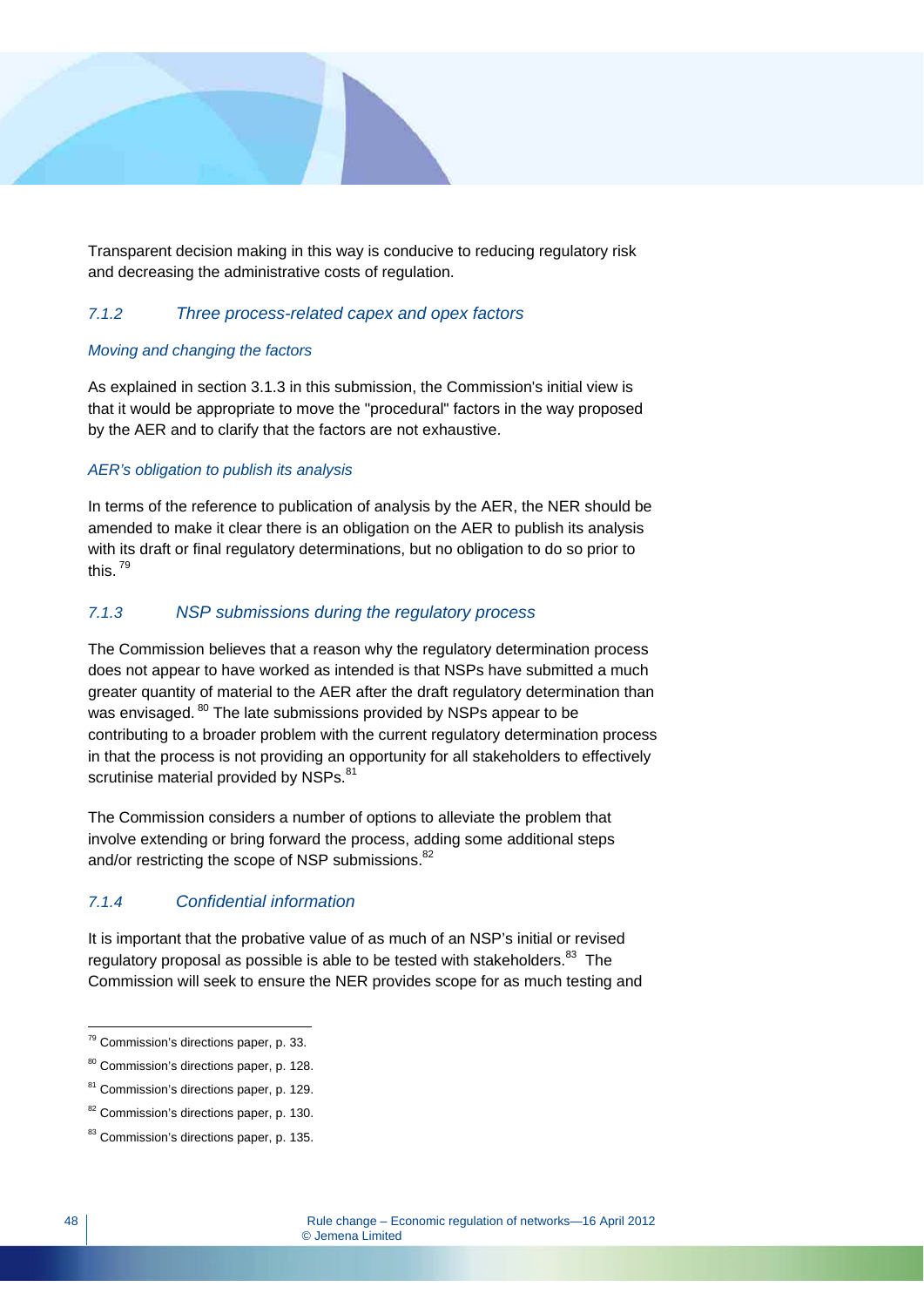

scrutiny of initial or revised regulatory proposals as possible, while upholding legitimate claims of confidentiality by NSPs.<sup>84</sup>

The Commission considers it unlikely that all aspects of an initial or revised regulatory proposal could legitimately be claimed to be confidential, bearing in mind that NSPs are monopolies and do not therefore compete directly with other businesses. There also appears to be scope for information to be aggregated where concerns about confidentiality for more detailed aspects of information are present.<sup>85</sup>

The AER appears to have existing powers under the NEL and common law to use discretion in determining the weight to be given to confidential information in initial or revised regulatory proposals.<sup>86</sup>

#### *7.1.5 Framework and approach paper*

#### *Can be optional*

The framework and approach paper stage should be optional, with the appropriate trigger to be considered further. Incentive schemes should remain part of the framework and approach paper. It may be appropriate to include in the paper the proposed sharing mechanism to allow consumers to be compensated where distribution assets are used to provide non-standard control services.<sup>87</sup>

#### *Departures from framework approach paper (or last AER decision)*

"Unforeseen circumstances" appears to be an appropriate trigger for allowing changes to a control mechanism or service classification set in the framework and approach paper.

## *7.1.6 Material errors in regulatory determinations*

After the final regulatory determination is made it should only be able to be changed as a result of merits review outcomes or in very clear and exceptional circumstances. Therefore, the Commission is in favour of keeping the scope of the material error provisions narrow and focussed on "computational" errors or situations where an NSP has submitted false or misleading information.<sup>88</sup>

 $\overline{a}$ <sup>84</sup> Commission's directions paper, p. 136.

<sup>85</sup> Commission's directions paper, pp. 135-6.

<sup>86</sup> Commission's directions paper, p. 136.

<sup>&</sup>lt;sup>87</sup> Commission's directions paper, p. 142.

<sup>88</sup> Commission's directions paper, p. 146.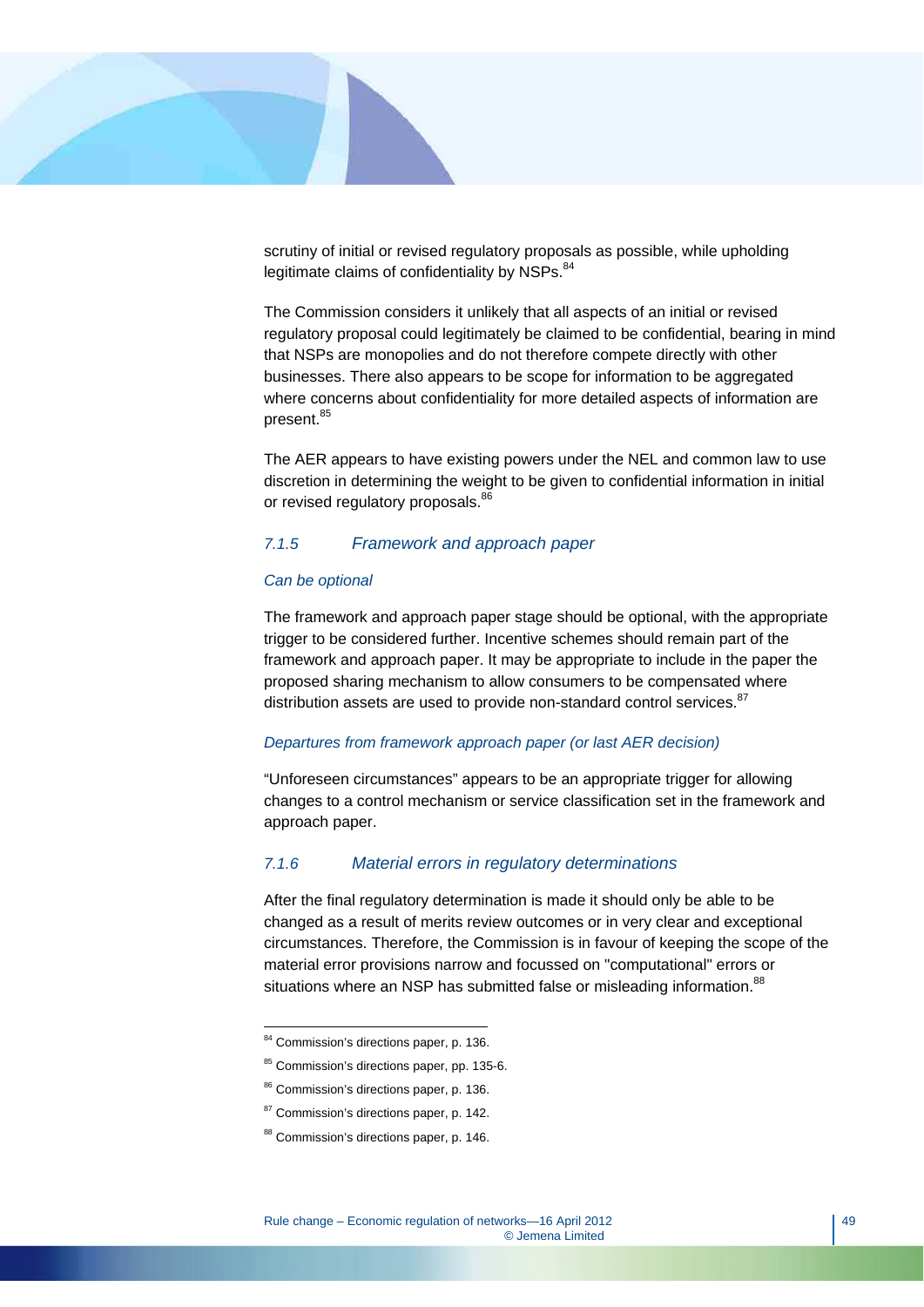

The Commission requires more support prior to broadening the types of material errors or deficiencies under Chapter 6 by which the AER may revoke and substitute regulatory determinations.<sup>89</sup>

The difference in benefits between the AER, on the one hand, amending a determination, and, on the other hand, revoking and substituting it, is not very clear. However, the power to amend regulatory determinations will impact on the NSP's ability to have this reviewed in a merits review.<sup>90</sup>

## *7.1.7 Timeframes for cost pass through, contingent projects and capex reopener applications*

#### *Stop the clock mechanism*

A "stop the clock" mechanism for the AER should be explored further for addressing complex pass through and capex reopener applications. However, the Commission does not consider that it should also be applied to contingent project applications as it is unclear when complex circumstances could arise for these types of applications  $91$ 

#### *Dead zone*

The time between an "event" occurring and the submission of an application to the AER will require consideration of how an event is characterised. This may link to the rule change request on pass throughs, submitted by Grid Australia, which the Commission is also currently considering.

## **7.2 Jemena's response to the Commission's initial view**

## *7.2.1 Objective of the regulatory process*

Jemena fully supports the Commission's view on the nature of well-designed procedural requirements and that transparent decision making is conducive to reducing regulatory risk and decreasing the administrative costs of regulation.

Like many issues the AER raises in its rule change proposal, the extent to which the regulatory process achieves outcomes that promote the NEO depends on factors within and outside the NER. Ideally, the NER would simply set out the basic process, deliverables and timeframes. The AER, NSPs and stakeholders would then conduct themselves collaboratively and in accordance with good

<sup>&</sup>lt;sup>89</sup> Commission's directions paper, p. 147.

<sup>&</sup>lt;sup>90</sup> Commission's directions paper, p. 146.

<sup>&</sup>lt;sup>91</sup> Commission's directions paper, p. 146.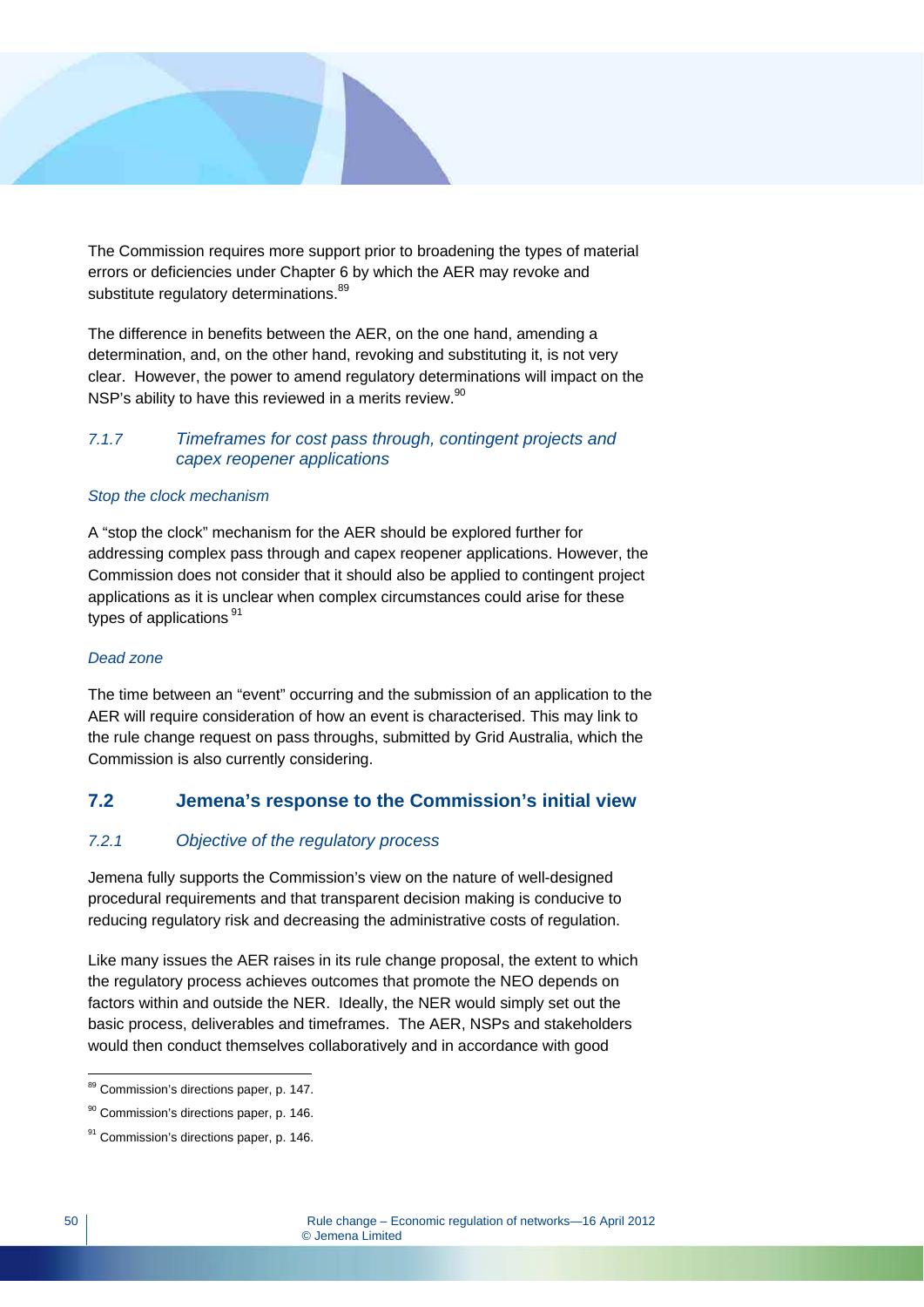

 $\overline{a}$ 

regulatory practice to identify and resolve the inevitable wrinkles that will appear over time. In doing so, the NER could be less prescriptive and more flexible to deal with unforeseen circumstances, and the parties could concentrate on dealing more effectively with matters of substance.

Jemena has very much appreciated a recent opportunity to gather feedback from the AER on Jemena's conduct during the recent reviews. We are confident this feedback will enable us to improve our practices and make our submissions clearer, timelier and more accessible to the AER and stakeholders.

In his expert report for the ENA, Mr Geoff Swier sets out a number of initiatives that the AER and NSPs may initiate to enhance the operation of the  $NER^{92}$ .

- *early planning* the AER and NSPs can establish a common understanding of the issues associated with the regulatory process during dialogue at the early stages of planning
- *guidelines* the AER can consult on and publish non-binding guidelines on:
	- the form and timing of submissions
	- identification and management of confidential information
- *limited disclosure*  a system that would allow NSPs to disclose certain confidential information under controlled circumstances to enable stakeholders to comment on it
- *issues paper* the AER can publish an issues paper on NSPs' initial regulatory proposals to signal to stakeholders the areas upon which it seeks particular comment.

We deal with the implications of each in subsequent sections of this submission.

Jemena's experience and Mr Swier's findings highlight that opportunities to procure and learn from feedback, and for regulatory processes and practices to mature, take time and communication.

<sup>&</sup>lt;sup>92</sup> Geoff Swier, Assessment of proposed changes to regulatory process and practice rule, Rule change *request by the Australian Energy Regulator: Economic regulation of network service providers, Expert report for the Energy Networks Association*, 16 April 2012, pp. 5-8.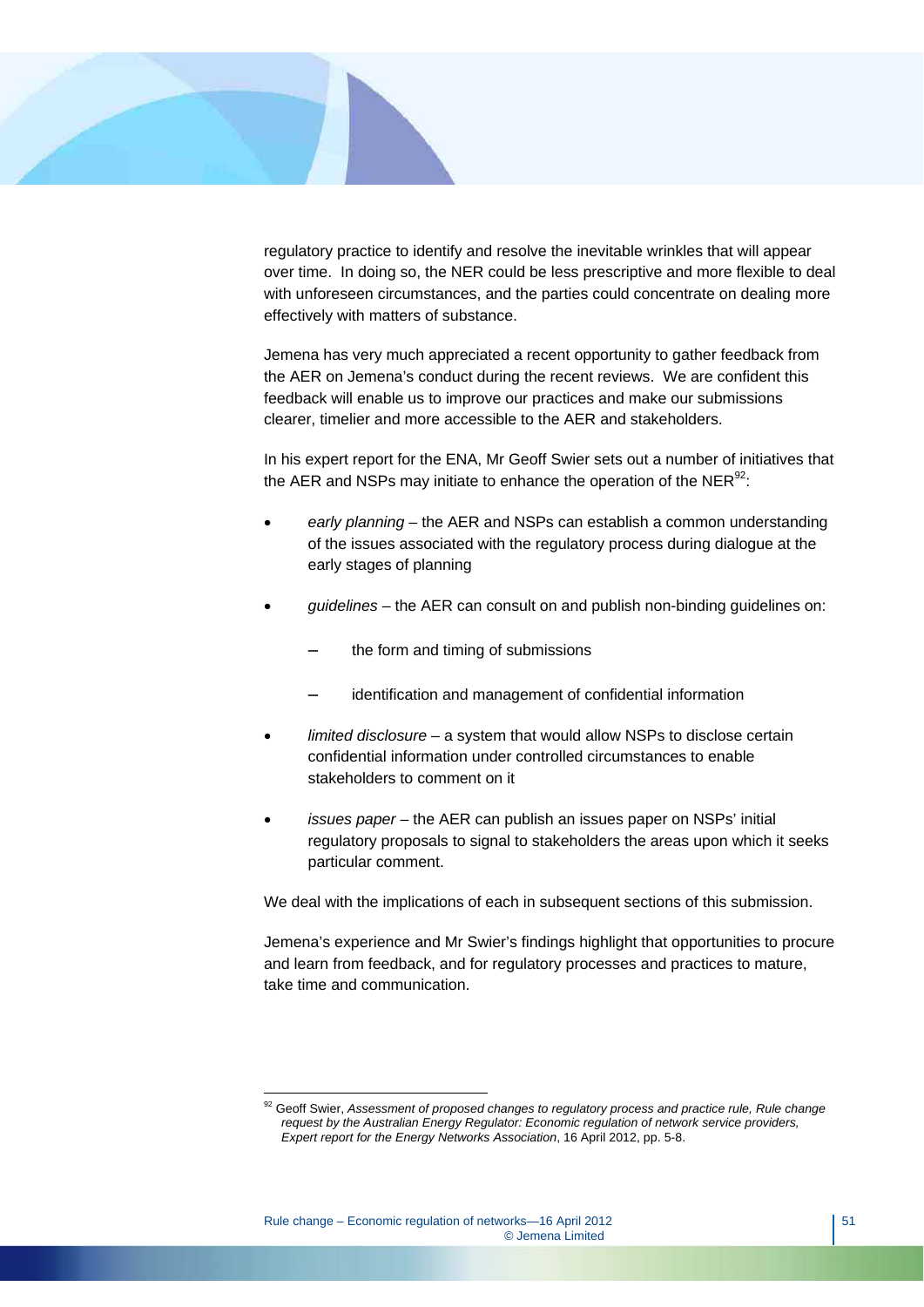## *7.2.2 Three process-related capex and opex factors*

## *Moving and changing the factors*

For reasons Mr Swier sets out in his expert report for the  $ENA<sup>93</sup>$ , moving the "procedural" factors in the way proposed by the AER and clarifying that the factors are not exhaustive would change the standards that apply for the analysis and justifications that need to be provided in the AER's determinations. We also concur with Mr Swier's analysis and conclusions that the Commission should not change the standard.

## *AER's obligation to publish its analysis*

In terms of the broader issue of regulatory process, expectations of good regulatory practice and procedural fairness, rather than prescriptive rules, should govern whether the AER has an obligation to consult on material upon which it relies for its decisions. Accordingly, we do not support the Commission making a rule that makes it clear the AER has no obligation to publish its analysis other than with its draft or final regulatory determinations.

When affirming its policy intent and deciding this issue, the Commission has the opportunity to articulate its expectations of good regulatory practice and procedural fairness, and the roles that all parties have in achieving that. We encourage the Commission to do so and to indicate the type of consequences (e.g. less flexible rules) that may ensue if its expectations are not met. All the parties involved will then have an incentive to participate constructively because it avoids undue regulatory intervention and potential cost.

## *7.2.3 NSP submissions during the regulatory process*

When examining the AER's rule change proposal and the factors that lead to NSPs making additional submissions, the Commission has highlighted practical pressure points in the regulatory process set out in the NER including:

- the volume of information from the NSPs that the AER needs to deal with and consult on, and stakeholders' ability to understand that information
- the time NSPs need to prepare their revised regulatory proposals and resource constraints during the Christmas period

 $\overline{a}$ 93 Geoff Swier, *Assessment of proposed changes to regulatory process and practice rule*, 16 April 2012, pp. 22-6, Attachment F of ENA, *Response to directions paper*, 16 April 2012.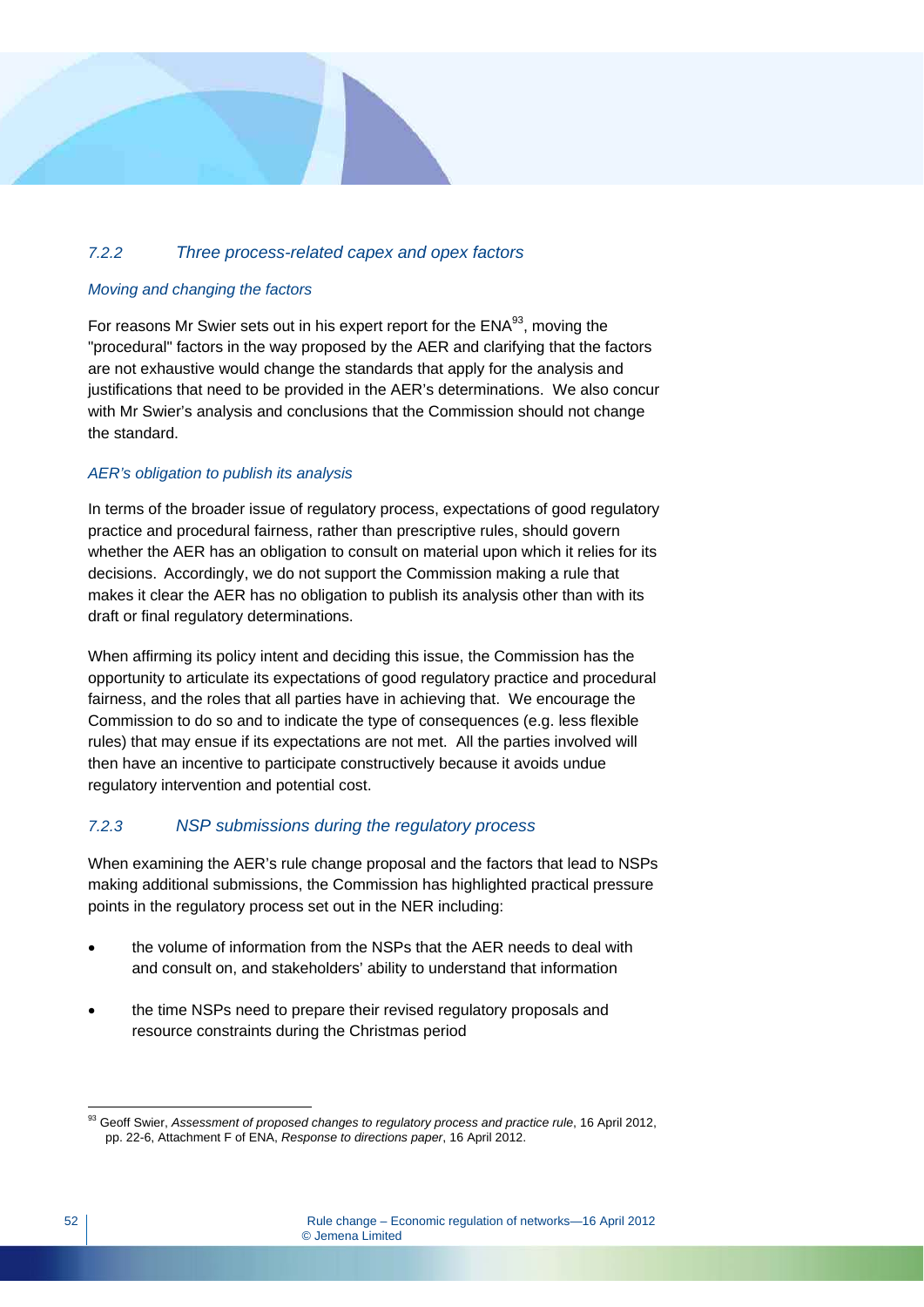

- the opportunity NSPs and other stakeholders have to respond to new issues raised by stakeholders in submissions on the revised regulatory proposals
- the time DNSPs need to prepare and consult on their pricing proposals after the AER's final determination
- the flexibility the AER, NSPs and stakeholders need to deal with new information that becomes available during the later stages of the process due to exceptional circumstances
- the challenges the AER experience in resourcing a large number of reviews.

In Jemena's view there are some simple steps that can be taken to relieve these pressure points, even the ones that the Commission believes are currently outside the scope of its review of the AER's rule change proposal. There is less to be gained from amending the regulatory process in a manner that ignores some clear areas of need.

## *Volume and timing of information*

Necessarily, the regulatory process requires a lot of complex information. The main drivers of the volume of information that Jemena has submitted in its regulatory reviews have been the AER's regulatory information notices (**RINs**) and its subsequent information requests. During JEN's review, the AER issued it with two very large RINs: one just prior to its initial regulatory proposal and one just after the AER's draft decision. As difficult as RINs can be to develop and comply with, Jemena supports the AER's right to make such requests and takes seriously its legal and non-legal obligations to comply in a timely manner.

The need to lodge materials to support a possible merits review is a consideration but not a major driver to the volume of information Jemena has submitted to the AER. Our priority has always been to provide information that is necessary to enable the AER to make a robust decision in the first place.

With time and more understanding of what is most relevant to regulatory decision making, we are confident that the AER's RINs and information requests will become more targeted. Jemena is also learning how to present its information in a manner that enables the AER to easily navigate through and use it.

Accordingly at this stage, we see no need for a rule change to specifically limit the volume of information *per se*.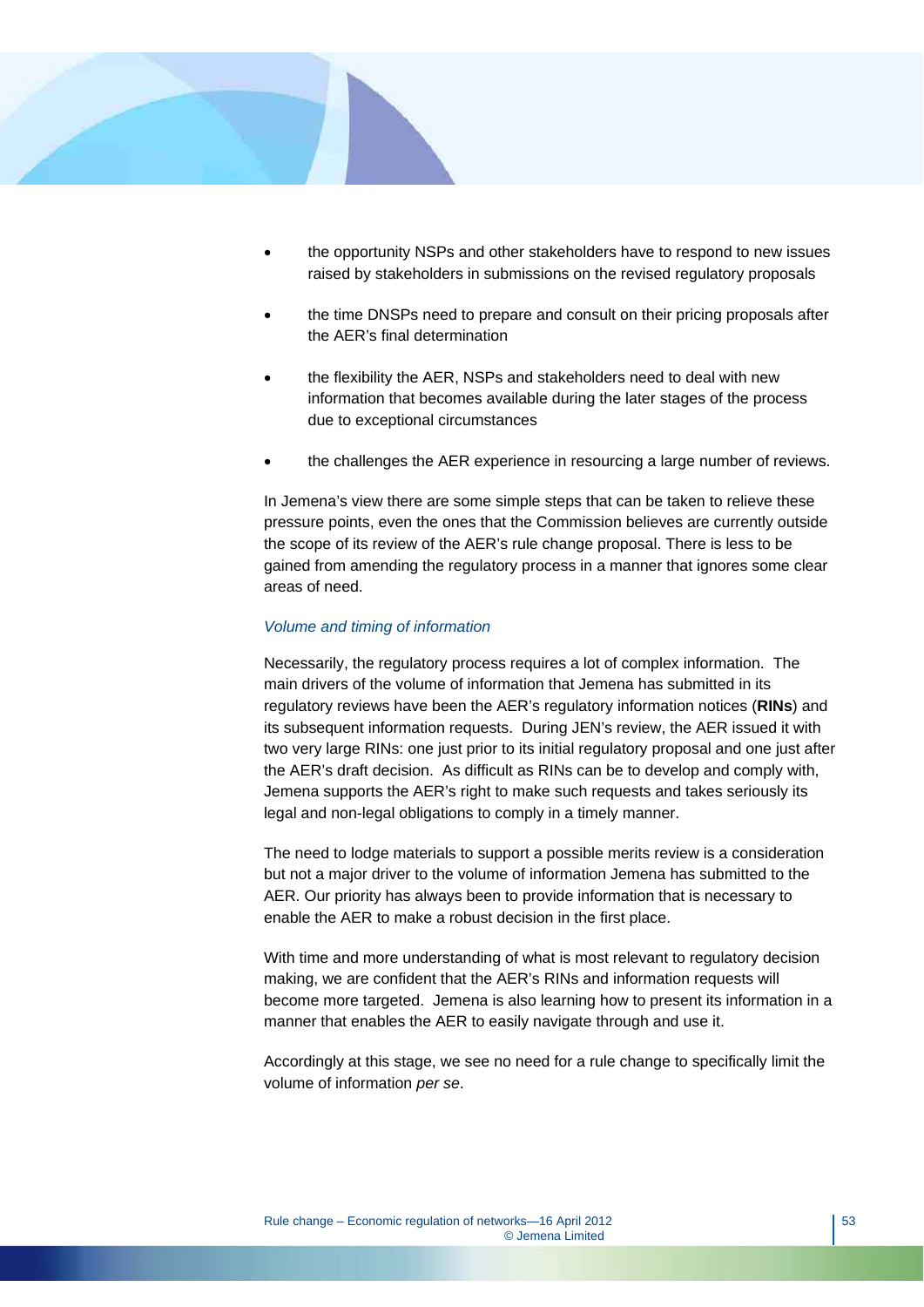## *Amending and annualising the process timeframes*

In response to several of the Commission's pressure points, Jemena proposes that the regulatory process timetable set down in the rules be amended to:

- *extend and add steps* commence the regulatory process three months earlier to allow:
	- the AER to publish an issues paper on an initial regulatory proposal
	- an additional month for NSPs to prepare their regulatory proposals
	- a month for stakeholder cross-submissions on the revised regulatory proposal
	- a month more for NSPs to prepare and lodge their pricing proposals
- *annualise timetable for all NSPs* from 2014, align the regulatory processes for all NSPs into a regular annual calendar.

The amended and annualised timetable Jemena proposes is shown in Figure 7.1.

## **Figure 7.1 – Proposed amended regulatory process**

|                                                | <b>Proposal year</b> |       |  |  |           |    |  |           | <b>Decision year</b> |           |           |           |           |           |    |       |   |
|------------------------------------------------|----------------------|-------|--|--|-----------|----|--|-----------|----------------------|-----------|-----------|-----------|-----------|-----------|----|-------|---|
|                                                |                      |       |  |  |           |    |  |           |                      |           |           |           |           |           |    |       |   |
|                                                |                      |       |  |  | 5         | 6  |  | 8         | 9                    |           | 12        |           |           |           |    |       | 6 |
|                                                |                      |       |  |  |           |    |  |           |                      |           |           |           |           |           |    |       |   |
| Existing electricity regulatory review process |                      |       |  |  |           |    |  |           |                      |           |           |           |           |           |    |       |   |
|                                                |                      |       |  |  |           |    |  |           |                      |           |           |           |           |           |    |       |   |
| Most transmission NSPs                         |                      |       |  |  | <b>IR</b> |    |  | SI        |                      | <b>DD</b> |           | RR        | <b>SR</b> |           | FD |       |   |
|                                                |                      |       |  |  |           |    |  |           |                      |           |           |           |           |           |    |       |   |
| Most distribution NSPs                         |                      |       |  |  | <b>IR</b> | SI |  | <b>DD</b> |                      | RR        | <b>SR</b> |           |           | FD PP PD  |    |       |   |
| Proposed electricity regulatory review process |                      |       |  |  |           |    |  |           |                      |           |           |           |           |           |    |       |   |
| All transmission NSPs (from 2014)              |                      | IR IP |  |  | <b>SI</b> |    |  | <b>DD</b> |                      | <b>RR</b> | <b>SR</b> | CS        |           | <b>FD</b> |    |       |   |
|                                                |                      |       |  |  |           |    |  |           |                      |           |           |           |           |           |    |       |   |
| All distribution NSPs (from 2014)              |                      | IR IP |  |  | SI        |    |  | DD        |                      | RR        | <b>SR</b> | <b>CS</b> |           | <b>FD</b> |    | PP PD |   |

| Key                                         |           |
|---------------------------------------------|-----------|
| NSP initial reg/revenue proposal due        | <b>IR</b> |
| Time for stakeholder consultation period    |           |
| AER issues paper due                        | <b>IP</b> |
| Stakeholder submissions on IRP due          | SI        |
| Stakeholder submissions on RRP due SR       |           |
| Cross-submissions due CS                    |           |
| Time for AER to prepare a decision          |           |
| AER draft decision on reg proposal due DD   |           |
| AER final decision of reg proposal due FD   |           |
| AER final decision of price proposal due PD |           |
| Time for NSP to prepare RRP                 |           |
| NSP revised reg/revenue proposal due RR     |           |
| Time for DNSP to prepare pricing proposal   |           |
| DNSP pricing proposal due PP                |           |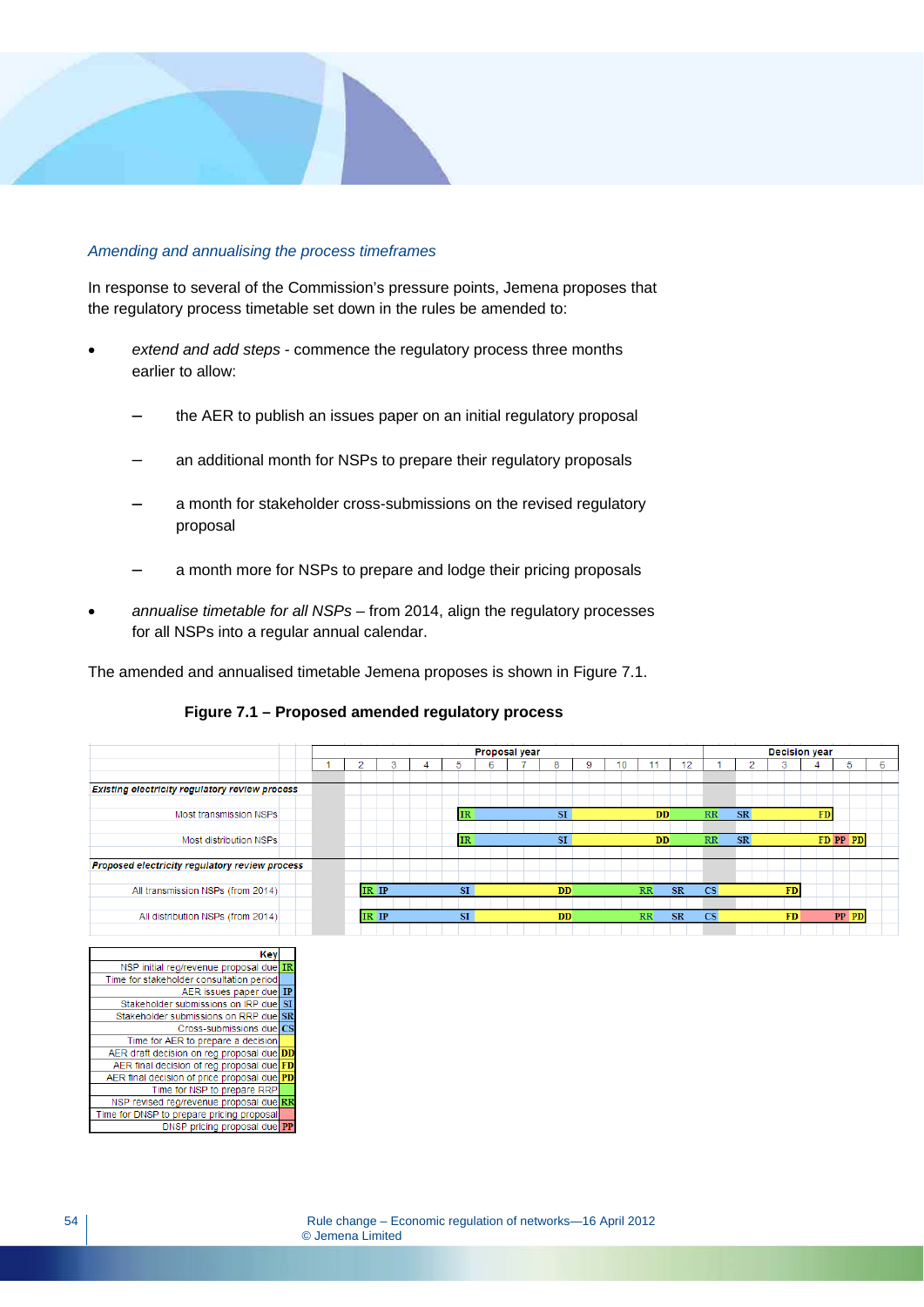

Aligning the regulatory processes for all NSPs into a regular annual calendar could enhance outcomes by enabling the AER, NSPs and stakeholders to:

- more effectively plan and manage their resources
- more readily compare and learn from the outcomes of each annual round of review—perhaps in an annual evaluation report—and continually improve the process and their practice.

An annualised calendar would enable the AER to issue with its final decisions each year an incremental update on its position on WACC methodologies and parameters—an annual statement on the cost of capital. This update would take account of current and emerging market conditions.

An annualised calendar would also have the effect of aligning the regulatory periods of all NSPs on a common July-June financial year. JEN would be one of the NSPs that would need to change its regulatory period, which is currently based on calendar years. Its next regulatory review process would have to be delayed by 6 months and transitional arrangements to deal with pricing and incentive schemes would need to be developed. Jemena is prepared to work with the Commission and the AER to achieve that.

#### *Guideline for exceptional circumstances*

Jemena agrees with Mr Swier that the AER has the opportunity to set out in a guideline an appropriate means of dealing with new information that may arise late in the process in exceptional circumstances $94$ .

## *7.2.4 Confidential information*

 $\overline{a}$ 

#### *Reasons for substantial amount of confidential information*

NSPs must submit a considerable amount of confidential information to the AER to support its decision making. Most is provided in response to the AER's RINs and information requests.

An NSP's information can be commercially sensitive even though it does not compete with other businesses to provide its services. The information can be confidential because its disclosure has the potential to damage the NSP's commercial interests—for example its ability to negotiate with contractors and suppliers—or to breach confidentiality obligations that the NSP has to others.

<sup>94</sup> Geoff Swier, *Assessment of proposed changes to regulatory process and practice rule*, 16 April 2012, p. 35.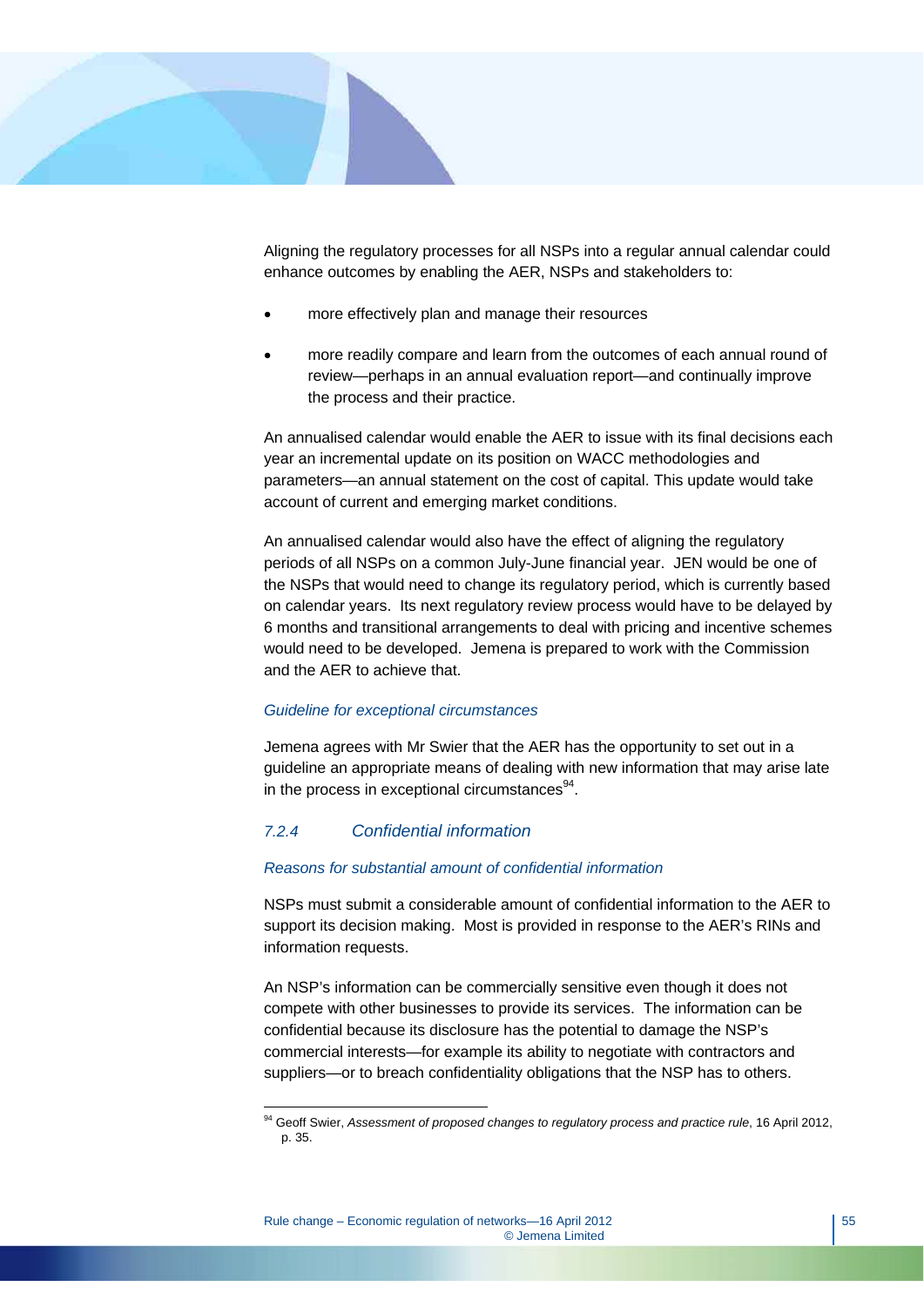## *Process improvements*

From our experience, there is significant potential to improve the manner in which NSPs claim confidentiality and we support the development of a confidentiality protocol that seeks to achieve that improvement.

Jemena also supports Mr Swier's proposal that stakeholders are provided with access to NSPs' confidential information subject to appropriate controls and confidentiality undertakings.<sup>95</sup>

## *7.2.5 Framework and approach paper*

#### *Can be optional*

Jemena confirms its support for the framework and approach paper to be optional and only initiated by the AER or a DNSP:

- if one of them believes there is evidence that a change to the DNSP's service classification or price control is necessary and there is merit in determining this prior to the preparation of an initial regulatory proposal, or
- where an NSP or jurisdictional government asks the AER to make an earlier determination of an NSP-specific or jurisdictional issue.

Increasingly, the AER will conduct its design and application of incentive schemes on a national basis rather state-by-state, and its actual framework and approach will evolve year-by-year with each review. This will reduce even more the need for a framework and approach paper.

The time and effort the AER, NSPs and stakeholders expend to develop and respond to framework and approach papers can be better used in other parts of the regulatory process.

## *Departures from framework approach paper (or last AER decision)*

While some businesses seek certainty as to their service classification and control mechanism in a framework and approach paper before they finalise their regulatory proposals, Jemena has a different view. Like a gas access arrangement, we see a regulatory proposal as an integrated package for which many of the elements of our offering to the regulator are interdependent. Pre-determination of discrete elements has limited utility to us, and can be burdensome and impractical.

 $\overline{a}$ 95 Geoff Swier, *Assessment of proposed changes to regulatory process and practice rule*, 16 April 2012, p. 43.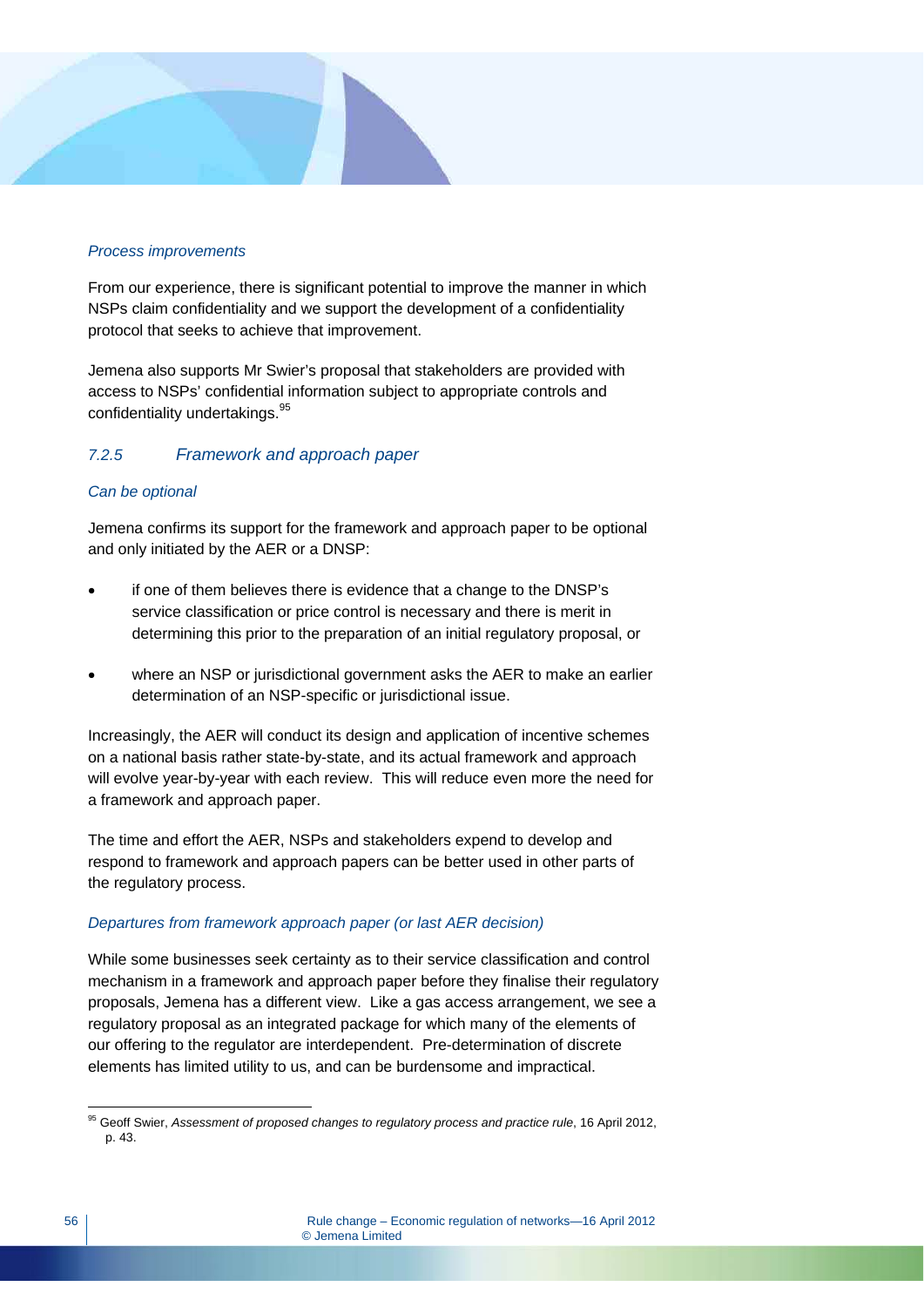

An example occurred in the AER's 2009 framework and approach paper in relation to its classification of some alternative control services for Victorian DNSPs. Not until the AER examined the DNSPs' regulatory proposals in full did it become apparent to the AER that its classification had created an issue in relation to standard connection services.

Accordingly, Jemena supports the opportunity for DNSPs to skip the framework and approach paper and to put forward their service classification and control mechanism as part of their regulatory proposal.

#### *7.2.6 Material errors in regulatory determinations*

Jemena agrees with the Commission that, at this stage, there is no evidence to support a rule change to broaden the types of material errors or deficiencies under Chapter 6.

In its 8 December 2011 submission, Jemena explained a case in which the AER had made an error and declined the opportunity to revoke and remake its decision<sup>96</sup>. We can confirm that Jemena has legal advice which supports the view that the AER had sufficient power under rule 6.13 to do so both before and after Jemena initiated its merits review.

Under rule 6.13 the AER is permitted to (but is not required to) revoke a distribution determination during a regulatory control period if it appears to the AER that the determination is affected by a "miscalculation". In the case we quote on 8 December 2012, the error was that the AER had not annualised the BBB and AAA rated fair value yields it had sourced from Bloomberg for the purpose of calculating JEN's debt risk premium.

From our advice, when the AER considers revoking and remaking one of its decisions, only two potentially awkward issues arise: (a) whether the AER's power to correct an error or deficiency is limited to being exercised once the regulatory period to which the relevant distribution determination applies has commenced, that is, if the determination is for the 2011-2015 regulatory control period, whether the AER must wait until that period commences before correcting the error; and (b) whether, if an NSP or intervener has sought merits review on the same matter that the AER is considering for revocation and substitution, the AER retains jurisdiction in respect of that matter.

 $96$  Jemena's submission in response to the Commission initial consultation paper, 8 December 2011, pp. 94-5.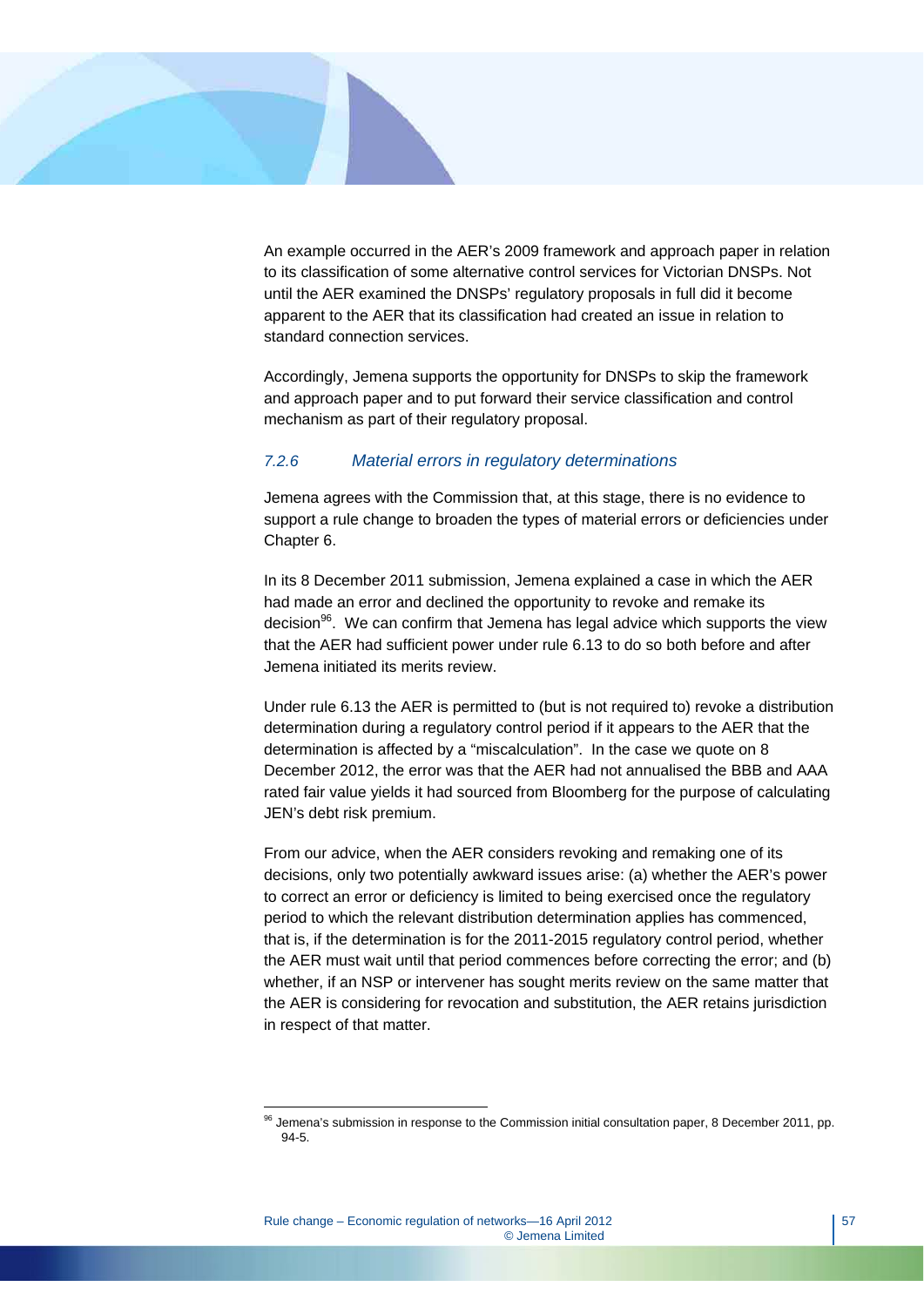

Our view is that, if the need for the AER to correct a miscalculation is clear, these potential issues can be readily overcome. In any case, the AER's proposed rule change does address them.

Accordingly, in our view, chapter 6 currently adequately allows the AER to address computational errors or situations where an NSP has submitted false or misleading information and no rule change is justified.

## *7.2.7 Timeframes for cost pass through, contingent projects and capex reopener applications*

## *Stop the clock mechanism*

Jemena continues to support a "stop the clock" mechanism whereby the AER may suspend its consideration of an application while it seeks more information, consults with stakeholders or awaits the outcome of a related process (e.g. the Victorian Bushfires Royal Commission). This approach is targeted at the AER's concerns and would enable the AER to extend timelines only with reference to a specified and significant external event.

No rule is necessary to compel NSPs to advise the AER of an event and possible pass-through application. NSPs have an interest in notifying the AER early to ensure their application receives proper attention and this should be a matter of good practice.

#### *Dead zone*

Bringing forward and extending the regulatory determination process—as Jemena proposes in section 7.2.3 of this submission—lengthens the time between lodgement of a regulatory proposal and commencement of the new regulatory period: the so-called "dead zone". A pass through event may occur during this period and leads to an NSP incurring costs in its subsequent regulatory period. As the rules are currently drafted, it may not be possible for an NSP to:

- amend its regulatory proposal to incorporate these new costs
- apply for a cost pass through with respect to that event in the following regulatory period.

The rule change proposal that Grid Australia lodged in October 2011 deals with this  $is sue.<sup>97</sup>$ 

 $\overline{a}$ 97 Grid Australia, *Rule Change Proposal – Cost Pass Through*, October 2011.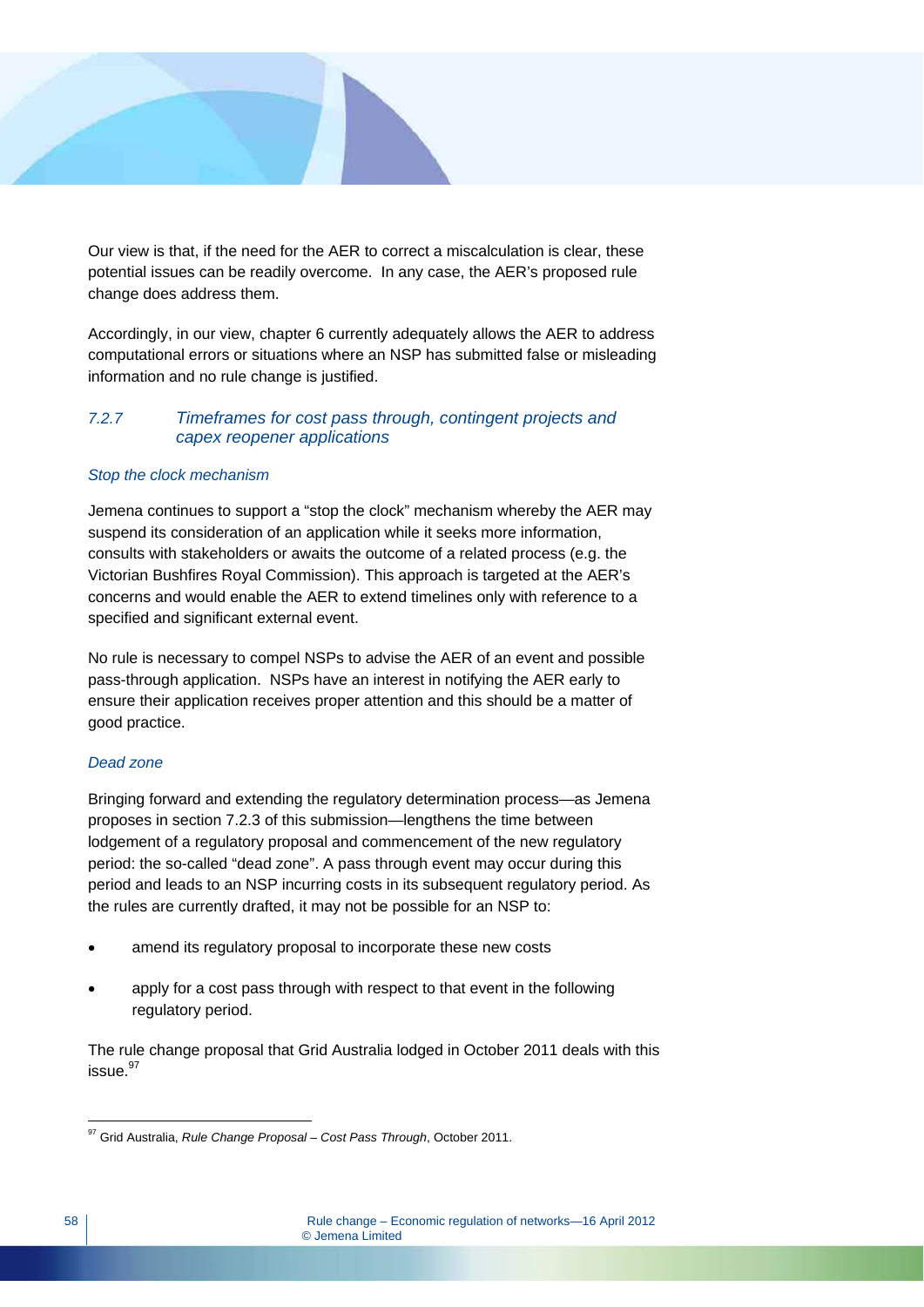

If the regulatory determination process is brought forward and extended as we propose, there will be an even greater need for the rules to adequately deal with pass through events occurring in the dead zone.

## **7.3 Jemena's answers to the Commission's questions 35 to 40**

#### *Question 35*

#### *What factors or principles would promote an effective regulatory determination process?*

Jemena fully supports the Commission's view on the nature of well-designed procedural requirements and that transparent decision making is conducive to reducing regulatory risk and decreasing the administrative costs of regulation.

Like many issues the AER raises in its rule change proposal, the extent to which the regulatory process achieves outcomes that promote the NEO depends on factors within and outside the NER. Ideally, the NER would simply set out the basic process, deliverables and timeframes. The AER, NSPs and stakeholders would then conduct themselves collaboratively and in accordance with good regulatory practice to identify and resolve the inevitable wrinkles that will appear over time. In doing so, the NER could be less prescriptive and more flexible to deal with unforeseen circumstances, and the parties could concentrate on the dealing more effectively with matters of substance.

#### *Question 36*

#### *Which option(s) would be the best way of addressing problems with the regulatory determination process?*

There are several problems with the regulatory determination process. Given that the frequency of rule changes should be kept to a minimum, it would be preferable that the Commission address all currently identifiable problems with the process at the same time using the most elegant solution.

The AER and the Commission have identified some of the problems:

- the AER's reluctance to be obliged to publish and consult on its analysis
- handling large volumes of information some of which arrives later in the process
- the time allowed for NSPs to prepare revised regulatory proposals and for stakeholder consultation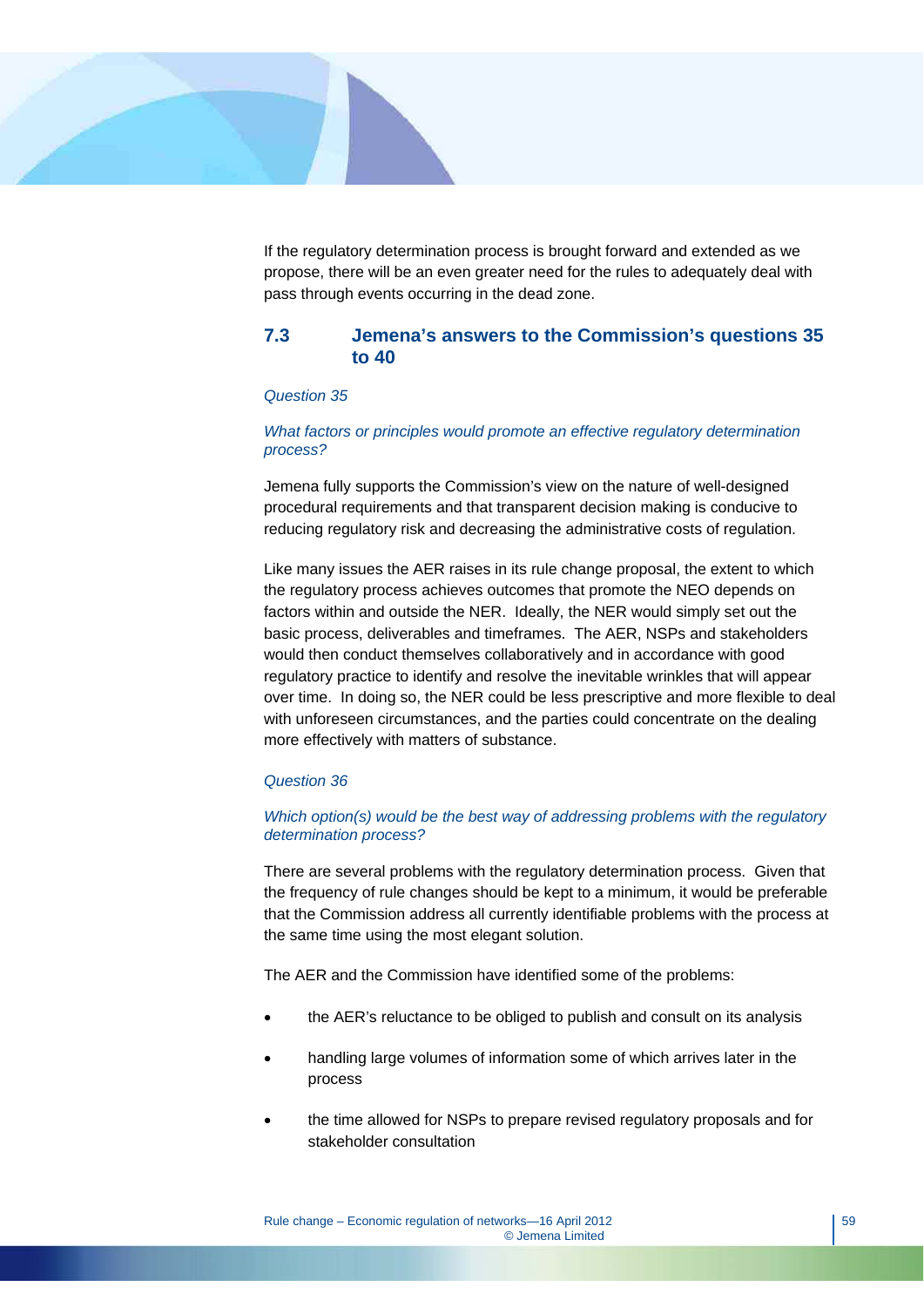

- dealing efficiently with confidential information
- balancing the certainty and rigidity of the framework and approach paper
- processing complex applications for cost pass through, contingent projects and capex reopener
- allowing sufficient time for NSPs to develop and consult retailers and customers on their pricing proposals.

Jemena can suggest others:

- the timeliness, magnitude and frequency of the AER's RINs
- the uncertainty about the nature and volume of other information the AER requires NSPs to submit to support the their regulatory proposals
- the frequency and urgency of AER information requests and questions on NSPs' regulatory proposals.

None of these issues are anything more than what one would expect to arise in the first round of reviews. Some will be resolved with experience.

In hindsight, the best holistic solution would take account of all the problems that require a rule change. Given that the Commission is constrained to examine only those issues raised by the AER, Jemena has explained in section 7.2 above its preferred solution to each problem on which the Commission has sought comment.

#### *Question 37*

*Are there any other options that could address the issue of providing adequate time for consultation and assessment during the regulatory determination process?* 

We set out in section 7.2 above our proposal for bringing forward, extending and annualising the regulatory review timetable.

#### *Question 38*

*Should the AER be given more time to consider confidentiality claims in initial and revised regulatory proposals?* 

There is no explicit time constraint on the AER to consider confidentiality claims.

As explained in section 7.2 above, there is an opportunity for NSPs and the AER to more efficiently manage confidential information and we believe this could be set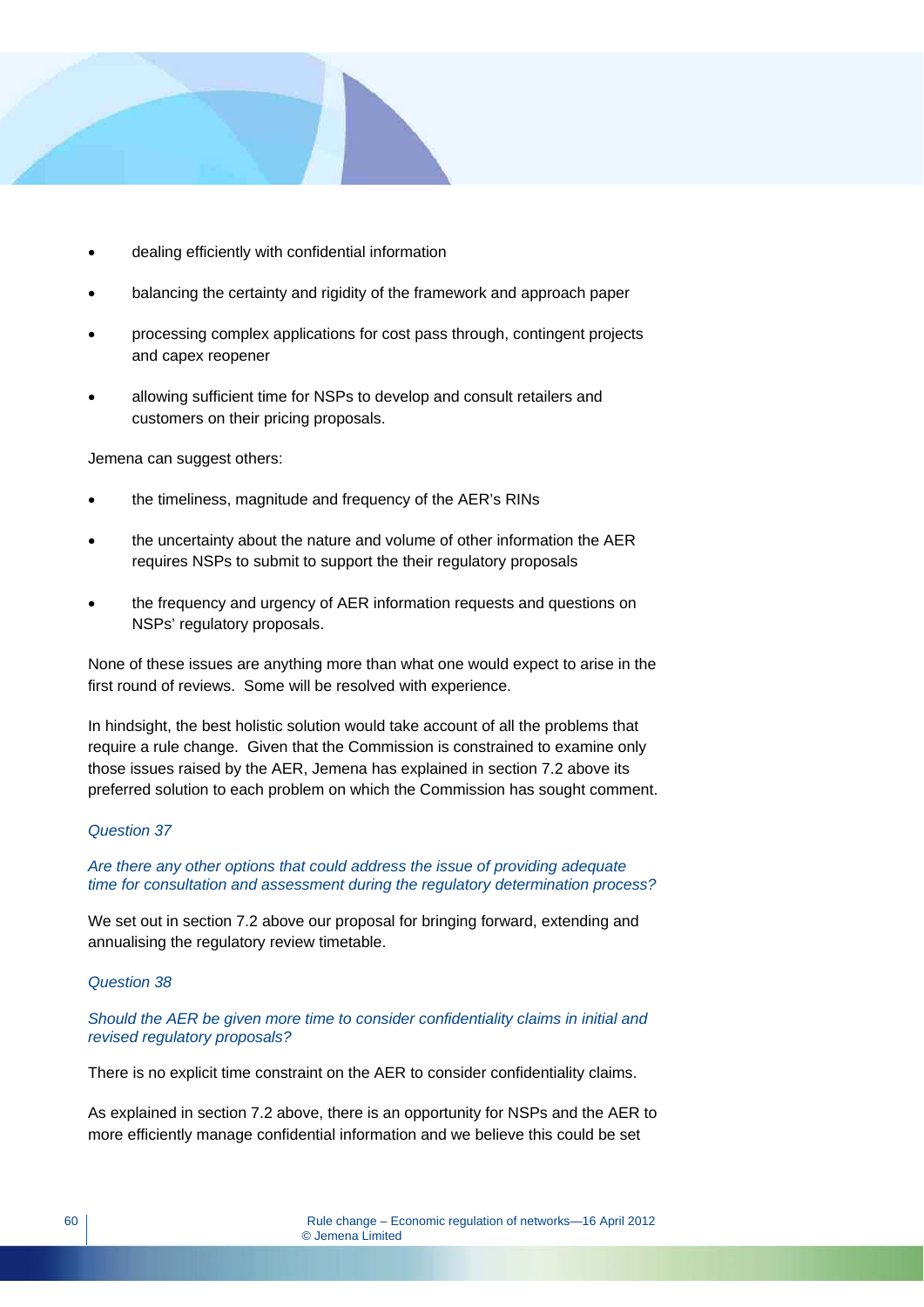

down in a guideline developed collaboratively by the AER with NSPs and stakeholders.

#### *Question 39*

*Should the NER be clarified to reflect the NEL and/or common law position with respect to the AER's ability to give weight to confidentiality claims in initial and revised regulatory proposals?* 

No, as explained above, and in more detail in the ENA's submission, the NER and the NEL already adequately provide for the extent to which the AER may place weight on submissions.

#### *Question 40*

*Alternatively, are there any other additional ways to address confidentiality claims in initial and revised regulatory proposals that are not currently available under the NER?* 

Yes, as explained in above, we believe a guideline can resolve many issues associated with the claiming and treatment of confidential information.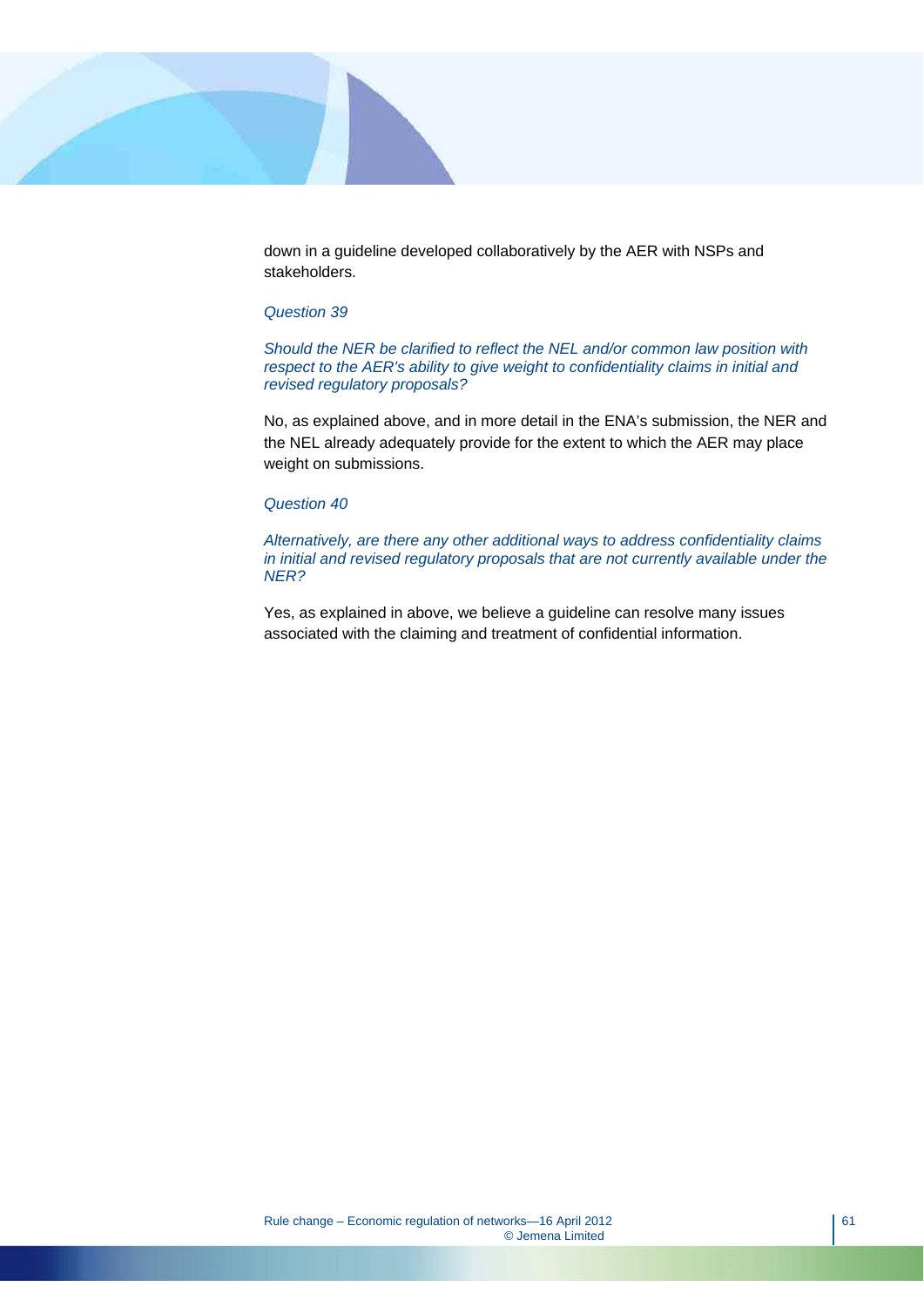# **Appendix 1 – Glossary**

| ACT (or Tribunal) | <b>Australian Competition Tribunal</b>           |
|-------------------|--------------------------------------------------|
| <b>AER</b>        | Australian Energy Regulator                      |
| capex             | capital expenditure                              |
| <b>CAPM</b>       | capital asset pricing model                      |
| <b>DNSP</b>       | distribution network service provider            |
| <b>EBSS</b>       | efficiency benefit sharing scheme                |
| <b>DRP</b>        | debt risk premium                                |
| <b>EDPR</b>       | electricity distribution price review (Victoria) |
| <b>ENA</b>        | <b>Energy Networks Association</b>               |
| <b>EURCC</b>      | Energy Users Rule Change Committee               |
| F&A paper         | framework and approach paper (issued by the AER) |
| <b>JEN</b>        | Jemena Electricity Networks (Vic) Ltd            |
| <b>JGN</b>        | Jemena Gas Networks (NSW) Limited                |
| <b>NEL</b>        | National Electricity Law                         |
| <b>NEO</b>        | National Electricity Objective                   |
| <b>NER</b>        | <b>National Electricity Rules</b>                |
| <b>NGL</b>        | <b>National Gas Law</b>                          |
| <b>NGO</b>        | National Gas Objective                           |
| <b>NGR</b>        | <b>National Gas Rules</b>                        |
| <b>NSP</b>        | network service provider                         |
| <b>EURCC</b>      | Energy Users Rule Change Committee               |
| opex              | operating expenditure                            |
|                   |                                                  |